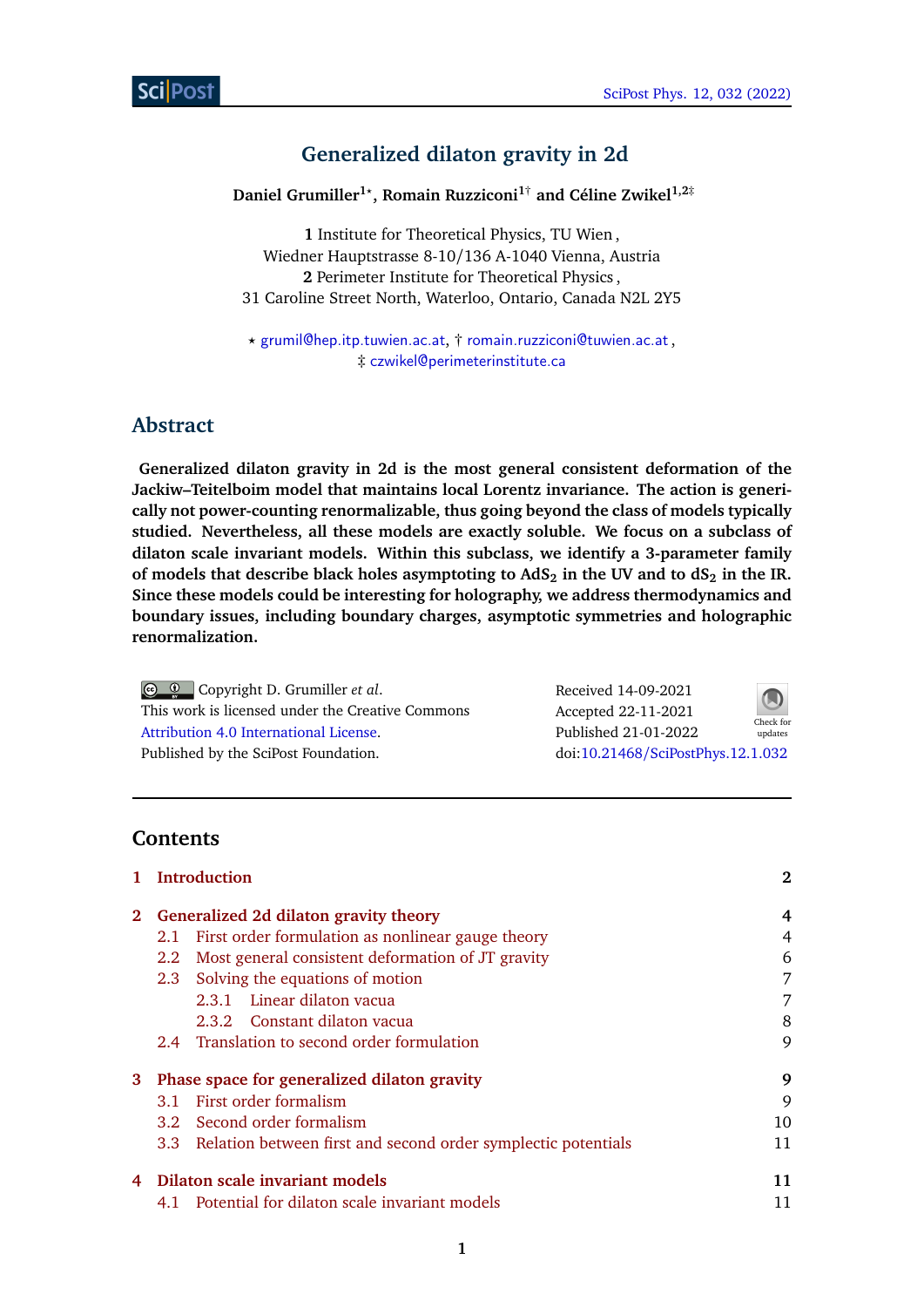## Sci Post

|    |                   | 4.2 Solutions of dilaton scale invariant models                 | 12 |
|----|-------------------|-----------------------------------------------------------------|----|
|    |                   | 4.2.1 Positive discriminant                                     | 12 |
|    |                   | 4.2.2 Vanishing discriminant                                    | 13 |
|    |                   | 4.2.3 Negative discriminant                                     | 13 |
| 5. |                   | $AdS2$ -to-dS <sub>2</sub> models                               | 13 |
|    |                   | 5.1 Asymptotic behavior, Lifshitz-like scaling and ground state | 14 |
|    |                   | 5.2 Ricci scalar                                                | 15 |
|    |                   | 5.3 Holographic renormalization                                 | 18 |
|    |                   | 5.4 Thermodynamics                                              | 19 |
|    |                   | 6 Boundary conditions and asymptotic symmetries                 | 21 |
|    | 6.1               | Solution space                                                  | 21 |
|    |                   | 6.2 Asymptotic Killing vectors                                  | 21 |
|    |                   | 6.3 Charges and Cardy formula                                   | 22 |
|    |                   | 6.4 Heisenberg charges and algebra                              | 22 |
|    | 7 Outlook         |                                                                 | 23 |
|    |                   | A Geometries for power-counting renormalizable models           | 26 |
|    |                   | <b>B</b> Comparison with charges in first order formalism       | 27 |
|    | <b>References</b> |                                                                 |    |
|    |                   |                                                                 |    |

## <span id="page-1-0"></span>**1 Introduction**

An efficient way to define physical models is to write down the most general action compatible with the desired field content, global and gauge symmetries, and other physical requirements, such as power-counting renormalizability. In a second step one can then try to deform the model, maintaining the number of field- and gauge-degrees of freedom, but allowing the symmetries to be modified, thereby obtaining a larger class of models. This is called "consistent deformation", for a review see  $[1]$  $[1]$  $[1]$  and for selected earlier work see e.g.  $[2, 3]$  $[2, 3]$  $[2, 3]$  $[2, 3]$  $[2, 3]$  as well as  $[4]$  $[4]$  $[4]$ and refs. therein. Eventually one ends up with a rigid class of models, meaning that they can only be deformed into each other, but not into any model outside this class.

Our work focuses on dilaton gravity in two dimensions (2d). Its purpose is two-fold: first, we highlight and review that the most general consistent deformation of the Jackiw–Teitelboim (JT) model to another 2d dilaton gravity model is *not* given by the commonly used bulk action [[5,](#page-28-4)[6](#page-28-5)] (see also [[7,](#page-28-6)[8](#page-28-7)] and refs. therein),<sup>[1](#page-1-1)</sup>

<span id="page-1-3"></span>
$$
I[g_{\mu\nu},X] = -\frac{\kappa}{4\pi} \int d^2x \sqrt{-g} \left( XR - U(X)(\partial X)^2 - 2V(X)\right),\tag{1}
$$

but rather by an action that is not power-counting renormalizable in general

<span id="page-1-2"></span>
$$
I[g_{\mu\nu}, X] = -\frac{\kappa}{4\pi} \int d^2x \sqrt{-g} \left( XR - 2V(X, -(\partial X)^2) \right). \tag{2}
$$

<span id="page-1-1"></span><sup>&</sup>lt;sup>1</sup>The dilaton is denoted by *X* and the gravitational coupling constant by  $\kappa = \frac{1}{4G}$ , where *G* is the two-dimensional Newton constant.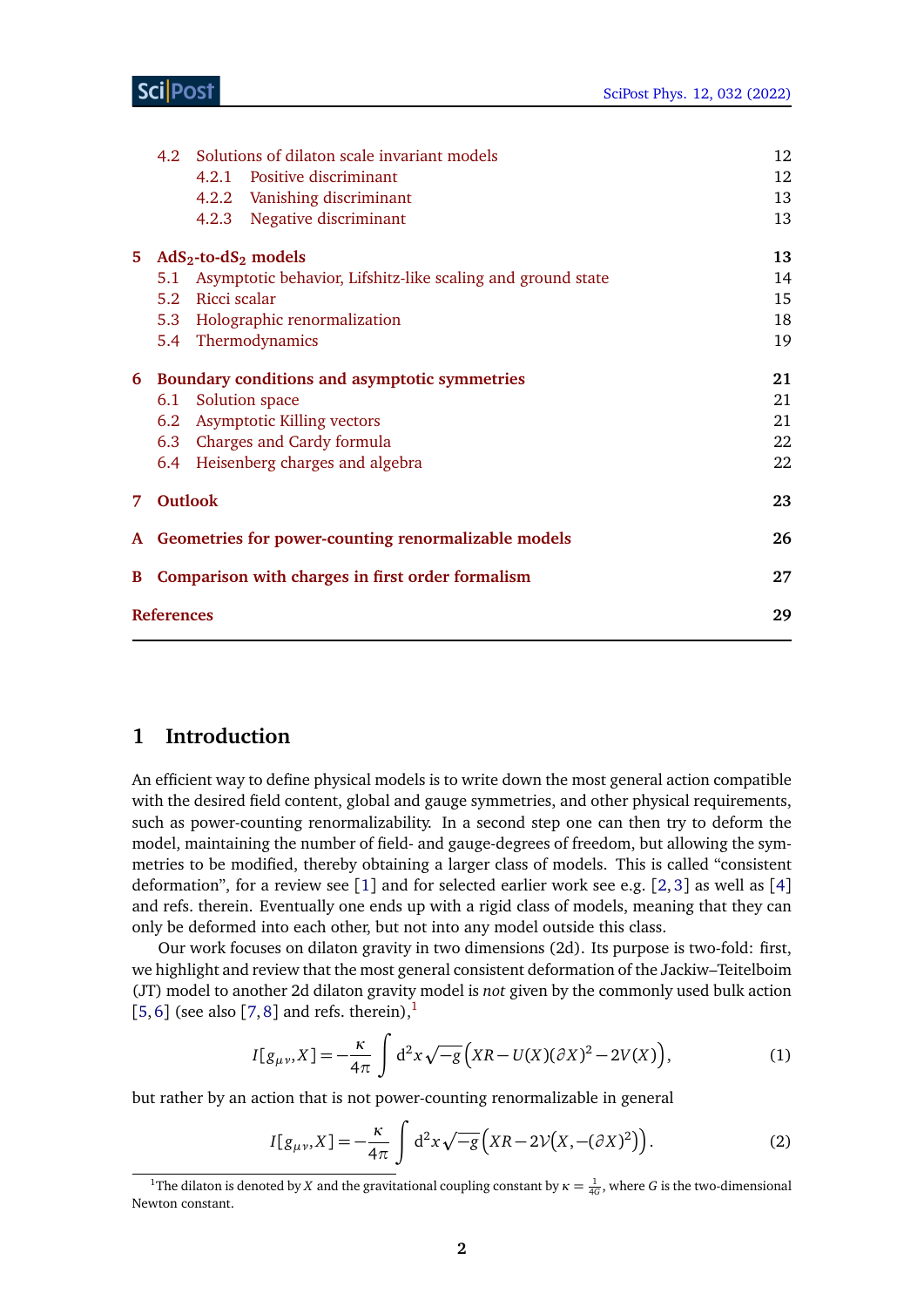<span id="page-2-2"></span>

Figure 1: Penrose diagram of black hole (red) with dS $_2$  interior and AdS $_2$  asymptotics

Plausibly, there are two reasons why [\(2\)](#page-1-2) is not widely known:<sup>[2](#page-2-0)</sup> at first glance it seems meaningful to impose power-counting renormalizability as selection criterion for the model space. Note, however, that imposing power-counting renormalizability on a model space that describes theories without local physical degrees of freedom seems dubious (see e.g. the corresponding discussion of three-dimensional gravity [[15](#page-28-8)]). Since dilaton gravity in 2d is a theory without local physical degrees of freedom we drop the requirement of power-counting renormalizability. The second reason is more mundane, but still relevant: so far there appear to be no interesting models [\(2\)](#page-1-2) that do not reduce to the simpler class of models [\(1\)](#page-1-3). Thus, our second goal is to provide such models. We focus particularly on a subclass of models that exhibit an extra symmetry at the level of equations of motion (EOM), namely dilaton scale invariance, meaning that under constant rescalings

$$
X \to \lambda X, \qquad \lambda \in \mathbb{R}^+, \tag{3}
$$

a solution to the classical EOM is mapped to another solution. Within the more restrictive class of models [\(1\)](#page-1-3), JT gravity  $[16, 17]$  $[16, 17]$  $[16, 17]$  $[16, 17]$  $[16, 17]$  and the Witten black hole  $[18–20]$  $[18–20]$  $[18–20]$  $[18–20]$  are dilaton scale invariant.<sup>[3](#page-2-1)</sup> As we shall see, within the model space defined by  $(2)$  there is an infinite class of such models, labelled by one free function of one variable.

Within this infinite class, we identify a 3-parameter family of models, the solutions of which asymptote to AdS $_2$  in the UV (from a dual field theory perspective) and to dS $_2$  in the IR, without the need for matter degrees of freedom, domain walls or other auxiliary constructions. Moreover, the solutions correspond to black holes, see Fig. [1](#page-2-2) for a typical Penrose diagram.

Since these models may have useful applications in holography, the remainder of the paper is devoted to their detailed study, including boundary issues, asymptotic symmetries and holographic renormalization. We highlight here the most intriguing details of this analysis:

- All solutions are asymptotically  $AdS_2$  (or asymptotically flat) for large dilaton and approach d $\mathrm{S}_2$  for small dilaton. Almost all solutions have a horizon in between.
- There are simple expressions in terms of elementary functions for the Casimir of all these models, which on-shell corresponds to the mass of the (black hole) solution.
- The models are labelled by two essential parameters only, one of which is a discriminant. The (square root of the) discriminant has a geometric interpretation as Lifshitz exponent

<span id="page-2-0"></span><sup>&</sup>lt;sup>2</sup>The action [\(2\)](#page-1-2) has appeared, e.g., in [[7,](#page-28-6) [9](#page-28-12)[–12](#page-28-13)] and is also known as "kinetic gravity braiding" [[13](#page-28-14)] or "Horndeski theory" [[14](#page-28-15)]. As opposed to the action [\(1\)](#page-1-3), so far few explicit examples were studied and did not involve holographic considerations.

<span id="page-2-1"></span><sup>&</sup>lt;sup>3</sup>Since in a string theory context usually  $\phi = -\frac{1}{2} \ln X$  is used as dilaton this property is also known as dilaton shift invariance,  $\phi \to \phi - \frac{1}{2} \ln \lambda$  [[10](#page-28-16)].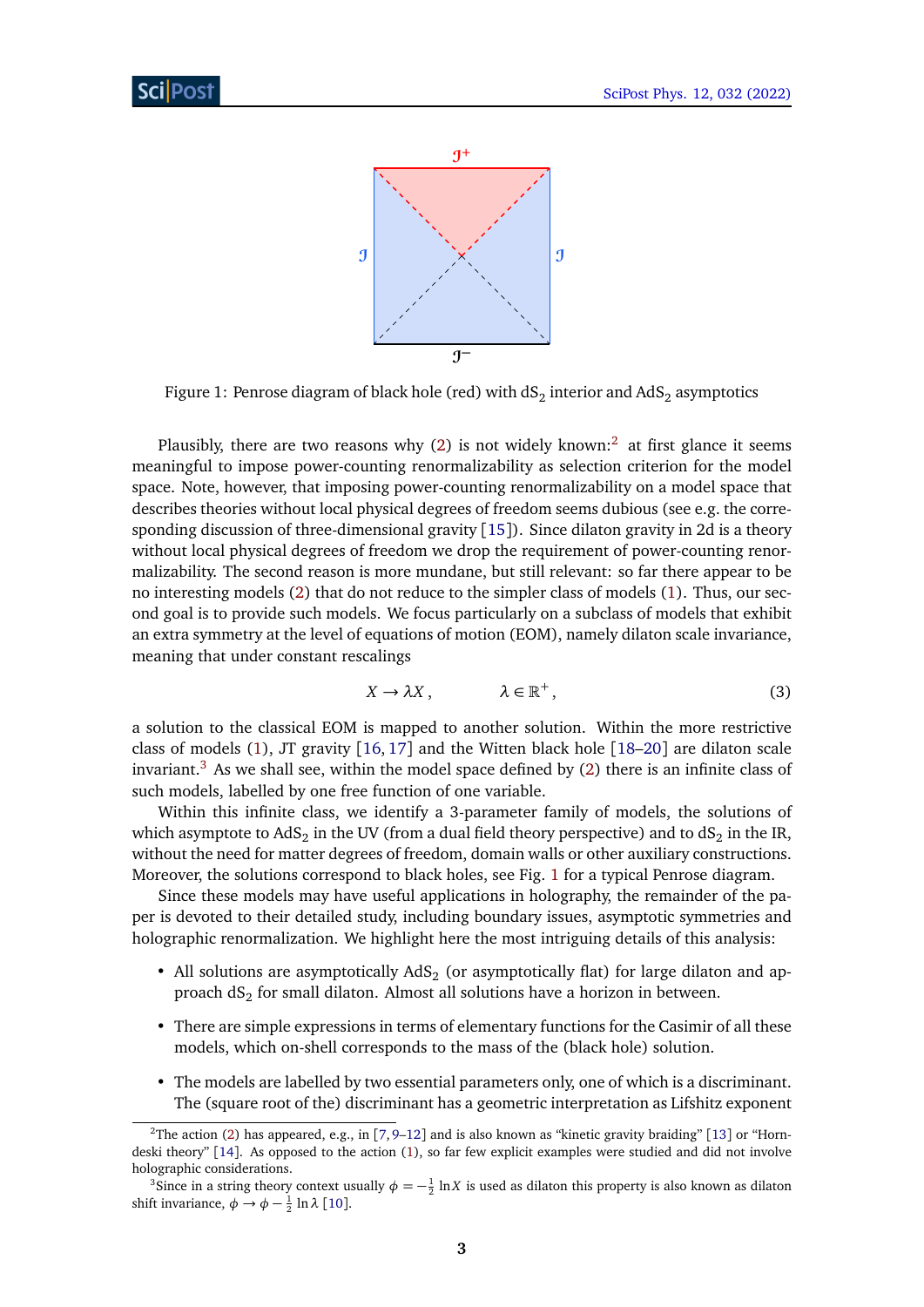*z*, appearing in an asymptotic Killing vector associated with anisotropic scale invariance. Thus, the bulk asymptotic symmetries suggest Lifshitz-type of scaling behavior, which is corroborated by the Lifshitz-type scaling of entropy with mass. This is remarkable, since from a boundary perspective there is only one dimension, so there is nothing obvious with respect to which the boundary direction could be anisotropic.

• The value of the Ricci scalar at the horizon can have either sign, but even when positive, the near horizon region is never approximately  $\text{dS}_2$  since the Ricci scalar varies too quickly. In a particular scaling limit we find a model that is locally  $AdS<sub>2</sub>$  almost everywhere outside the horizon, locally  $dS<sub>2</sub>$  almost everywhere inside the horizon and has a steep gradient of the Ricci scalar in a tiny region around the black hole horizon, somewhat reminiscent of the black hole droplet model in the large *D* expansion where also large gradients appear very close to the horizon [[21,](#page-29-1)[22](#page-29-2)]. This limiting model could be tailor made for near horizon studies.

This paper is organized as follows. In section [2](#page-3-0) we review the most general consistent deformation of JT gravity, which is a Poisson  $\sigma$ -model with 3-dimensional target space; in order for such a model to have a gravity interpretation we impose the requirement that local Lorentz invariance is part of the gauge symmetries, which then reduces the model space to [\(2\)](#page-1-2) in the metric formulation. In section [3](#page-8-1) we provide a detailed analysis of the phase space and relate the first and second order formulations. From section [4](#page-10-1) onward we focus on dilaton scale invariant models, and more specifically on a simple but physically intriguing 3-parameter family therein. In section [5](#page-12-2) we present a detailed discussion of the asymptotic and curvature behavior, as well as holographic renormalization and thermodynamical properties. A consistent set of boundary conditions for dilaton scale invariant models is discussed in section [6.](#page-20-0) In section [7](#page-22-0) we conclude.

## <span id="page-3-0"></span>**2 Generalized 2d dilaton gravity theory**

In this section, we review how to construct the most general consistent deformation of JT gravity. In section [2.1](#page-3-1) we recall the first order formulation of 2d dilaton gravity as a specific type of Poisson *σ*-model with extra structure. In section [2.2,](#page-5-0) after reviewing what precisely is a consistent deformation, we re-derive the most general consistent deformation of JT gravity. In section [2.4](#page-8-0) we translate the results into the second order formulation.

#### <span id="page-3-1"></span>**2.1 First order formulation as nonlinear gauge theory**

<span id="page-3-4"></span>Dilaton gravity in 2d has a gauge theoretic formulation as Poisson  $\sigma$ -model [[23,](#page-29-3) [24](#page-29-4)], reminiscent of the Chern–Simons formulation of Einstein gravity in 3d [[25,](#page-29-5) [26](#page-29-6)]. Its bulk action,

$$
I_{PSM}[A_I, X^I] = \frac{\kappa}{2\pi} \int \left( X^I \, dA_I + \frac{1}{2} P^{IJ}(X^K) A_I \wedge A_J \right), \tag{4}
$$

depends functionally on a set of target space coordinates  $X^I$  that span a Poisson manifold with Poisson tensor  $P^{IJ} = -P^{JI}$ , subject to the non-linear Jacobi identity<sup>[4](#page-3-2)</sup>

<span id="page-3-3"></span>
$$
P^{IL}\partial_L P^{JK} + P^{JL}\partial_L P^{KI} + P^{KL}\partial_L P^{IJ} = 0.
$$
\n<sup>(5)</sup>

<span id="page-3-2"></span><sup>4</sup>The Jacobi identity [\(5\)](#page-3-3) allows to interpret the target space as being non-commutative, in the sense that the Jacobi identity for the Schouten–Nijenhuis bracket  $\{X^I, X^J\} = P^{IJ}$  is identical to [\(5\)](#page-3-3). This target space non-commutativity features prominently in the Kontsevich \*-product [[27](#page-29-7)], but will not play a decisive role in the present work.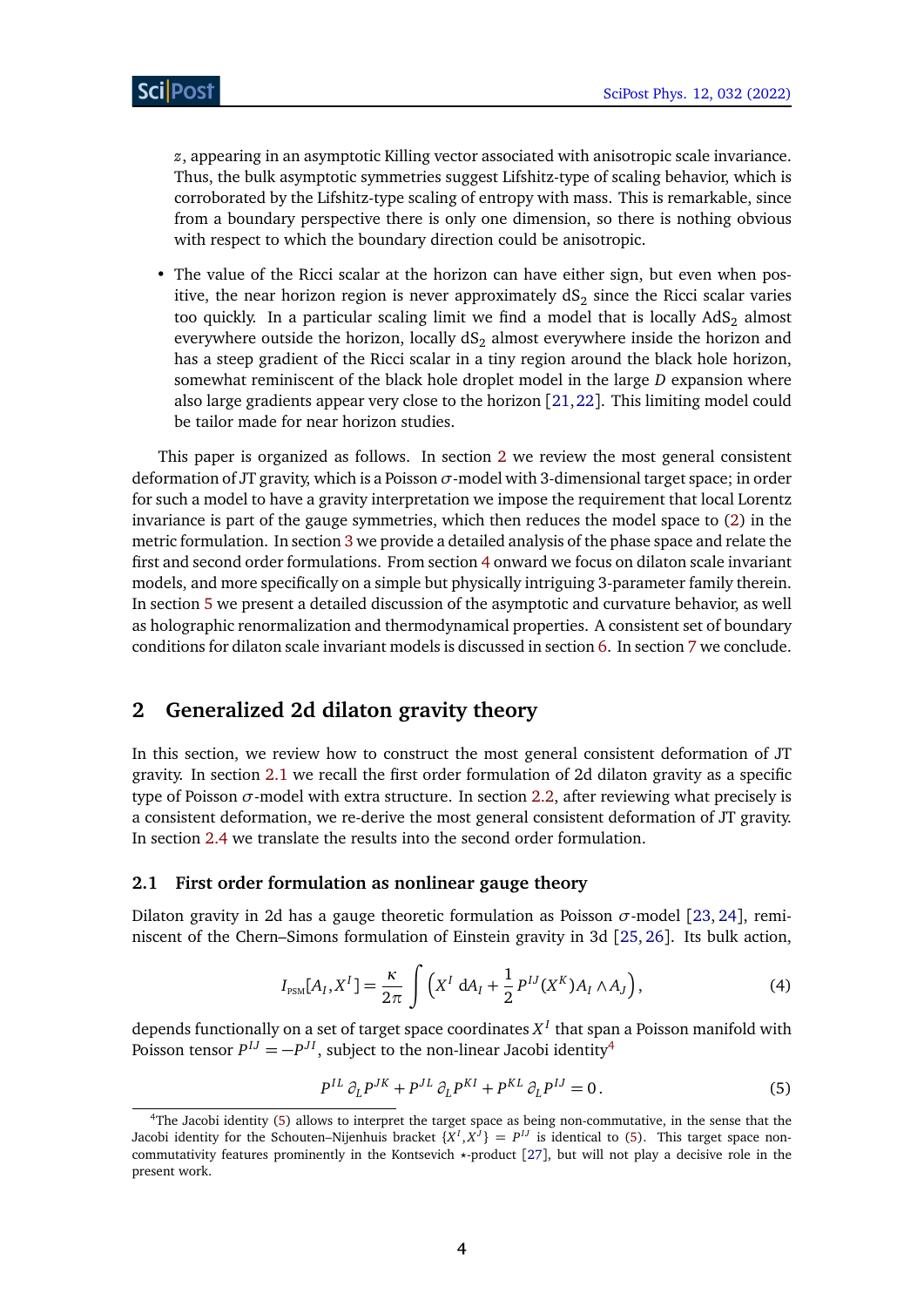<span id="page-4-0"></span>The gauge field 1-forms  $A_I$  and the target space coordinates transform in general non-linearly,

$$
\delta_{\lambda} X^{I} = \lambda_{J} P^{JI}, \qquad \qquad \delta_{\lambda} A_{I} = d\lambda_{I} + \partial_{I} P^{JK} A_{J} \lambda_{K}, \qquad (6)
$$

under gauge transformations that preserve the action [\(4\)](#page-3-4). Whenever the Poisson tensor is linear in the target space coordinates the gauge symmetries [\(6\)](#page-4-0) are of Lie-algebra type, with *∂<sup>I</sup> P JK* being the structure constants. Finally, the coupling constant *κ* plays a role similar to the Chern–Simons level in 3d; for theories with a gravity interpretation *κ* is proportional to the inverse 2d Newton constant.

The EOM derived from the action [\(4\)](#page-3-4)

$$
dX^{I} + P^{IJ}A_{J} = 0, \t dA_{I} + \frac{1}{2} (\partial_{I} P^{JK}) A_{J} \wedge A_{K} = 0, \t (7)
$$

are first order non-linear PDEs. Since the action [\(4\)](#page-3-4) does not depend on any background metric it is an example of a topological quantum field theory of Schwarz type, see e.g. [[28](#page-29-8)]. Moreover, Poisson  $\sigma$ -models have no local physical degrees of freedom, so their physical phase spaces can be interpreted holographically as boundary phase spaces. All these properties are shared with 3d Chern–Simons theories.

JT gravity is a special case of a Poisson *σ*-model where the target space manifold is threedimensional and the Poisson tensor is linear in the target space coordinates. As a consequence of this linearity we are back to the realm of non-abelian gauge theories. Indeed, JT gravity can be understood as a non-abelian BF theory with gauge group  $SL(2,\mathbb{R})$  [[29,](#page-29-9) [30](#page-29-10)] (or some restriction thereof, see [[31](#page-29-11)]).

The gauge field content of JT gravity comprises zweibein *e<sup>a</sup>* and (dualized) spin-connection *ω*,  $A$ <sup>*I*</sup> = (*ω*, *e*<sub>*a*</sub>). The target space coordinates,  $X$ <sup>*I*</sup> = (*X*, *X*<sup>*a*</sup>) are physically interpreted as dilaton field (*X*) and Lagrange-multipliers for the torsion constraints (*X a* ). In terms of these variables the JT gravity action,

<span id="page-4-1"></span>
$$
I_{\rm JT}[\omega, e_a, X, X^a] = \frac{\kappa}{2\pi} \int \left( X \, \mathrm{d}\omega + X^a \left( \mathrm{d}e_a + e_a{}^b \, \omega \wedge e_b \right) + \frac{\Lambda}{2} \, e^{ab} \, e_a \wedge e_b X \right),\tag{8}
$$

has a natural geometric interpretation: variation with respect to *X a* establishes vanishing torsion on-shell, and variation with respect to the dilaton *X* yields a curvature 2-form proportional to the volume 2-form, and hence constant curvature solutions. Comparison between [\(8\)](#page-4-1) and [\(4\)](#page-3-4) shows that for JT gravity the Poisson tensor is of the form

<span id="page-4-2"></span>
$$
P_{\text{tr}}^{IJ}(X, X^+, X^-) = \begin{pmatrix} 0 & -X^+ & X^- \\ X^+ & 0 & \Lambda X \\ -X^- & -\Lambda X & 0 \end{pmatrix},
$$
 (9)

where we used light-cone gauge for the Minkowski metric,  $\eta_{+-} = 1$ ,  $\eta_{\pm\pm} = 0$ , and for the indices *a*, *b*. Our sign convention is  $e^{\pm}{}_{\pm} = \pm 1$ . Note that  $X^a X_a = 2X^+ X^-$ .

In JT gravity the three gauge symmetries generated by  $\lambda_I = (\lambda_\omega, \lambda_a)$  have a simple geometric interpretation: (*λω*, 0) generates local Lorentz transformations

$$
\delta_{\lambda_{\omega}}\omega = d\lambda_{\omega}, \qquad \delta_{\lambda_{\omega}}e^{\pm} = \mp \lambda_{\omega}e^{\pm}, \qquad \delta_{\lambda_{\omega}}X = 0, \qquad \delta_{\lambda_{\omega}}X^{\pm} = \mp \lambda_{\omega}X^{\pm}, \qquad (10)
$$

while *λ<sup>a</sup>* (together with a compensating Lorentz transformation) generates gauge transformations that on-shell correspond to 2d diffeomorphisms generated by some vector field  $ξ<sup>μ</sup>$ , such that  $\lambda_I = A_{I\mu} \xi^{\mu}$ . This identification yields

<span id="page-4-3"></span>
$$
\delta_{\xi} e_{\mu}^{a} \approx \xi^{\nu} \partial_{\nu} e_{\mu}^{a} + e_{\nu}^{a} \partial_{\mu} \xi^{\nu}, \qquad \delta_{\xi} X^{a} \approx \xi^{\nu} \partial_{\nu} X^{a},
$$
\n
$$
\delta_{\xi} \omega_{\mu} \approx \xi^{\nu} \partial_{\nu} \omega_{\mu} + \omega_{\nu} \partial_{\mu} \xi^{\nu}, \qquad \delta_{\xi} X \approx \xi^{\nu} \partial_{\nu} X, \qquad (11)
$$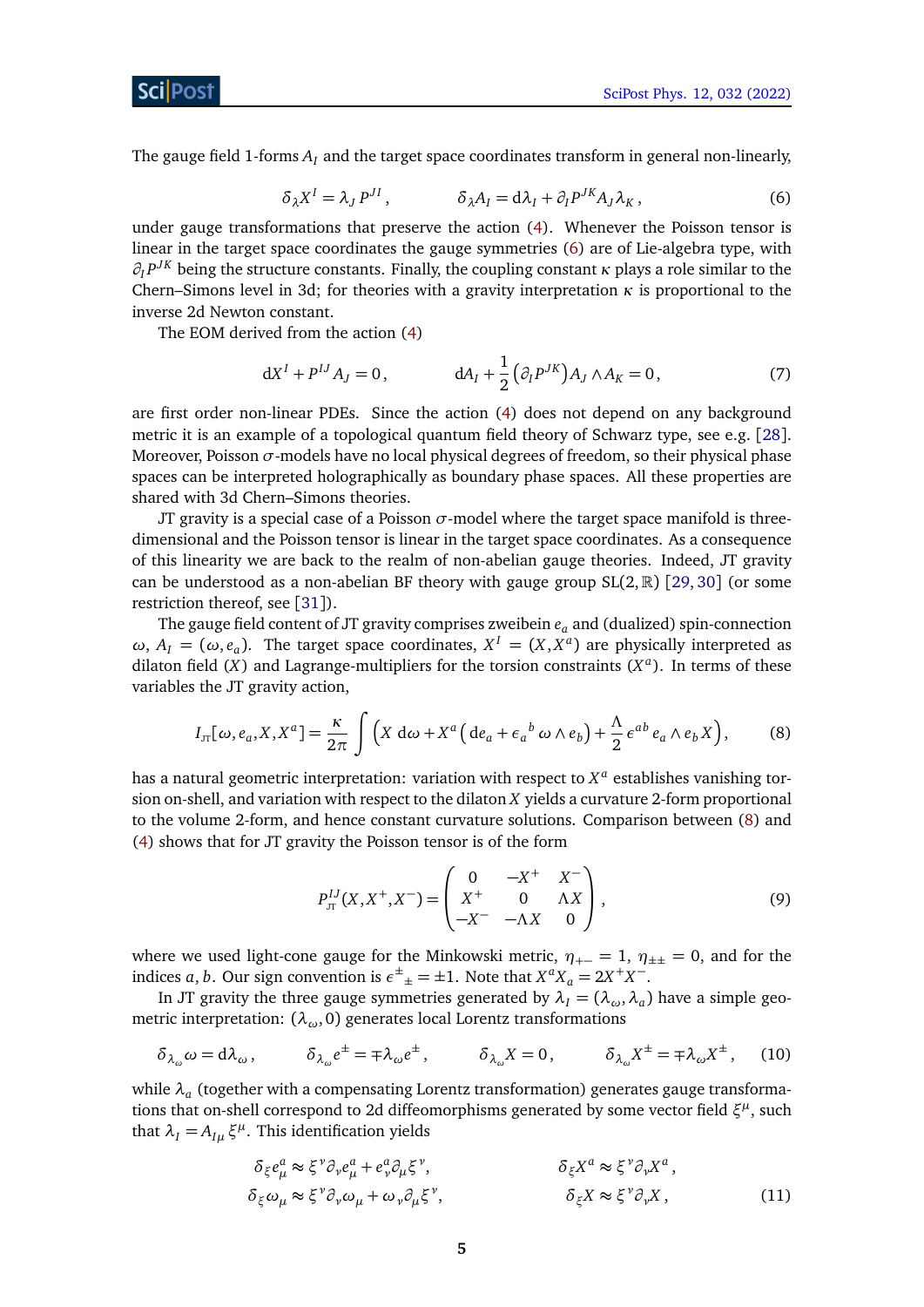where the similarity sign  $\approx$  denotes on-shell equivalence, using the condition of vanishing torsion (constant curvature) in the first (second) line. This is again in analogy to 3d gravity in the Chern–Simons formulation, see e.g. [[32](#page-29-12)].

Since we are interested in the most general consistent deformation of JT gravity we can phrase what we want to achieve as follows: we search for the most general consistent deformation of 2d BF theory that still allows for a gravity interpretation.

#### <span id="page-5-0"></span>**2.2 Most general consistent deformation of JT gravity**

Consistent deformations (in the sense of [[2](#page-28-1)]) allow to deform the gauge symmetries, but do not change the number of field- or gauge-degrees of freedom. Thus, consistent deformations maintain the number of local physical degrees of freedom. Since JT gravity has no local physical degree of freedom, its most general consistent deformation also has this property. JT gravity is a non-abelian BF theory (which in turn is a consistent deformation of abelian BF theory). We are thus interested in the most general consistent deformation of 2d BF theory.

Izawa showed that the most general consistent deformation of 2d BF theory is a Poisson *σ*model with the same dimension of the target space [[33](#page-29-13)]. The gist of the proof is as follows. Any deformed Lagrangian  $\tilde{\mathcal{L}}$  must obey the consistency relation (*s* and d are BRST and de Rhamdifferential, respectively)

<span id="page-5-1"></span>
$$
s\tilde{\mathcal{L}} + d\tilde{a}_1 = 0 \tag{12}
$$

together with the descent equations  $s\tilde{a}_1 + d\tilde{a}_0 = s\tilde{a}_0 = 0$  (they all follow from the master equation, see [[2](#page-28-1)]). Starting from 2d abelian BF theory, Izawa constructed the BRST differential *s*, found the most general solutions for the bottom of the descent ladder, the ghost-number 2 term  $\tilde{a}_0$ , as well as the higher steps in the ladder,  $\tilde{a}_0$  and  $\tilde{\mathcal{L}} = \frac{1}{2}$  $\frac{1}{2}P^{IJ}(X^K)A_I \wedge A_J$  (up to terms containing antifields), where consistency of the deformation demands the Jacobi identities [\(5\)](#page-3-3). Thus, the class of Poisson  $\sigma$ -models [\(4\)](#page-3-4) with fixed target space dimension is rigid, i.e., no consistent deformation can move us out of this class.

This is almost the solution we want. However, as stressed before we need a bit more structure to interpret a Poisson  $\sigma$ -model as gravity theory. In particular, we demand local Lorentz invariance. This means that the most general 2d dilaton gravity model that emerges as consistent deformation from JT gravity must have a Poisson tensor of the form

$$
P^{IJ} = \begin{pmatrix} 0 & -X^+ & X^- \\ X^+ & 0 & \mathcal{V}(X, X^+, X^-) \\ -X^- & -\mathcal{V}(X, X^+, X^-) & 0 \end{pmatrix},
$$
(13)

where  $\mathcal V$  is an arbitrary function of all three target space coordinates, subject to constraints imposed by the Jacobi identities [\(5\)](#page-3-3). Before solving these constraints let us stress that the first row and column of the Poisson tensor must be as given in [\(13\)](#page-5-1) in order for [\(10\)](#page-4-2) to hold. Moreover, an immediate consequence of the anti-symmetry,  $P^{IJ} = -P^{JI}$ , is the existence of a vanishing eigenvalue of the  $3 \times 3$ -matrix [\(13\)](#page-5-1). Associated with this vanishing eigenvalue is the existence of a Casimir function  $C(X, X^+, X^-)$  that is absolutely conserved on-shell,  $dC = 0$ (see e.g. [[9](#page-28-12)]). Its physical interpretation in the context of 2d dilaton gravity is as mass of the state, e.g., the black hole mass [[5,](#page-28-4) [34,](#page-29-14) [35](#page-29-15)]. We shall construct the Casimir function explicitly in examples below.

The last two terms in the Jacobi identities [\(5\)](#page-3-3)

$$
P^{X+} \partial_+ \mathcal{V} + P^{X-} \partial_- \mathcal{V} + \mathcal{V} \partial_- P^{-X} - \mathcal{V} \partial_+ P^{X+} = 0 \tag{14}
$$

always cancel, but the first two terms only cancel provided the potential only depends on two independent arguments,  $V(X, X^+, X^-) = V(X, 2X^+X^-)$ . Rephrasing this result in a frameindependent way, the most general function  $V(X, X^a)$  compatible with the Jacobi identities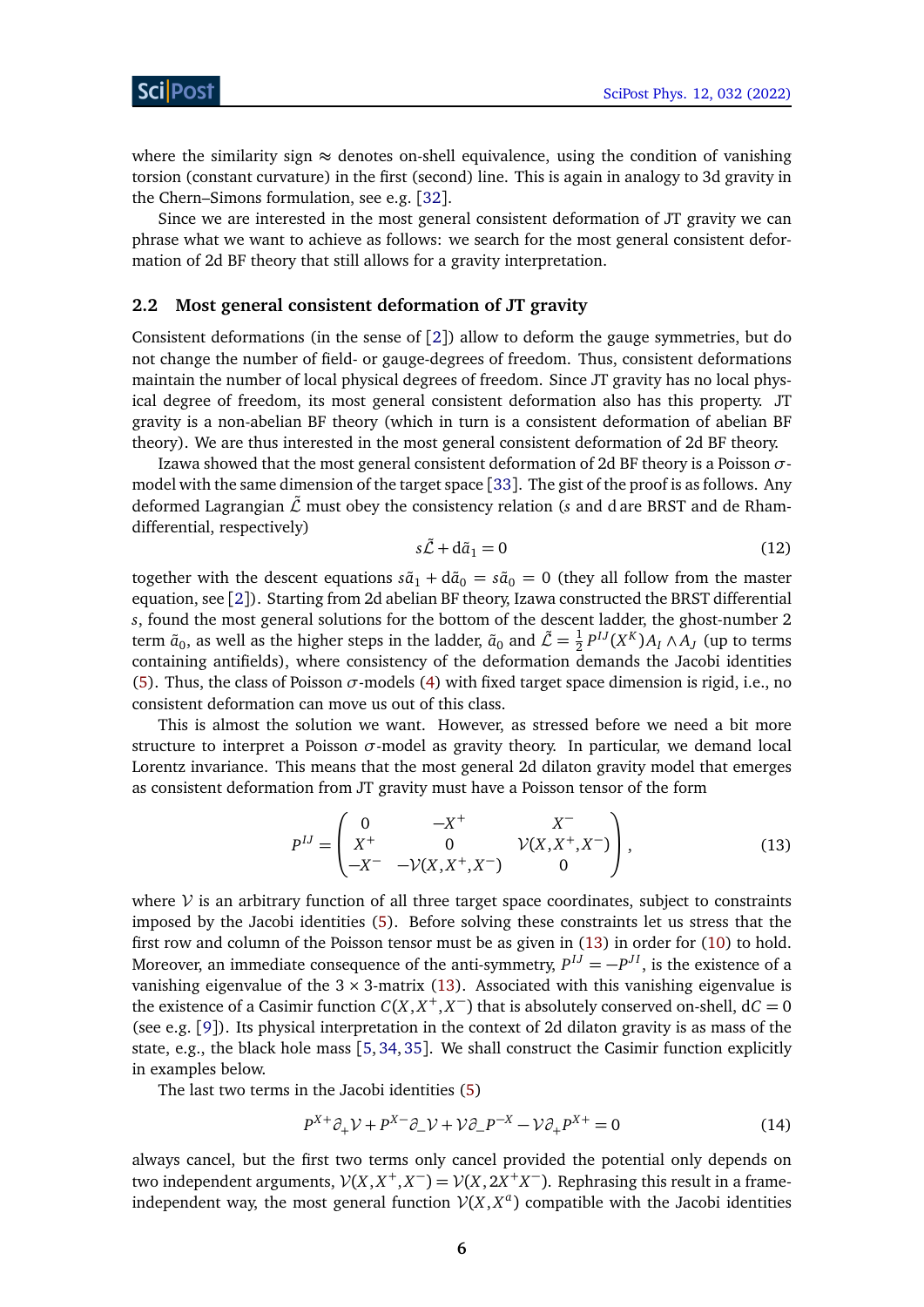can only depend on Lorentz invariant combinations

<span id="page-6-6"></span><span id="page-6-4"></span><span id="page-6-3"></span>
$$
\mathcal{V}(X, X^a) = \mathcal{V}(X, X^a X_a). \tag{15}
$$

Like for JT gravity, Latin indices are raised and lowered with the Minkowski metric  $\eta_{ab}$ .

In conclusion, the most general 2d dilaton gravity theory that has the same number of gauge- and field-degrees of freedom as JT gravity is given by the first order action

$$
I_{\text{gen}}[e_a, \omega, X, X^a] = \frac{\kappa}{2\pi} \int \left( X \, \mathrm{d}\omega + X^a \left( \mathrm{d}e_a + \epsilon_a{}^b \, \omega \wedge e_b \right) + \frac{1}{2} \, \epsilon^{ab} \, e_a \wedge e_b \, \mathcal{V}(X, X^c X_c) \right). \tag{16}
$$

<span id="page-6-2"></span>The EOM are

<span id="page-6-5"></span>
$$
dX + X^a \epsilon_a{}^b e_b = 0, \qquad (17a)
$$

$$
dX^{a} - X_{b} \epsilon^{ba} \omega + \epsilon^{ab} e_{b} \mathcal{V} = 0, \qquad (17b)
$$

$$
d\omega + \frac{1}{2}e^{ab}e_a \wedge e_b \partial_X \mathcal{V} = 0, \qquad (17c)
$$

$$
de_a + \epsilon_a{}^b \omega \wedge e_b + \frac{1}{2} \epsilon^{cb} e_c \wedge e_b \partial_{X^a} \mathcal{V} = 0.
$$
 (17d)

We shall refer to this model as "generalized dilaton gravity".

#### <span id="page-6-0"></span>**2.3 Solving the equations of motion**

The solutions of the EOM [\(17\)](#page-6-2) fall into two classes, linear and constant dilaton vacua. We start with the former.

#### <span id="page-6-1"></span>**2.3.1 Linear dilaton vacua**

<span id="page-6-7"></span>We now derive all solutions in the linear dilaton regime for the generalized dilaton gravity theory in the first order formulation [\(16\)](#page-6-3). To do so, it is convenient to write the EOM [\(17\)](#page-6-2) in the light-cone gauge introduced above. The potential [\(15\)](#page-6-4) can be written as a function of *X* and −

$$
\tilde{X} := \frac{X^a X_a}{2X^2} = \frac{X^+ X^-}{X^2} \,. \tag{18}
$$

The EOM

$$
dX + X^{-}e^{+} - X^{+}e^{-} = 0, \qquad (19a)
$$

$$
(\mathrm{d}\pm\omega)X^{\pm}\pm e^{\pm}\mathcal{V}=0,\tag{19b}
$$

$$
d\omega + \epsilon \frac{\partial \mathcal{V}}{\partial X} = 0, \qquad (19c)
$$

$$
(\mathrm{d}\pm\omega)e^{\pm} + \epsilon\frac{\partial V}{\partial X^{\mp}} = 0, \qquad (19d)
$$

contain the volume form  $\epsilon = \frac{1}{2}$  $\frac{1}{2} \epsilon^{ab} e_a \wedge e_b = e^- \wedge e^+.$ 

<span id="page-6-8"></span>Taking a linear combination of the two equations in [\(19b\)](#page-6-5), multiplied, respectively, by *X* − and  $X^+$ , and then inserting [\(19a\)](#page-6-6), obtains  $d(X^+X^-) - \mathcal{V}dX = 0$  or, in terms of  $\tilde{X}$  defined in [\(18\)](#page-6-7),

$$
d\tilde{X} + \left(2\tilde{X} - \frac{\mathcal{V}}{X}\right)\frac{dX}{X} = 0.
$$
\n(20)

The relation [\(20\)](#page-6-8) implies Casimir conservation  $dC = 0$  and can be integrated to yield the Casimir function  $C(X, \tilde{X})$ . However, we postpone doing so and focus on solving the other EOM first.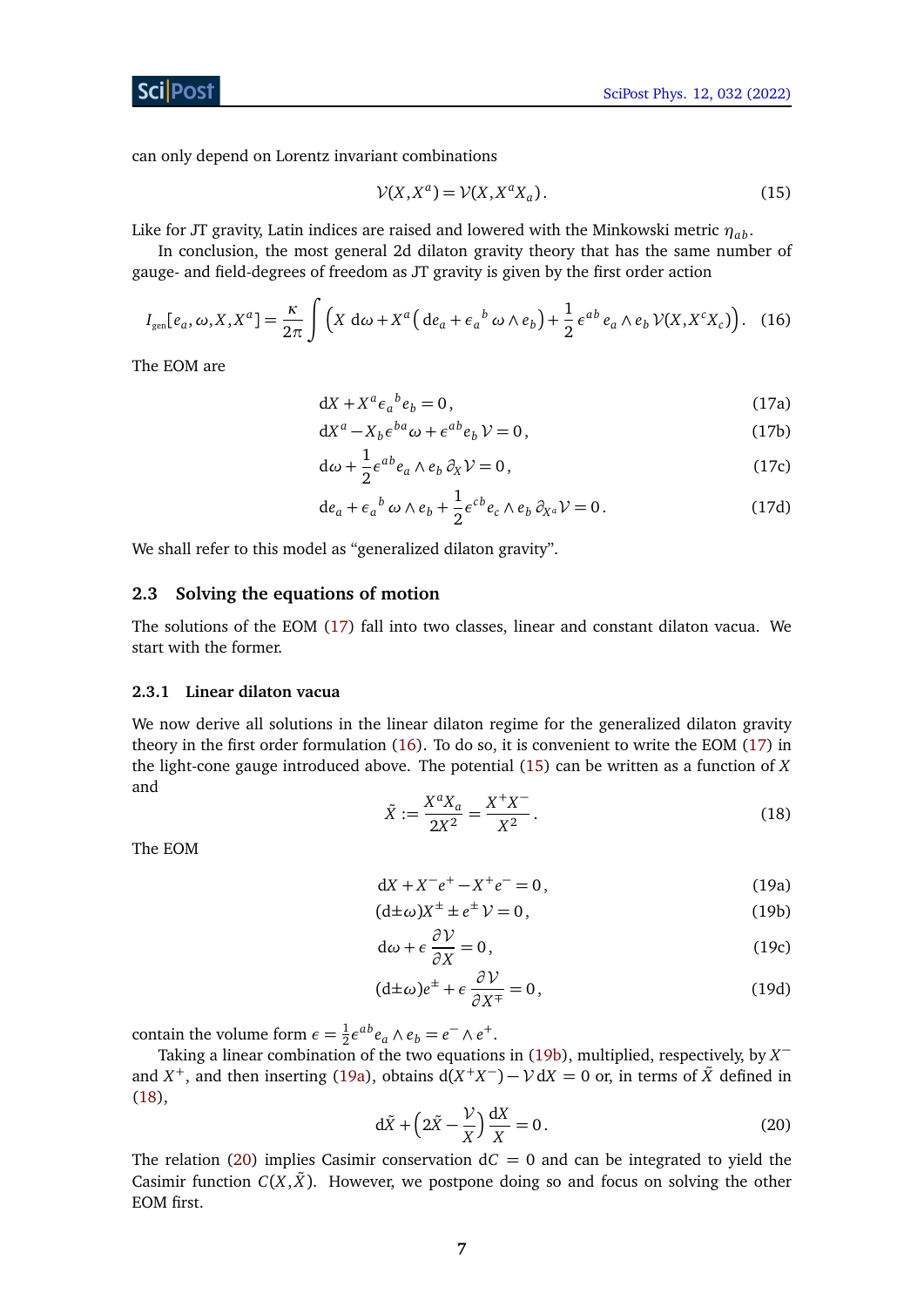We assume now  $X^+ \neq 0.5$  $X^+ \neq 0.5$  The equation [\(19b\)](#page-6-5) implies

$$
\omega = -\frac{\mathrm{d}X^+}{X^+} - Z\,\mathcal{V}\,,\tag{21}
$$

where  $Z = e^+/X^+$ . Similarly, the equation [\(19a\)](#page-6-6) yields

$$
e^{-} = \frac{dX}{X^{+}} + X^{-}Z, \qquad (22)
$$

and the volume element  $\epsilon = -Z \wedge dX$ . Combining the upper signs [\(19d\)](#page-3-4) and [\(19b\)](#page-6-5) obtains

$$
dZ = (Z \wedge dX) \frac{1}{X^2} \frac{\partial V}{\partial \tilde{X}}.
$$
 (23)

Inserting  $Z = dv e^{Q(X)}$  into this equation yields

<span id="page-7-2"></span>
$$
\frac{\mathrm{d}Q}{\mathrm{d}X} = -\frac{1}{X^2} \frac{\partial V}{\partial \tilde{X}},\tag{24}
$$

<span id="page-7-3"></span>which can be formally integrated as  $Q(X) = -\int^X \frac{1}{X^2} \partial_{\tilde{X}} V$  by virtue of [\(20\)](#page-6-8). The line element reads as

$$
ds^{2} = 2e^{+}e^{-} = 2e^{Q} dv dX + 2\tilde{X}e^{2Q}X^{2} dv^{2},
$$
\n(25)

where  $\tilde{X}$  is determined by [\(20\)](#page-6-8) and  $Q(X)$  by [\(24\)](#page-7-2). The solution space is parametrized by two constants of integration. The one coming from the integration of [\(20\)](#page-6-8) is non-trivial and related to the Casimir of the theory, while the one coming from [\(24\)](#page-7-2) is trivial and can be fixed by a choice of units. Note that *Q*(*X*) can depend on the Casimir in generalized dilaton gravity models, in contrast to the commonly studied models [\(1\)](#page-1-3). In appendix [A,](#page-25-0) we specialize the algorithm above to the power-counting renormalizable models [\(1\)](#page-1-3), where we explicitly perform the integrals related to Eqs. [\(20\)](#page-6-8) and [\(24\)](#page-7-2), thereby recovering well-known results.

As may have been anticipated (see e.g. [[38](#page-30-0)]), all linear dilaton solutions for all generalized dilaton gravity models obey a generalized Birkhoff theorem, in the sense that all solutions [\(25\)](#page-7-3) exhibit a Killing vector *∂<sup>v</sup>* .

#### <span id="page-7-0"></span>**2.3.2 Constant dilaton vacua**

In addition to the linear dilaton solutions discussed above, there can be a constant dilaton sector, provided the non-differential equations

$$
\mathcal{V}(X, X^a X_a) = 0 = X^a \tag{26}
$$

have solutions. All these solutions have constant dilaton, constant curvature and are locally maximally symmetric. Since these solutions do not differ in any essential way from the wellknown constant dilaton vacua of ordinary 2d dilaton gravity (see e.g. [[39](#page-30-1)]), we shall not discuss them in our work.

<span id="page-7-1"></span><sup>5</sup>This choice implies Eddington–Finkelstein gauge for the metric. Since the EOM are symmetric with respect to  $X^- \leftrightarrow X^+$ , we could choose  $X^- \neq 0$  instead in case  $X^+ = 0$ , which corresponds to changing from in- to outgoing Eddington–Finkelstein gauge. If both vanish in an open region,  $X^{\pm} = 0$ , we obtain a constant dilaton solution instead. If both vanish on an isolated point then our coordinate system breaks down, which happens at bifurcation points of Killing horizons. To provide a local chart containing the bifurcation point one can use a Kruskal-type of coordinate system, required only in the near horizon approximation. See [[36,](#page-29-16)[37](#page-29-17)] for more details.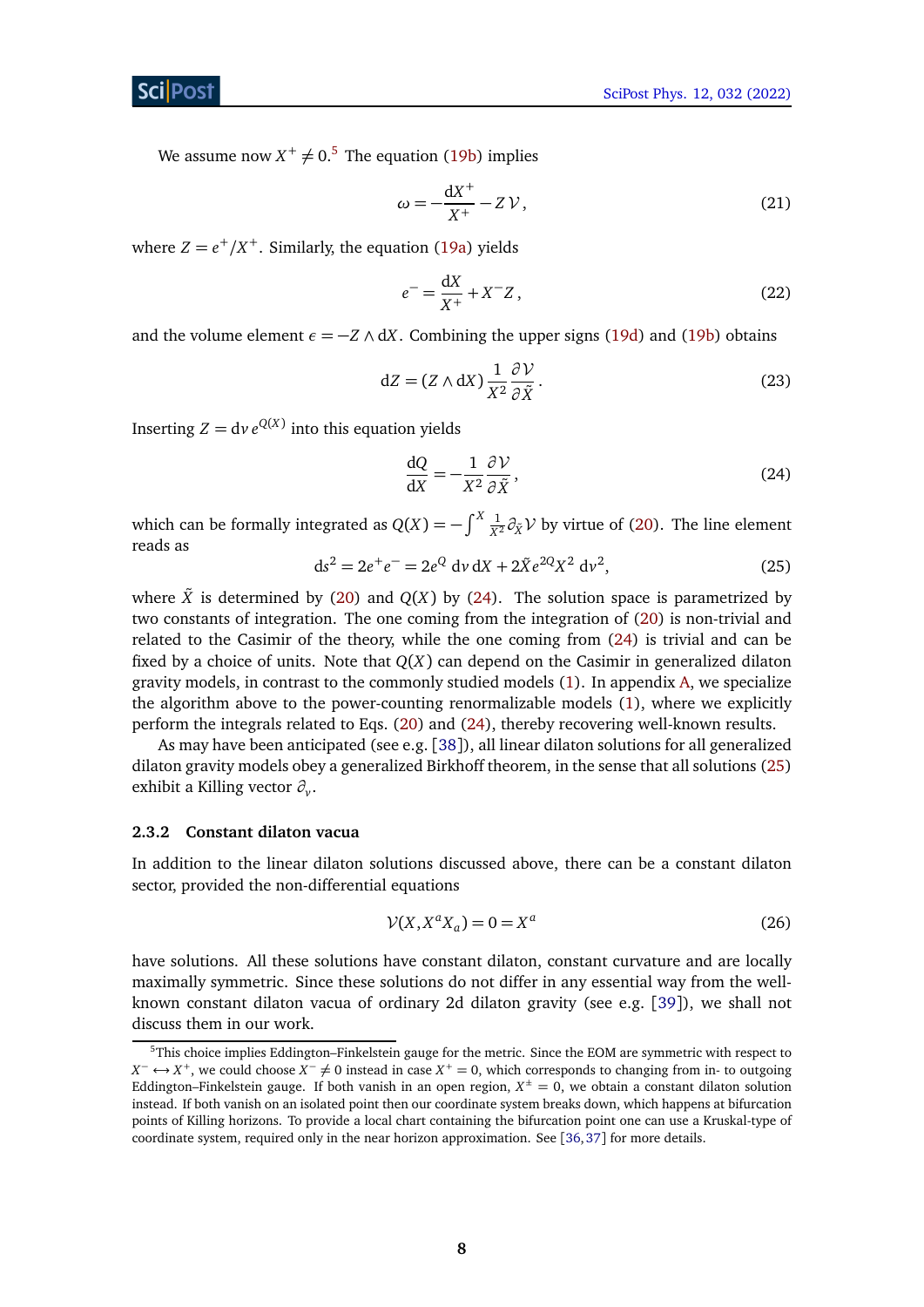#### <span id="page-8-0"></span>**2.4 Translation to second order formulation**

Following the standard procedure of integrating out the auxiliary fields in [\(16\)](#page-6-3) (see e.g. [[7](#page-28-6)]), one can rewrite the generalized 2d dilaton gravity theory in the second order metric formalism. We briefly summarize these steps.

In terms of the zweibein and the spin-connection, the curvature and the torsion 2-forms read as  $\mathcal{R}_{ab} = 2 \, \text{d}\omega \, \epsilon_{ab}$  and  $\mathcal{T}_a = \text{d}e_a + \epsilon_a{}^b \omega \wedge e_b$ , respectively. We denote the torsion-free part of the spin-connection by  $\tilde{\omega}$ , i.e.,  $T_a(\tilde{\omega}) = 0$ . The spin-connection can be decomposed as

<span id="page-8-3"></span>
$$
\omega = \tilde{\omega} - e^a \mathcal{T}_{a\mu\nu} e^{\mu\nu},\tag{27}
$$

where  $\tilde{\omega} = e^a (\partial_\mu e_{a\nu}) e^{\mu\nu}$  or equivalently  $\tilde{\omega}_\mu \epsilon^a{}_b = e^a_\nu \nabla_\mu e^{\nu}_b$  $\delta$ , and we also define  $R_{ab\mu\nu} = (\partial_{\mu}\tilde{\omega}_{\nu} - \partial_{\nu}\tilde{\omega}_{\mu})\epsilon_{ab}$ . The EOM [\(17d\)](#page-3-4) and [\(17a\)](#page-6-6) yield

$$
\mathcal{T}_a = -\frac{1}{2} \epsilon^{cb} e_c \wedge e_b \partial_{X^a} \mathcal{V}, \qquad \qquad X^a = -e^a_{\nu} \epsilon^{\mu \nu} \partial_{\mu} X, \qquad (28)
$$

and hence  $\tilde{X} = -(\partial X)^2/(2X^2)$ . Injecting these expressions into the first-order action [\(16\)](#page-6-3) to eliminate the auxiliary fields  $\omega$  and  $X^a$  establishes the second order action

$$
I_{\text{gen}}[g_{\mu\nu}, X] = -\frac{\kappa}{4\pi} \int d^2x \sqrt{-g} \left( RX - 2\nu \left( X, -(\partial X)^2 \right) \right),\tag{29}
$$

where  $g_{\mu\nu} = e^a_\mu \eta_{ab} e^{\nu}_b$ *b*<sup>*y*</sup> is the spacetime metric and  $R = R_{ab\mu\nu}e^{a\mu}e^{b\nu} = (\partial_{\mu}\tilde{\omega}_{\nu} - \partial_{\nu}\tilde{\omega}_{\mu})e^{\mu\nu}$  is the Ricci scalar. Note that we have thrown away a boundary term

<span id="page-8-6"></span><span id="page-8-4"></span>
$$
I_{\text{gen}}^{\text{first order}} = I_{\text{gen}}^{\text{second order}} + \frac{\kappa}{\pi} \int d^2 x \, \partial_\mu \left( X \sqrt{-g} \nabla^\mu X \partial_\nabla \mathcal{V} \right). \tag{30}
$$

The EOM for the theory [\(29\)](#page-8-3)

$$
\nabla_{\mu}\nabla_{\nu}X - g_{\mu\nu}\nabla^2X - 2(\partial_{\mu}X)(\partial_{\nu}X)(\partial_{\nabla}V) - Vg_{\mu\nu} = 0,
$$
\n(31a)

$$
R + 8(\nabla^{\mu}\nabla^{\nu}X)(\partial_{\mu}X)(\partial_{\nu}X)\partial_{\nabla}^{2}V - 4(\nabla^{2}X)\partial_{\nabla}V - 4(\partial X)^{2}\partial_{\nabla}\partial_{X}V - 2\partial_{X}V = 0, \qquad (31b)
$$

are non-linear second order PDEs. We used the notation  $\partial_{\nabla} := -\frac{\partial}{\partial f(\partial_{\nabla} f)}$  $\frac{\partial}{\partial ((\partial X)^2)}$  and  $\partial_X := \frac{\partial}{\partial X}$  $\frac{\partial}{\partial X}$ .

## <span id="page-8-1"></span>**3 Phase space for generalized dilaton gravity**

In this section, we analyze the phase space of generalized dilaton gravity in 2d and provide the general expressions for the charges using the standard methods of covariant phase space formalism [[40–](#page-30-2)[44](#page-30-3)]. We present the results in both first and second order formulations and then relate them.

#### <span id="page-8-2"></span>**3.1 First order formalism**

We denote the dynamical fields of the theory summarily by  $\phi = (e_a, \omega, X, X^a)$ . Keeping the boundary terms in the variation of the action [\(16\)](#page-6-3) when deriving the EOM obtains the canonical presymplectic potential

<span id="page-8-5"></span>
$$
\delta I_{\text{gen}}[\phi] = (\text{EOM}) \,\delta \phi + \int_{\partial M} \Theta_{1,\text{gen}}[\phi, \delta \phi], \qquad \Theta_{1,\text{gen}}[\phi, \delta \phi] = \frac{\kappa}{2\pi} \left( X_a \,\delta e^a + X \,\delta \omega \right). \tag{32}
$$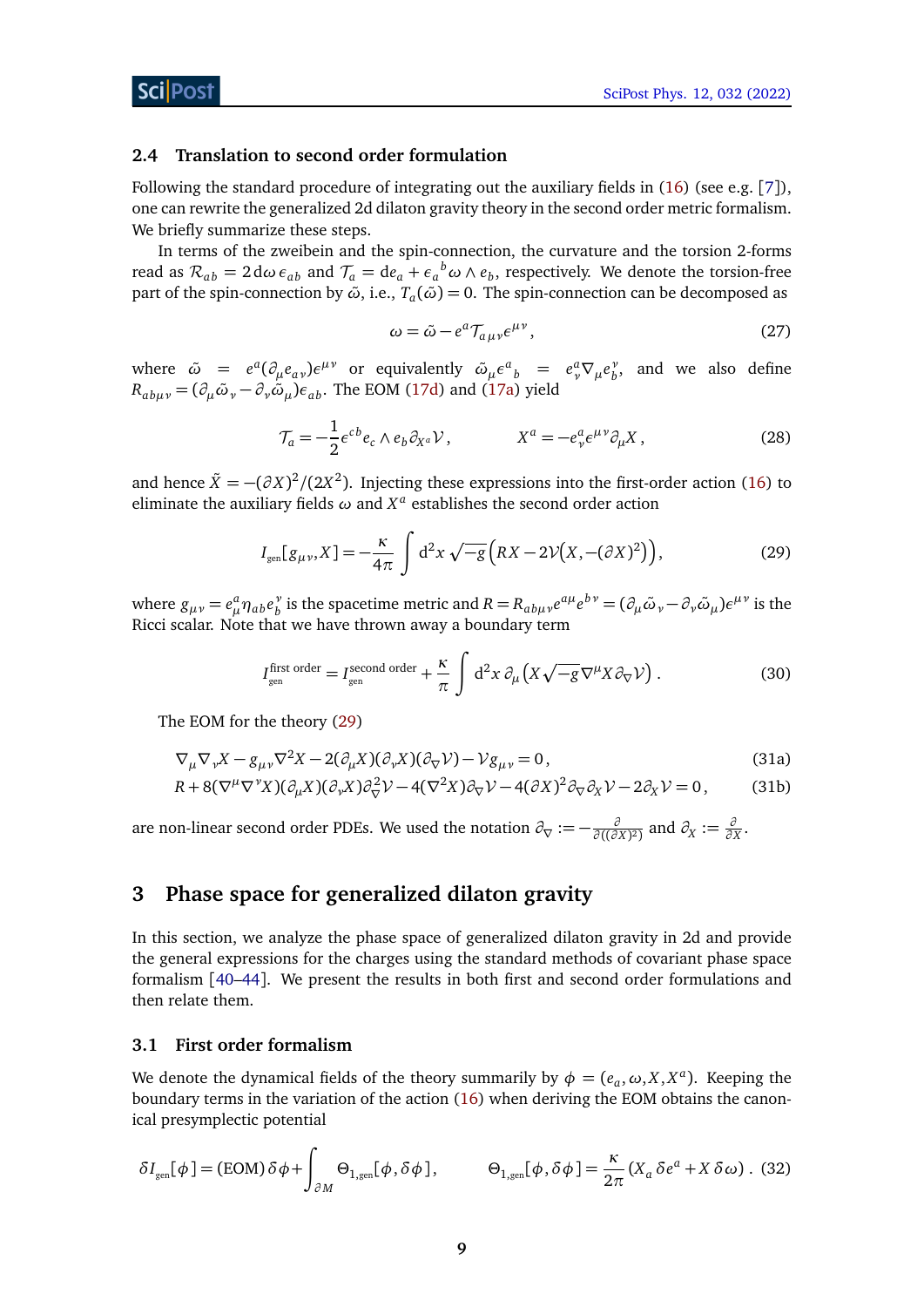The index 1 stands for first order. The presymplectic current is obtained by taking a variation of the presymplectic potential

<span id="page-9-1"></span>
$$
\omega_{1,\text{gen}}[\phi,\delta\phi,\delta'\phi] = \frac{\kappa}{2\pi} \left( \delta X_a \delta' e^a + \delta X \delta' \omega \right) - \left( \delta \leftrightarrow \delta' \right). \tag{33}
$$

The symmetries of the action [\(16\)](#page-6-3) are given by the diffeomorphisms parametrized by vector fields  $\xi^\mu$  and the so $(1,1)$  local Lorentz transformations parametrized by  $\lambda_\omega.$  The infinitesimal variations of the fields are given in [\(10\)](#page-4-2) and [\(11\)](#page-4-3).

The co-dimension 2-form of the theory associated with these symmetries, which is a 0 form in two dimensions, can be deduced by contracting the presymplectic current [\(33\)](#page-9-1) with an infinitesimal symmetry. We obtain

<span id="page-9-5"></span>
$$
k_{\xi,\lambda_{\omega}}[\phi,\delta\phi] = -\frac{\kappa}{2\pi} \left( e^a_\rho \xi^\rho \delta X_a + (\omega_\rho \xi^\rho + \lambda_\omega) \delta X \right). \tag{34}
$$

Since the theory [\(16\)](#page-6-3) is a first order covariantized Hamiltonian theory in the sense of [[45](#page-30-4)], there is no ambiguity in the definition of the charges at this level, and the Barnich–Brandt [[42,](#page-30-5)[43](#page-30-6)] and Iyer–Wald [[40,](#page-30-2)[41](#page-30-7)] procedures coincide with each other.

#### <span id="page-9-0"></span>**3.2 Second order formalism**

In the second order formulation [\(29\)](#page-8-3), the dynamical fields are given by  $\phi = (g_{\mu\nu}, X)$ . The boundary terms obtained by integrating by parts in the variation of the action [\(29\)](#page-8-3) to obtain [\(31\)](#page-8-4) define the canonical presymplectic potential of the theory,

$$
\Theta_{2,\text{gen}}^{\mu}[\phi,\delta\phi] = -X\Theta_{\text{EH}}^{\mu}[\,g,\delta g\,] - \frac{\kappa}{4\pi}\sqrt{-g}\left(\nabla^{\mu}X(\delta g)^{\nu}_{\nu} - (\delta g)^{\mu}_{\nu}\nabla^{\nu}X + 4(\partial_{\nabla}\mathcal{V})\delta X(\nabla^{\mu}X)\right),\tag{35}
$$

with the Einstein–Hilbert presymplectic potential

<span id="page-9-2"></span>
$$
\Theta_{\text{EH}}^{\mu}[g,\delta g] = \frac{\kappa}{4\pi} \sqrt{-g} \left( \nabla_{\nu} (\delta g)^{\mu\nu} - \nabla^{\mu} (\delta g)^{\nu}_{\nu} \right). \tag{36}
$$

The index 2 in [\(35\)](#page-9-2) stands for second order. One can then derive the presymplectic current as  $\omega_2^{\mu}$  $^{\mu}_{2,\rm{gen}}[\phi,\delta\phi,\delta'\phi] = \delta\Theta^{\mu}_{2\mu}$  $\mu_{2,\text{gen}}^{\mu}[\phi,\delta'\phi] - (\delta \leftrightarrow \delta')$ . The symmetries of the generalized dilaton gravity theory [\(29\)](#page-8-3) are given by the diffeomorphisms which act through Lie derivatives on the fields, i.e.,  $\delta_\xi g_{\mu\nu} = \mathcal{L}_\xi g_{\mu\nu}$  and  $\delta_\xi X = \mathcal{L}_\xi X$ . The Barnich–Brandt co-dimension 2-form is given by

$$
k_{\text{BB},\xi}^{\mu\rho}[\phi,\delta\phi] = \frac{\kappa}{2\pi}\sqrt{-g}\Big(2(\nabla^{[\mu}\delta X)\xi^{\rho]} - 4\delta X(\partial_{\nabla}\mathcal{V})\xi^{[\rho}(\nabla^{\mu]}X) - \delta X\nabla^{[\mu}\xi^{\rho]} + \xi^{[\mu}\delta g_{\alpha}^{\rho]}\nabla^{\alpha}X\Big). \tag{37}
$$

The relation between Barnich–Brandt [[43,](#page-30-6)[44](#page-30-3)] and Iyer–Wald [[40,](#page-30-2)[41](#page-30-7)] procedures is controlled by the object

<span id="page-9-4"></span>
$$
E^{\mu\nu}[\phi; \delta\phi, \delta'\phi] = \frac{\kappa}{4\pi} \sqrt{-g} X \delta g^{\mu}_{\sigma} \delta' g^{\nu\sigma} - (\delta \leftrightarrow \delta'), \qquad (38)
$$

so that

$$
k_{\text{BB},\xi}^{\mu\nu}[\phi;\delta\phi] = k_{\xi}^{\mu\nu}[\phi;\delta\phi] - E^{\mu\nu}[\phi;\delta_{\xi}\phi,\delta\phi],\tag{39}
$$

where  $k_\varepsilon^{\mu\nu}$ *ξ* [*φ*; *δφ*] stands for the Iyer–Wald co-dimension 2-form. On-shell, we have the conservation law

<span id="page-9-3"></span>
$$
\partial_{\nu}k_{\xi}^{\mu\nu}[\phi;\delta\phi] = -\omega^{\mu}[\phi;\delta_{\xi}\phi,\delta\phi].
$$
\n(40)

The results presented in this section consistently reduce to those established in [[46](#page-30-8)] when restricting to the class of models [\(1\)](#page-1-3).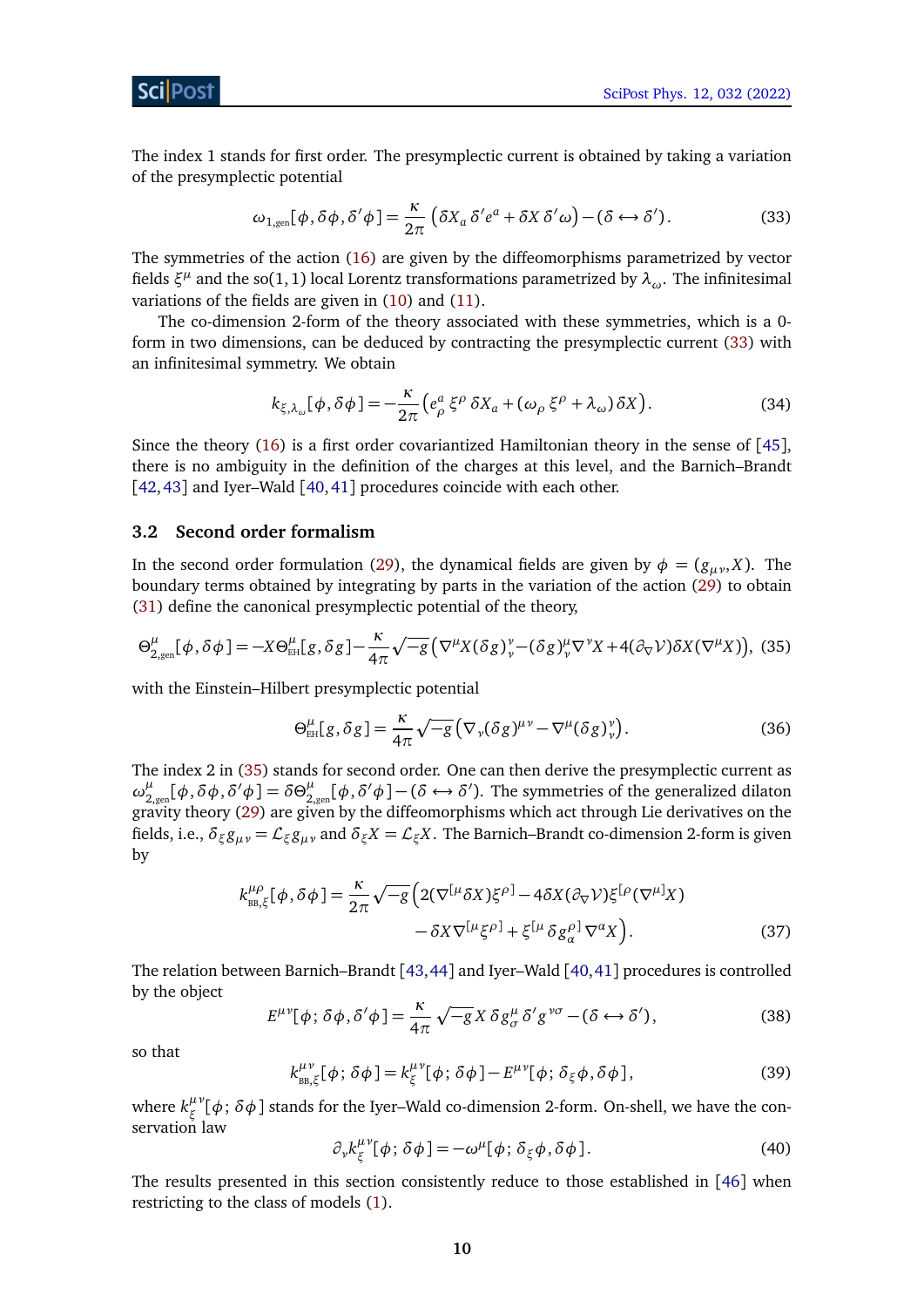#### <span id="page-10-0"></span>**3.3 Relation between first and second order symplectic potentials**

The presymplectic potential [\(35\)](#page-9-2) obtained by varying the action [\(29\)](#page-8-3) in the second order formulation is related to the one of the first order formulation obtained in [\(32\)](#page-8-5) through

$$
\Theta_{2,\text{gen}}^{\mu}[\phi,\delta\phi] + \delta\left[\frac{\kappa}{\pi}\sqrt{-g}X\nabla^{\mu}X\partial_{\nabla}\mathcal{V}\right] = \Theta_{1,\text{gen}}^{\mu}[\phi,\delta\phi] + \partial_{\nu}\left[\frac{\kappa}{2\pi}|e|Xe_{a}^{[\mu}\delta e^{\nu]a}\right],\tag{41}
$$

when setting the auxiliary fields on-shell in the first order formulation and writing p  $|e| = |\det(e_{\mu}^{a})| = \sqrt{-g}$ . The *δ*-exact term in the left-hand side comes from the relative boundary term between first and second order actions that we have thrown away in [\(30\)](#page-8-6). This term plays no role in the charges. However, the relative corner term  $\partial_{\nu}Y^{\mu\nu}$ , with

<span id="page-10-3"></span>
$$
Y^{\mu\nu}[\phi,\delta\phi] = \frac{\kappa}{2\pi} |e| X e_a^{[\mu} \delta e^{\nu]a}, \qquad (42)
$$

may generically bring a contribution to the charges for a given set of boundary conditions, depending on whether we work in the first or the second order formulation. We will discuss an explicit example in appendix  $B$ . Note that  $(42)$  is of the same form as the corner term found in higher-dimensional Einstein gravity when relating first and second order formulations [[47](#page-30-9)[,48](#page-30-10)], up to the presence of the dilaton.

The corner [\(42\)](#page-10-3) can be rewritten as

$$
Y^{\mu\nu}[\phi,\delta\phi] = \frac{\kappa}{4\pi} \epsilon_{ab} \epsilon^{\mu\nu} X e^{a\rho} \delta e^b_\rho, \qquad (43)
$$

using  $e_a^{\mu} = -\epsilon^{\mu \nu} \epsilon_{ab} e_v^b$ .

## <span id="page-10-1"></span>**4 Dilaton scale invariant models**

In this section we focus on specific dilaton scale invariant models, which we define in section [4.1.](#page-10-2) In section [4.2](#page-11-0) we solve the classical EOM explicitly.

#### <span id="page-10-2"></span>**4.1 Potential for dilaton scale invariant models**

Among the generalized dilaton gravity theories [\(2\)](#page-1-2) there is a particular subclass for which the potential takes the form

<span id="page-10-4"></span>
$$
\mathcal{V}(X, X^a X_a) = -X \mathcal{U}(\tilde{X}), \quad \text{with } \tilde{X} := \frac{X^+ X^-}{X^2}.
$$
 (44)

All models in this subclass are scale invariant in the following sense. Rescaling the dilaton as (*λ* ∈ R)

$$
X^{\pm} \to \lambda X^{\pm}, \qquad X \to \lambda X, \qquad (45)
$$

the action [\(2\)](#page-1-2) transforms multiplicatively,

<span id="page-10-5"></span>
$$
I_{\text{gen}} \to \lambda I_{\text{gen}}.\tag{46}
$$

This rescaling is therefore a symmetry of the EOM, but not of the Lagrangian. (See [[49](#page-30-11)] for a discussion of such symmetries.)

To investigate the properties of scale invariant models, we take the simplest expression for the potential that allows to include new models not described by the subclass [\(1\)](#page-1-3). More specifically, we consider quadratic polynomials for the potential  $U$  in [\(44\)](#page-10-4),

$$
U(\tilde{X}) = a_0 + a_1 \tilde{X} + a_2 \tilde{X}^2,
$$
 (47)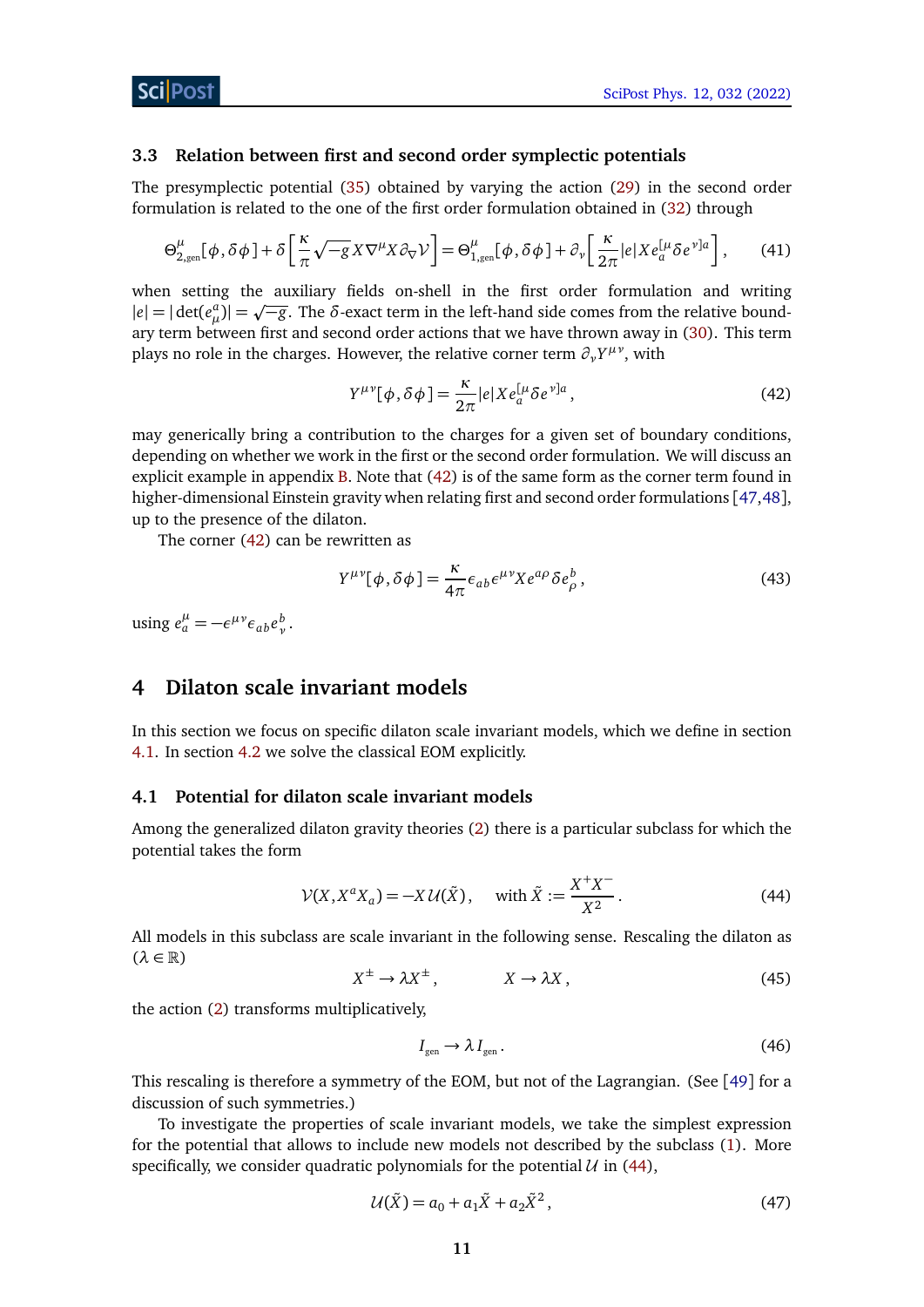ScilPos

where  $a_0$ ,  $a_1$ ,  $a_2$  are real constants.

The case  $a_0 \neq 0$ ,  $a_1 = 0$ ,  $a_2 = 0$  corresponds to JT and  $a_0 \neq 0$ ,  $a_1 = -2$ ,  $a_2 = 0$  to the Witten black hole. More generally, all cases with  $a_2 = 0$  are included in [\(1\)](#page-1-3), but not  $a_2 \neq 0$ . Therefore, the case  $a_2 \neq 0$  is a non-trivial generalization of [\(1\)](#page-1-3). From now on we assume  $a_2 \neq 0$ .

In summary, the remainder of this work is devoted to the study of generalized dilaton gravity models [\(2\)](#page-1-2) with the 3-parameter potential

$$
V = -a_0 X + a_1 \frac{(\partial X)^2}{2X} - a_2 \frac{(\partial X)^4}{4X^3}, \qquad a_2 \neq 0.
$$
 (48)

### <span id="page-11-0"></span>**4.2 Solutions of dilaton scale invariant models**

<span id="page-11-2"></span>In this section, we specialize the generic solution [\(25\)](#page-7-3) derived in section [2.3](#page-6-0) to the potential [\(44\)](#page-10-4) and then specify it for the particular case [\(47\)](#page-10-5). The equation [\(20\)](#page-6-8) for  $\tilde{X}$  can be integrated as

$$
\ln \frac{X}{C} = -\int_{-\infty}^{\tilde{X}} \frac{d\tilde{Y}}{\mathcal{U}(\tilde{Y}) + 2\tilde{Y}} \stackrel{(47)}{=} -\int_{-\infty}^{\tilde{X}} \frac{d\tilde{Y}}{a_0 + (a_1 + 2)\tilde{Y} + a_2 \tilde{Y}^2},
$$
\n(49)

where *C* is an integration constant corresponding to the on-shell value of the Casimir. The equation [\(24\)](#page-7-2) for *Q* becomes

<span id="page-11-3"></span>
$$
\frac{dQ}{dX} = \frac{1}{X} \frac{\partial U}{\partial \tilde{X}} \stackrel{(47)}{=} \frac{1}{X} \left( a_1 + 2a_2 \tilde{X} \right). \tag{50}
$$

We start by solving the equation for  $\tilde{X}$  [\(49\)](#page-11-2), depending on the sign of the discriminant

$$
\Delta := (a_1 + 2)^2 - 4a_0 a_2. \tag{51}
$$

#### <span id="page-11-1"></span>**4.2.1 Positive discriminant**

For  $\Delta > 0$ , equation [\(49\)](#page-11-2) leads to

$$
\tilde{X} = -\frac{a_1 + 2}{2a_2} + \frac{\sqrt{\Delta}}{2a_2} \tanh\left[\frac{\sqrt{\Delta}}{2} \ln\frac{X}{C}\right],\tag{52}
$$

where *C* will be related to the mass below. Furthermore, equation [\(50\)](#page-11-3) leads to

$$
X\frac{dQ}{dX} = \sqrt{\Delta}\tanh\left[\frac{\sqrt{\Delta}}{2}\ln\frac{X}{C}\right] - 2\,,\tag{53}
$$

which can be integrated to give

<span id="page-11-4"></span>
$$
e^{Q} = \frac{b^2}{X^2} \cosh^2\left[\frac{\sqrt{\Delta}}{2} \ln \frac{X}{C}\right],
$$
 (54)

where  $b$  is a constant. Inserting these results into the metric  $(25)$ , we find explicitly

$$
g_{\nu X} = \frac{b^2 C^{\sqrt{\Delta}}}{4X^{\sqrt{\Delta}+2}} \left(\frac{X^{\sqrt{\Delta}}}{C^{\sqrt{\Delta}}} + 1\right)^2,
$$
\n(55a)

$$
g_{\nu\nu} = -\frac{b^4 C^{2\sqrt{\Delta}}}{16a_2 X^{2\sqrt{\Delta}+2}} \left(\frac{X^{\sqrt{\Delta}}}{C^{\sqrt{\Delta}}} + 1\right)^3 \left( \left(a_1 + 2 - \sqrt{\Delta}\right) \frac{X^{\sqrt{\Delta}}}{C^{\sqrt{\Delta}}} + a_1 + 2 + \sqrt{\Delta} \right). \tag{55b}
$$

The case of positive discriminant will be studied in more detail in section [5.](#page-12-2)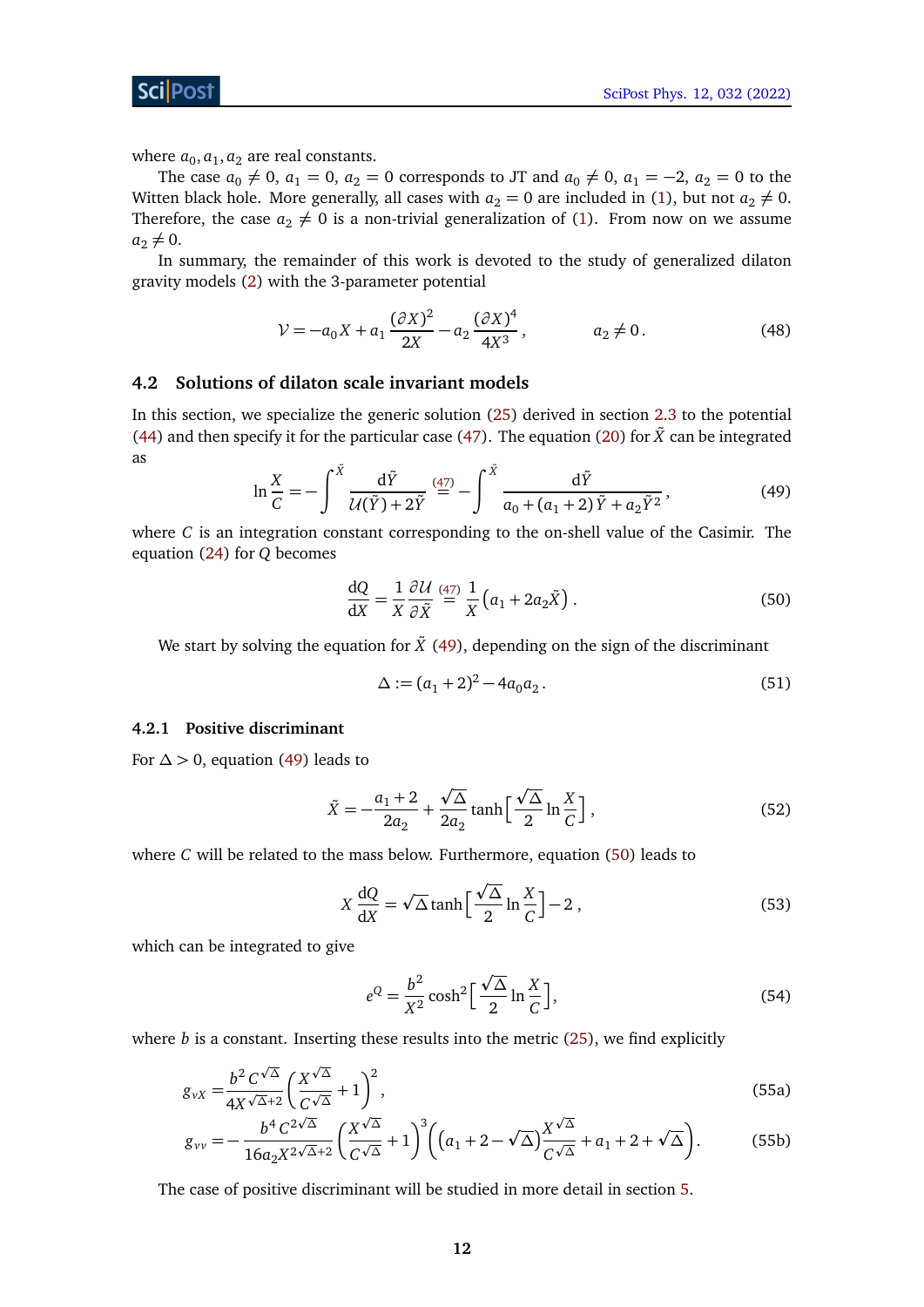#### <span id="page-12-0"></span>**4.2.2 Vanishing discriminant**

For  $\Delta = 0$ , one can set  $a_0 = (a_1 + 2)^2 / (4a_2)$ . Solving [\(49\)](#page-11-2), one has

$$
\tilde{X} = \frac{1}{a_2 \ln \frac{X}{C}} - \frac{a_1 + 2}{2a_2}.
$$
\n(56)

Note that this solution does not correspond to the limit *∆* → 0 of the case *∆ >* 0 presented above. Indeed,

$$
\lim_{\Delta \to 0} \tilde{X}_{\Delta > 0} = -\frac{a_1 + 2}{2a_2} \tag{57}
$$

is a constant. Therefore, one has to treat this sub-case separately. Equation [\(50\)](#page-11-3) gives

$$
e^{Q} = \frac{b^2}{X^2} \ln \frac{X^2}{C^2}.
$$
 (58)

Inserting these results in the metric [\(25\)](#page-7-3), we have explicitly

$$
g_{\nu X} = \frac{b^2 \ln^2 \frac{X}{C}}{X^2},\tag{59}
$$

$$
g_{\nu\nu} = \frac{b^4 \left(2 - (a_1 + 2) \ln \frac{X}{C}\right) \ln^3 \frac{X}{C}}{a_2 X^2}.
$$
 (60)

In particular, these solutions involve logarithmic functions that diverge for vanishing *C*. For this reason we do not study them further in the present work.

#### <span id="page-12-1"></span>**4.2.3 Negative discriminant**

Finally, for  $\Delta$  < 0, equation [\(49\)](#page-11-2) gives

$$
\tilde{X} = -\frac{a_1 + 2}{2a_2} - \frac{\sqrt{|\Delta|}}{2a_2} \tan\left[\frac{\sqrt{|\Delta|}}{2}\ln\frac{X}{C}\right].\tag{61}
$$

Integrating [\(50\)](#page-11-3), one deduces

$$
e^{Q} = \frac{b^2}{X^2} \cos^2\left[\frac{\sqrt{|\Delta|}}{2}\ln\frac{X}{C}\right].
$$
 (62)

These solutions involve periodic functions in the dilaton field. It is unclear whether such solutions are physically relevant, so we shall not study them further in the present work.

# <span id="page-12-2"></span>**5 AdS2-to-dS<sup>2</sup> models**

From now on, we focus on solutions with positive discriminant *∆ >* 0. We will show that they have striking properties, including (i) a well-defined vacuum, (ii) an interpolation between an AdS $_{2}$  or flat region in the asymptotics and a dS $_{2}$  region in the center, and (iii) physically meaningful thermodynamical properties.

In section [5.1](#page-13-0) we consider geometric, in particular asymptotic, aspects of these solutions, recast into Schwarzschild-like gauge. In section [5.2](#page-14-0) we analyze the Ricci scalar, with particular focus on asymptotic values, values at the horizon and for vanishing dilaton. In section [5.3](#page-17-0) we study the variational principle and holographically renormalize the action, assuming the boundary to be a dilaton iso-surface. In section [5.4](#page-18-0) we exploit the previous results to derive the free energy and other thermodynamical quantities.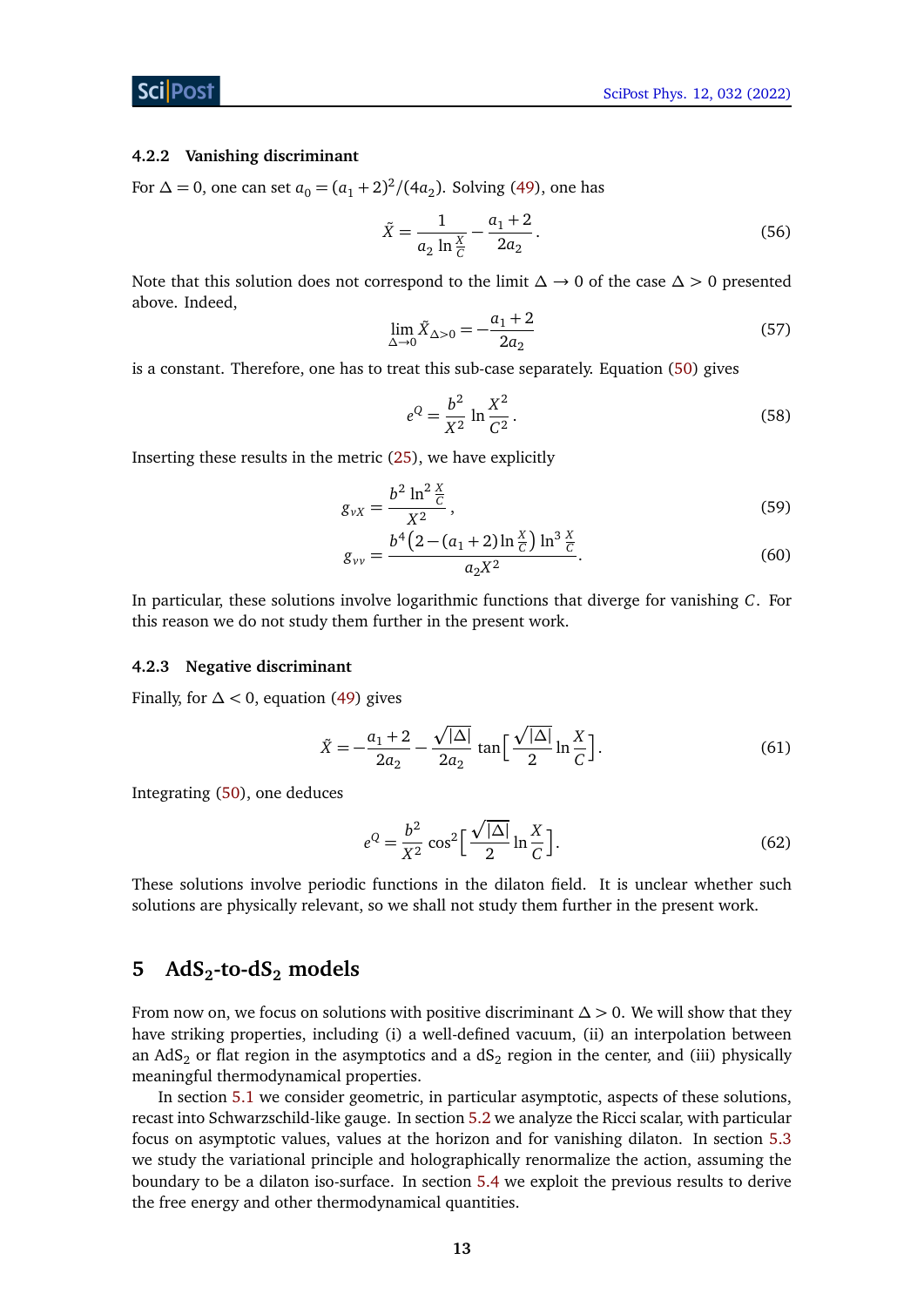<span id="page-13-1"></span>

Figure 2: Solutions with horizon are in colored domain of (*w*, *z*)-parameter space

Before starting, it is convenient to recombine the parameters  $\Delta$ ,  $a_1$ ,  $a_2$  as

$$
z := \sqrt{\Delta} - 1, \qquad w := a_1 + 2, \qquad y^2 := \frac{a_2}{a_1 + 2 - \sqrt{\Delta}}.
$$
 (63)

Note that *y* has dimension of length, and *z*, *w* are dimensionless; as we shall demonstrate, *z* is a Lifshitz-like anisotropy coefficient.

### <span id="page-13-0"></span>**5.1 Asymptotic behavior, Lifshitz-like scaling and ground state**

Let us start from the solution [\(55\)](#page-11-4). By studying the zeros for *X* of the equation  $g_{yy} = 0$ , one can show that there is a horizon at

<span id="page-13-5"></span>
$$
X_H = C \left( \frac{z + 1 + w}{z + 1 - w} \right)^{\frac{1}{z + 1}},\tag{64}
$$

<span id="page-13-4"></span>provided

$$
|w| < z + 1. \tag{65}
$$

Furthermore, requiring Lorentz signature outside the horizon implies

$$
y > 0. \tag{66}
$$

Finally, we set

<span id="page-13-2"></span>
$$
b = 1, \tag{67}
$$

since we found that this parameter does not play any role in the analysis; it corresponds to a choice of time unit. The solutions are summarized in Fig. [2.](#page-13-1) The right diagonal in the figure lies outside our class of models and corresponds to the AdS–Schwarzschild–Tangherlini black branes discussed in appendix [A.](#page-25-0)

Rewriting the metric [\(55\)](#page-11-4) in a Schwarzschild-like gauge

$$
ds^{2} = \Omega(X)\Big(-\xi(X)dt^{2} + \frac{1}{\xi(X)}dX^{2}\Big),
$$
\n(68)

<span id="page-13-3"></span>with

$$
\Omega = \frac{|z|^{z+1}}{z} \left(\frac{X_H}{y}\right)^{2(z+1)} \left(\frac{z+1-w}{z+1+w} + \frac{X^{z+1}}{X_H^{z+1}}\right)^2 \left(\frac{X}{y}\right)^{-(z+3)},\tag{69a}
$$

$$
\xi = \frac{|z|^{z+1}}{z} \left(\frac{X_H}{y}\right)^{z+1} \left(\frac{z+1-w}{z+1+w} + \frac{X^{z+1}}{X_H^{z+1}}\right) \left(1 - \frac{X_H^{z+1}}{X^{z+1}}\right),\tag{69b}
$$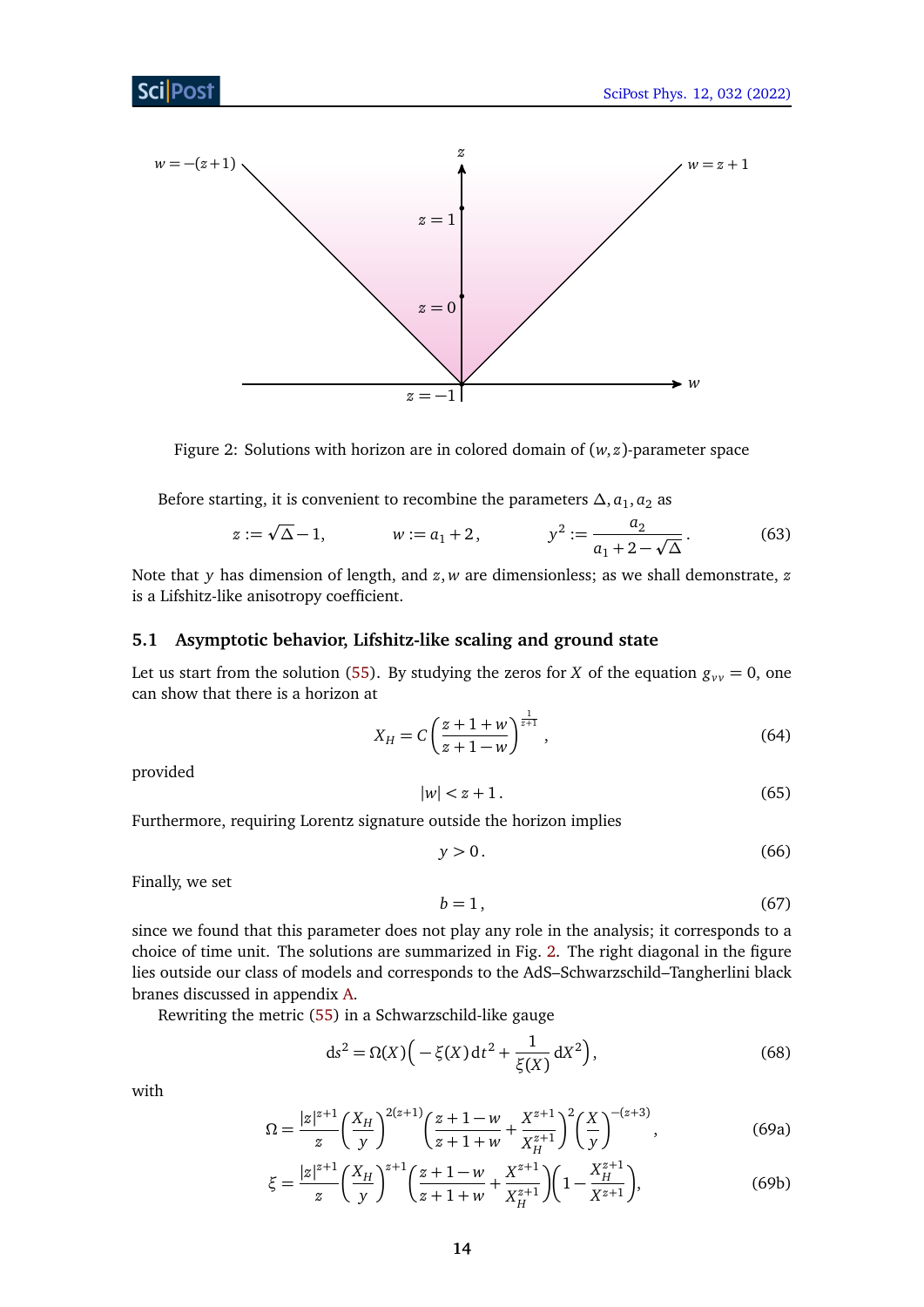is convenient for studying thermodynamical properties of the solution, which we shall do in section [5.4.](#page-18-0)

Expanding the solution [\(68\)](#page-13-2) for large dilaton

$$
g_{tt} = -z^{2z} \left(\frac{X}{y}\right)^{2z} - z^{2z} \left(3\frac{z+1-w}{z+1+w} - 1\right) \left(\frac{X_H}{y}\right)^{z+1} \left(\frac{X}{y}\right)^{z-1} + \mathcal{O}(X^{-2}),\tag{70a}
$$

$$
g_{XX} = \left(\frac{y}{X}\right)^2 + \left(\frac{z+1-w}{z+1+w} + 1\right) \left(\frac{X_H}{y}\right)^{z+1} \left(\frac{y}{X}\right)^{z+3} + \mathcal{O}\left(X^{-2(z+2)}\right),\tag{70b}
$$

establishes the following properties of the metric: (i) it is field-independent at leading order, which allows to have a good notion of time asymptotically, no matter the specific value of the parameter  $X_H$ , (ii) the limit  $z \to 0$  is regular and leads to an asymptotically flat metric, and (iii) for finite *z*, the metric *gµν* exhibits anisotropic scale invariance with Lifschitz-like exponent *z*. Indeed, the leading order terms in [\(70\)](#page-14-1) are preserved by the anisotropic dilatation Killing vector

<span id="page-14-1"></span>
$$
\xi_{\text{Lif}} = -zt \partial_t + X \partial_X. \tag{71}
$$

<span id="page-14-2"></span>The isotropic case is obtained for  $z = 1$ .

For a fixed value of the parameters *w*, *z* and *y*, the vacuum of the theory is found by setting  $X_H = 0$ . The expressions [\(69\)](#page-13-3) simplify to

$$
\Omega = \frac{|z|^{z+1}}{z} \left(\frac{X}{y}\right)^{z-1}, \qquad \qquad \xi = \frac{|z|^{z+1}}{z} \left(\frac{X}{y}\right)^{z+1}, \tag{72}
$$

and yield the ground state metric

<span id="page-14-3"></span>
$$
ds_{\text{vac}}^2 = -\frac{z^{2z}}{y^{2z}} X^{2z} dt^2 + y^2 \frac{dX^2}{X^2}.
$$
 (73)

This corresponds to Poincaré patch of AdS<sub>2</sub> spacetime with AdS radius  $\ell = \frac{y}{z}$  when *z* is finite and non-zero, and to Poincaré patch of Minkowski spacetime in the limit  $z \rightarrow 0$ . Note that global  $AdS_2$  is not part of the solution space. The anisotropic Killing vector [\(71\)](#page-14-2) generates an isometry of the ground state metric [\(73\)](#page-14-3). In total, the ground state metric [\(73\)](#page-14-3) has three Killing vectors,

$$
L_{-1} = \partial_t, \qquad L_0 = -t \partial_t + \frac{X}{z} \partial_x, \qquad L_1 = t^2 \partial_t - \frac{2tX}{z} \partial_x + \frac{y^{2z+2}}{z^{2z+2}} X^{-2z} \partial_t, \qquad (74)
$$

and hence is maximally symmetric. The ground state isometry algebra

<span id="page-14-4"></span>
$$
[L_n, L_m] = (n-m)L_{n+m}, \qquad n, m \in \{-1, 0, 1\},
$$
\n(75)

is given by  $sl(2,\mathbb{R})$  regardless of the value of  $z \neq 0$  (and an Inönü–Wigner contraction thereof for  $z \rightarrow 0$ ). As expected, for linear dilaton vacua (see e.g. [[39](#page-30-1)]), the isometry algebra is broken to *u*(1) by the dilaton, which is only annihilated by *L*−<sup>1</sup> .

#### <span id="page-14-0"></span>**5.2 Ricci scalar**

In two dimensions, spacetime curvature is completely encoded in the Ricci scalar. For the solutions [\(68\)](#page-13-2) the Ricci scalar is given by

$$
R = -\frac{2}{y^2} \left( \frac{X^{z+1}}{X_H^{z+1}} + \frac{z+1-w}{z+1+w} \right)^{-2} \left[ z^2 \left( \frac{X}{X_H} \right)^{2(z+1)} + \frac{(z+1)^2 - 2w}{w+z+1} \left( \frac{X}{X_H} \right)^{z+1} - \frac{z+1-w}{z+1+w} (2+z)^2 \right]. \tag{76}
$$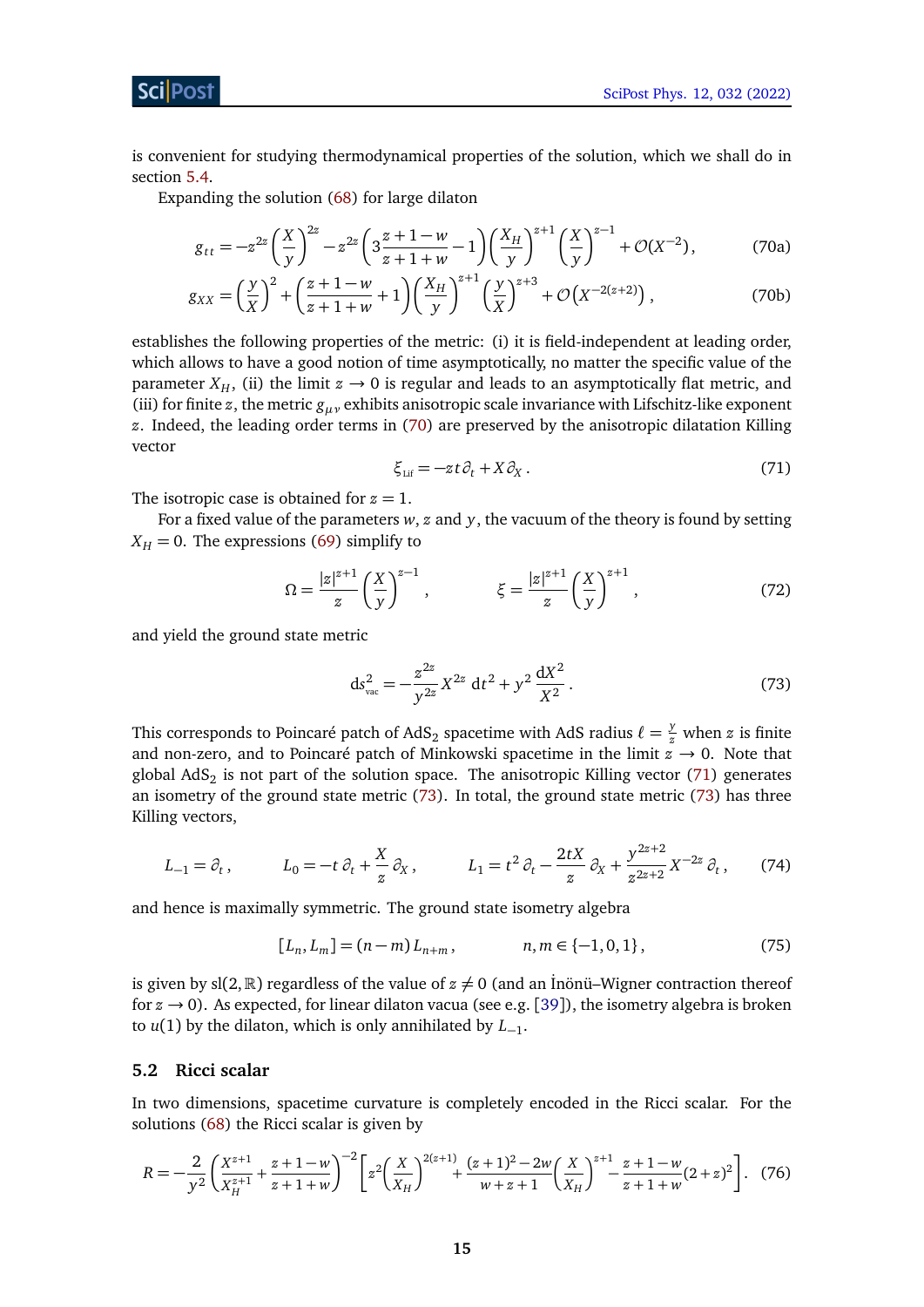<span id="page-15-0"></span>

Figure 3: Four domains in  $(w, z)$ -parameter space with different qualitative Ricci behavior

In particular, at the origin and at the asymptotic boundary, the Ricci takes finite values

$$
R_0 = \lim_{X \to 0} R = \frac{2(z+2)^2(z+1+w)}{y^2(z+1-w)}, \qquad R_\infty = \lim_{X \to \infty} R = -\frac{2z^2}{y^2} =: -\frac{2}{\ell^2}.
$$
 (77)

Hence, the solutions are asymptotically  $AdS_2$  when  $\ell$  is finite (which happens for any positive  $z$ ) and become asymptotically Minkowski in the limit  $z \rightarrow 0$ . The constraint [\(65\)](#page-13-4) implies positive Ricci scalar at the origin  $X \to 0$ . Thus, generic solutions (with  $z \neq 0$ ) interpolate between an asymptotically AdS $_2$  region and a dS $_2$  region. This is the main property of the Ricci scalar that we want to highlight. The Penrose diagram for black hole solutions with finite  $X_H$  is depicted in Fig. [1.](#page-2-2)

Below we discuss further properties. The value of the Ricci scalar at the horizon [\(64\)](#page-13-5),

$$
R_H = -\left(w - \frac{3}{2}\right) \frac{\left(1 + z + w\right)}{y^2},\tag{78}
$$

is positive for  $w < \frac{3}{2}$  $\frac{3}{2}$ , negative for  $w > \frac{3}{2}$  $\frac{3}{2}$ , and vanishes for  $w = \frac{3}{2}$  $\frac{3}{2}$ . The Ricci scalar vanishes at one specific value of the dilaton,

$$
X_{R=0}^{z+1} = \frac{X_H^{z+1}}{2z^2(w+z+1)} \Big[ 2w - (z+1)^2 + (z+1)\Big(\sqrt{-4w^2(z(z+2)-1) - 4w + z(z+2)(4z(z+2)+1) + 1}\Big) \Big]. \tag{79}
$$

For  $X_H \rightarrow 0$  (and *X* finite), the Ricci scalar [\(76\)](#page-14-4) is constant and takes the same value,

<span id="page-15-1"></span>
$$
\lim_{X_H \to 0} R = -\frac{2z^2}{y^2} = -\frac{2}{\ell^2},\tag{80}
$$

as for  $AdS_2$  metric (assuming finite  $\ell$ ).

The qualitative behavior of the Ricci scalar as function of the parameters *z* and *w* is summarized in Fig. [3,](#page-15-0) with the shape of the Ricci scalar for each colored area depicted in Fig. [4.](#page-16-0)

We distinguish four domains: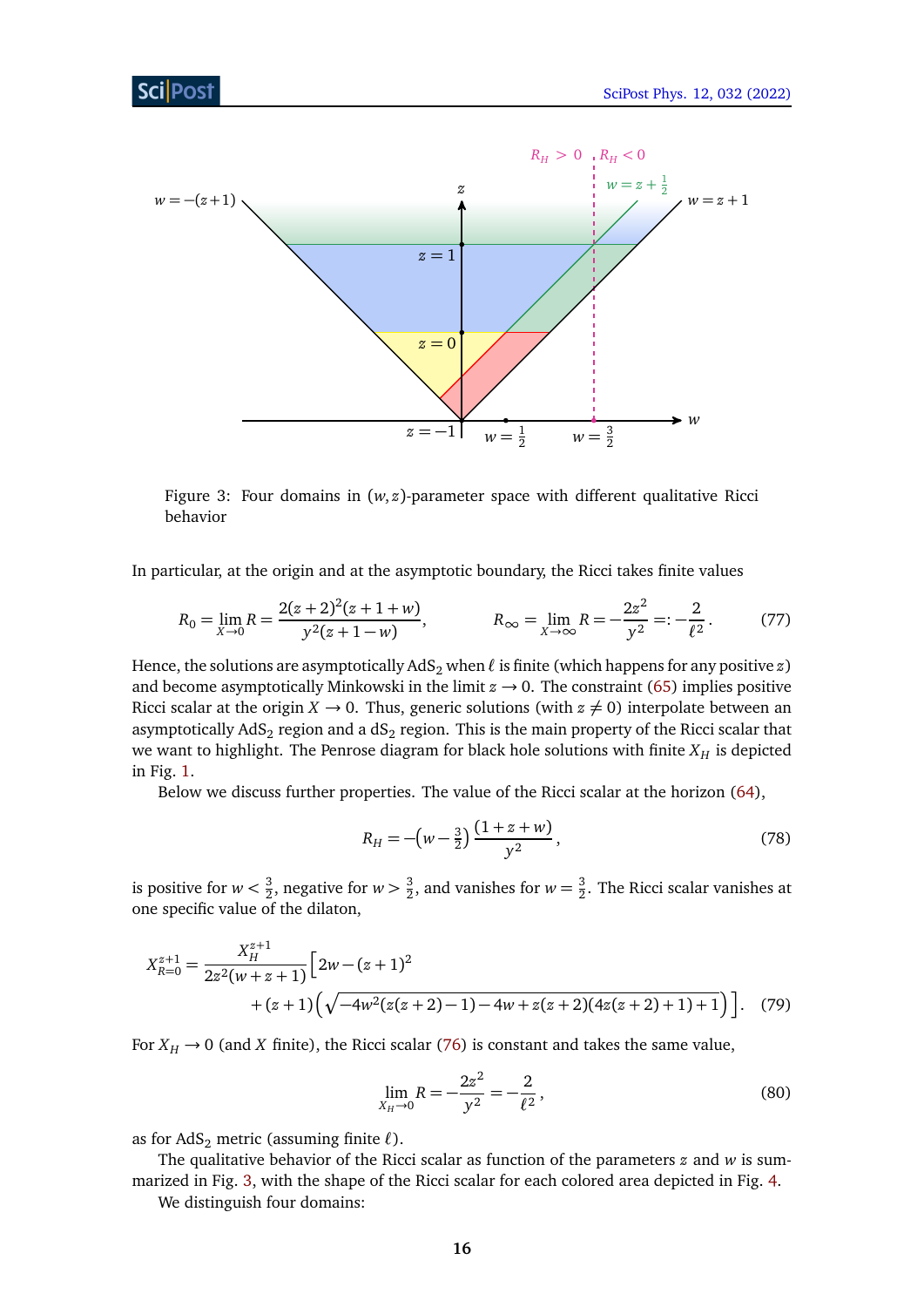<span id="page-16-0"></span>

Figure 4: Illustration of Ricci scalar behavior in the four domains  $(X_H = 1, y = 1)$ . Grey vertical (horizontal) dashed lines denote horizons (asymptotic Ricci values). Red dot-dashed (blue dotted) lines show minimum (inflection point)

• Blue domain (middle left and upper right): this subsector lies in the domain  $(z > 1, z + \frac{1}{2} < w < z + 1) \cup (0 < z < 1, -(z + 1) < w < z + \frac{1}{2})$  $\frac{1}{2}$ ). The Ricci scalar admits one minimum at

<span id="page-16-1"></span>
$$
X_{\min}^{z+1} = X_H^{z+1} \frac{(z+3)(2w^2 + w - 2z^2 - 5z - 3)}{(z-1)(w+z+1)(-2w+2z+1)}.
$$
\n(81)

Furthermore, it has two inflection points  $X_{\text{inf}}^{\pm}$  such that  $X_{\text{inf}}^{-}$ ,  $X_{R=0} < X_{\text{min}} + X_{\text{inf}}^{+}$ .

- Yellow domain (lower left): this subsector lies in the domain  $(-(z+1) < w < z+\frac{1}{2})$  $\frac{1}{2}, z \le 0$ ). The Ricci scalar admits one minimum [\(81\)](#page-16-1) and one inflection point  $X_{\text{infl}}^+$  such that  $X_{R=0} < X_{\min} < X_{\inf}^+$ .
- Green domain (upper left and middle right): this subsector lies in the domain  $(-(z+1) < w, w \leq z + \frac{1}{2})$  $\frac{1}{2}$ , *z* ≥ 1)∪ (0 < *z* ≤ 1, *z* +  $\frac{1}{2}$  ≤ *w* < *z* + 1). The Ricci has no minimum, but it admits an inflection point  $X_{\text{infl}}^-$  such that  $X_{\text{infl}}^- < X_{R=0}$ .
- Red domain (lower right): this subsector lies in the domain (−(*z* + 1) *< w < z* + 1,  $z + \frac{1}{2} \leq w, z \leq 0$ ). The Ricci has neither minimum, nor inflection point. In particular, for  $z = 0$ , the Ricci vanishes only asymptotically, i.e.,  $X_{R=0}$  defined in [\(79\)](#page-15-1) goes to infinity.

<span id="page-16-2"></span>The Ricci curvature tends to a sign function when taking the limit  $z \rightarrow \infty$  while keeping  $w$  and  $\ell$  finite

$$
R\big|_{z\to\infty} = -\frac{2}{\ell^2} \operatorname{sign}(X - X_H). \tag{82}
$$

The transition between positive and negative curvature regions matches with the position of the horizon, i.e.,  $X_{R=0} \rightarrow X_H$  (see Fig. [5\)](#page-17-1). In other words, there is a sharp transition from dS<sub>2</sub>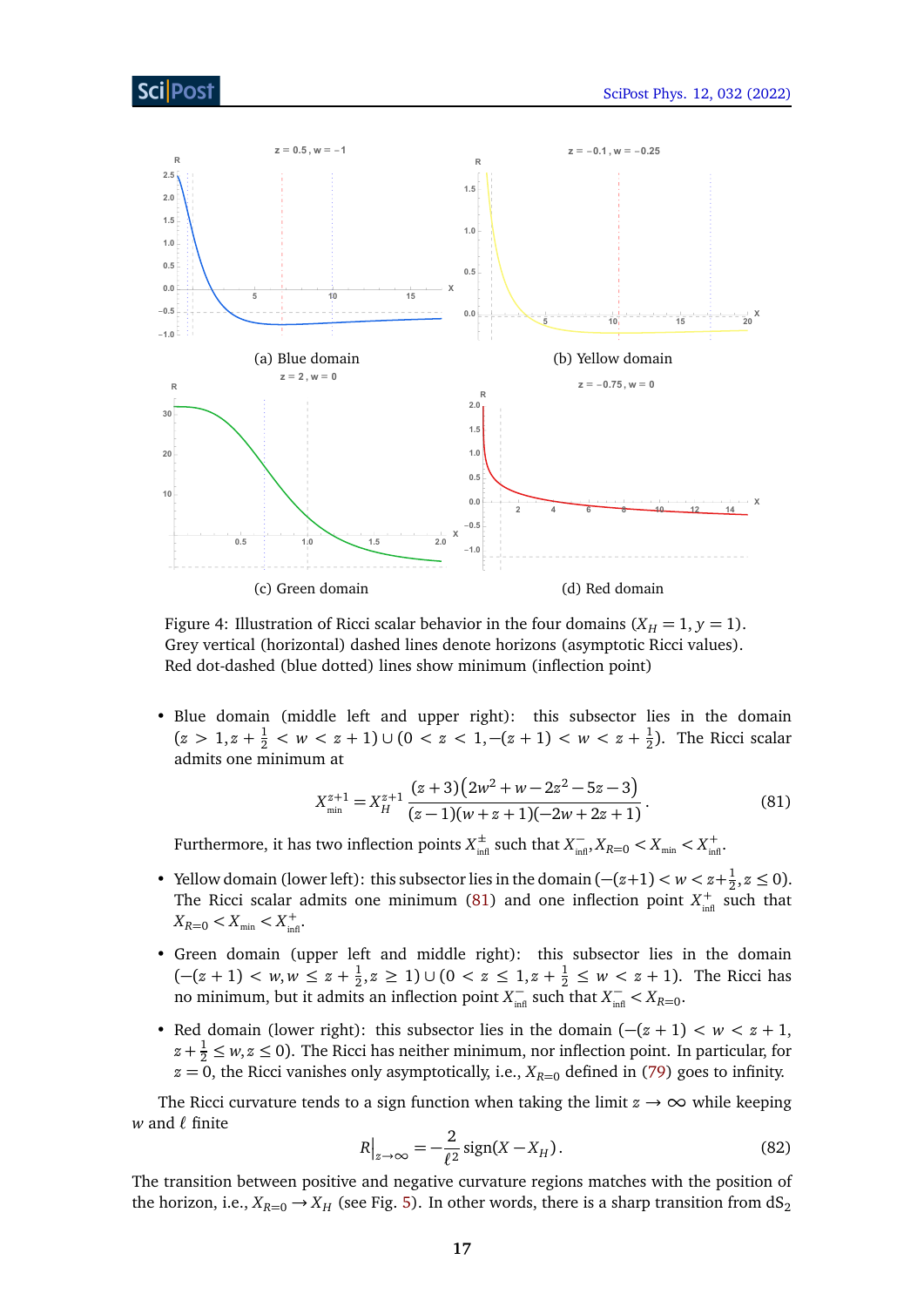<span id="page-17-1"></span>

Figure 5: Ricci scalar approaches sign function with jump localized at horizon

in the interior to asymptotically  $AdS_2$  outside the black hole for large anisotropy coefficient,  $z \gg 1$ . The steep gradient near the horizon is reminiscent of the large *D*-expansion of general relativity [[21,](#page-29-1) [22,](#page-29-2) [50,](#page-30-12) [51](#page-30-13)], suggesting that 1*/z* could be fruitfully used as perturbation parameter for black hole perturbations, backreactions, etc. More precisely, the large *D* limit can be understood as a double limit  $w-1 \rightarrow z \rightarrow \infty$ , according to the example [\(121\)](#page-26-1) in appendix [A.](#page-25-0)

<span id="page-17-2"></span>Finally, we exploit our results to discuss potential cosmological applications, e.g. along the lines of [[52](#page-30-14)]. To be more specific, we pose the question whether there exists a range of parameters for which the region around the horizon has almost constant positive curvature, so that it can be approximated as a  $dS_2$  horizon. To this end we define the dimensionless quantity

$$
\sigma := \left| \frac{d \ln R}{d \ln X} \right|.
$$
\n(83)

If both the inequalities  $\sigma|_{X_H} = (2w^2 + w - 2(z(z+2)+2))/(2w-3) \ll 1$  and  $w < \frac{3}{2}$  $\frac{3}{2}$  are satisfied, the horizon is within a region of approximately constant positive curvature, since the (positive) Ricci scalar varies slowly as a function of the dilaton. However, these inequalities [together with the convexity condition [\(65\)](#page-13-4)] are never satisfied simultaneously, since for  $w < \frac{3}{2}$  $rac{3}{2}$  the quantity  $\sigma|_{X_H}$  is bounded from below,  $\sigma|_{X_H}\geq \frac{1}{2}$  $\frac{1}{2}$ . Hence, a positive Ricci scalar always changes considerably in the region around the horizon. (By contrast, we can have an approximately AdS<sub>2</sub> horizon for  $w > \frac{3}{2}$  $\frac{3}{2}$ .)

The quantity [\(83\)](#page-17-2) can also be computed in the limits  $X \to 0$  and  $X \to \infty$ . We find  $\sigma \to 0$  in both cases, which means that the center of the spacetime and infinity are constant curvature regions. This concurs with our previous conclusion that all solutions interpolate between a  $dS<sub>2</sub>$  region in the center and an asymptotic  $AdS<sub>2</sub>$  region for  $z > 0$ .

#### <span id="page-17-0"></span>**5.3 Holographic renormalization**

In this section, we perform the holographic renormalization of the action along the lines of [[53](#page-30-15)]. Specifically, we work with metrics of the form [\(68\)](#page-13-2) that are well adapted for this study. Having in mind thermodynamical applications, we work with Euclidean time coordinate  $\tau = i\tau$ and identify periodically  $\tau \sim \tau + 2\pi\beta$  with  $\beta = T^{-1}$ . We assume the boundary to be a dilaton iso-surface, i.e.,  $\delta X|_{\partial M} = o(X)$ .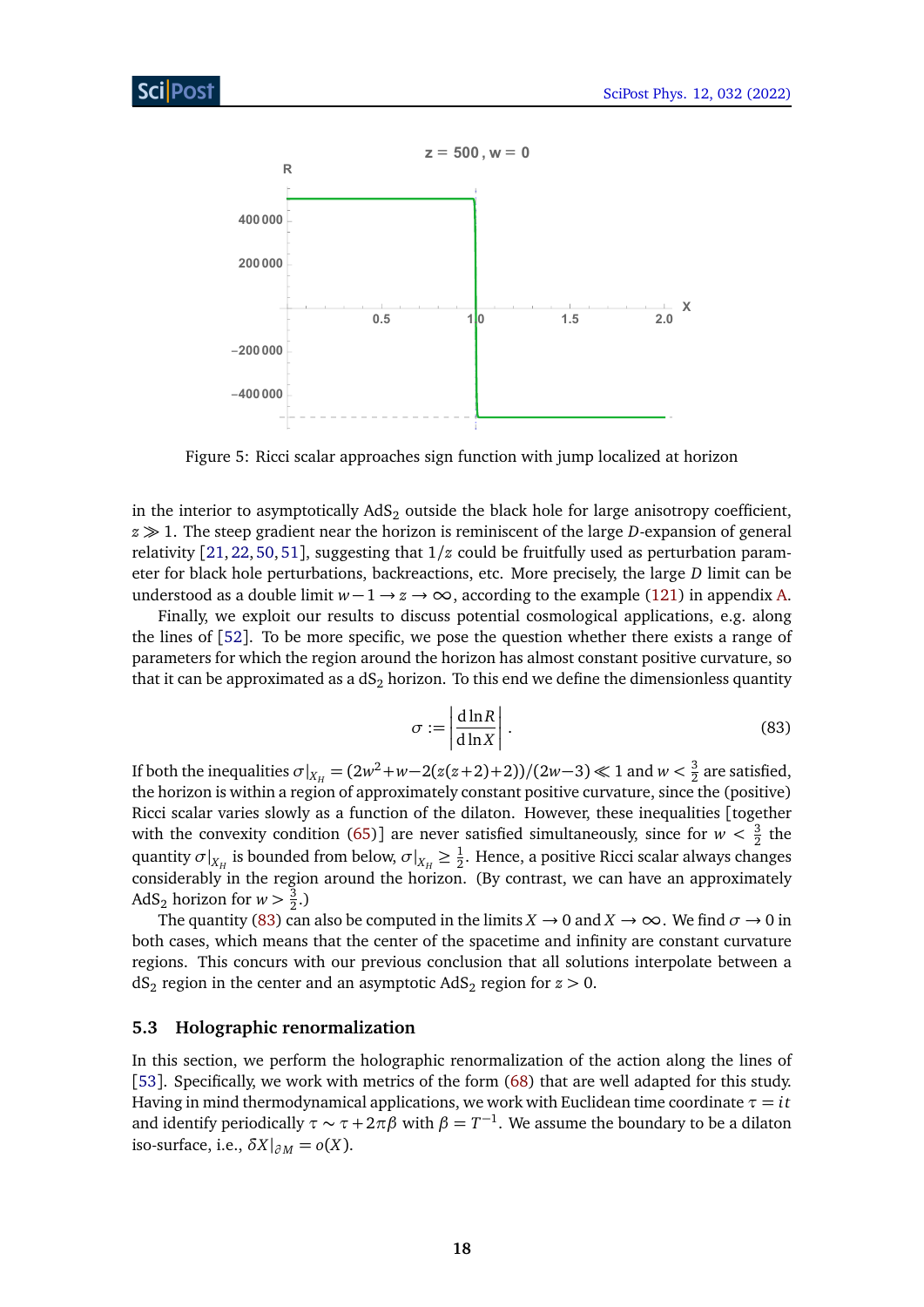ScilPost

The first term in the action,

<span id="page-18-1"></span>
$$
I = -\frac{\kappa}{4\pi} \int_M d^2x \sqrt{g} \left[ RX - 2\mathcal{V}(X, -(\partial X)^2) \right] - \frac{\kappa}{2\pi} \int_{\partial M} dx \sqrt{\gamma} XK, \tag{84}
$$

is the bulk action for generalized dilaton gravity [\(29\)](#page-8-3). The second term is the Gibbons– Hawking–York-like boundary term, suitable for a Dirichlet boundary value problem;  $K = \nabla_{\mu} n^{\mu}$ is the extrinsic curvature and  $n^{\mu}$  the normal to the boundary  $\partial M$ . The variation of the action [\(84\)](#page-18-1) yields on-shell

$$
\delta I \approx \frac{\kappa}{2\pi} \int_{\partial M} dx \sqrt{\gamma} \left( \pi^{ab} \delta \gamma_{ab} + \pi_X \delta X \right), \tag{85}
$$

where

$$
\pi^{ab} = -\frac{1}{2} \gamma^{ab} n^{\mu} \nabla_{\mu} X , \qquad \pi_X = -2(\partial_{\nabla} V) n^{\mu} \nabla_{\mu} X - K . \qquad (86)
$$

We need to add a boundary counter term  $I_{\text{ct}}$  to the action [\(84\)](#page-18-1) so that the total action,

<span id="page-18-3"></span>
$$
\Gamma = I + I_{\text{ct}} \tag{87}
$$

has a well-defined variational principle,  $\delta\Gamma \approx 0$ , for all solutions [\(68\)](#page-13-2). This will additionally ensure finiteness of *Γ* when evaluated on solutions [\(68\)](#page-13-2).

The bare on-shell action, denoted by  $I_{\text{rec}}$ , is evaluated at a certain cutoff  $X = X_R$ 

$$
I_{\text{reg}} \approx \frac{\kappa \beta}{2\pi} \frac{|z|^{z+1}}{z} \Big[ -\Big(\frac{X_R}{y}\Big)^{z+1} + \frac{2(z+1)^2 - 4w}{2(w+z+1)} \Big(\frac{X_H}{y}\Big)^{z+1} + \frac{z+1-w}{z+1+w} \Big(\frac{X_H}{y}\Big)^{2(z+1)} \Big(\frac{y}{X_R}\Big)^{z+1} \Big]. \tag{88}
$$

The counter-term that ensures a well-defined variational principle,

<span id="page-18-4"></span><span id="page-18-2"></span>
$$
I_{\rm ct} = \frac{\kappa}{2\pi y} \int_{\partial M} d\tau \sqrt{\gamma} X , \qquad (89)
$$

is essentially the same as for the JT model. Once the counter-term [\(89\)](#page-18-2) is added to the action, the cutoff can be removed,  $X_R \rightarrow \infty$ , yielding a finite on-shell action [\(87\)](#page-18-3)

$$
\Gamma\big|_{\text{EOM}} = -\frac{\kappa \beta}{4\pi} \left( 1 + \frac{z + 1 - w}{z + 1 + w} \right) |z|^z z \left( \frac{X_H}{y} \right)^{z + 1} . \tag{90}
$$

By construction, the action [\(87\)](#page-18-3) with the counter-term [\(89\)](#page-18-2) has a well-defined variational principle, *δΓ* ≈ 0.

#### <span id="page-18-0"></span>**5.4 Thermodynamics**

Using the results of the previous section we investigate now the thermodynamics of the solutions [\(68\)](#page-13-2). We start with the temperature, continue with the mass and finish with entropy, free energy and specific heat.

The Hawking–Unruh temperature of the solutions [\(68\)](#page-13-2) is determined from the Euclidean metric

$$
ds^{2} = f(r) d\tau^{2} + \frac{1}{h(r)} dr^{2}, \qquad f(r) = \Omega(r)\xi(r), \quad h(r) = \Omega^{-1}(r)\xi(r). \tag{91}
$$

The horizon [\(64\)](#page-13-5) is a (simple) zero of  $f(r)$  and  $h(r)$ . Expanding around  $r = X_H$ ,  $f(r) = f'(X_H)(r - X_H)$ ,  $h(r) = h'(X_H)(r - X_H)$  and performing the coordinate transformation  $\rho = 2\sqrt{(r - X_H)/(h'(X_H))}, \theta = \frac{\tau}{2}$  $\frac{\tau}{2} \sqrt{f'(X_H) h'(X_H)}$  the near horizon metric d $\rho^2 + \rho^2$  d $\theta^2$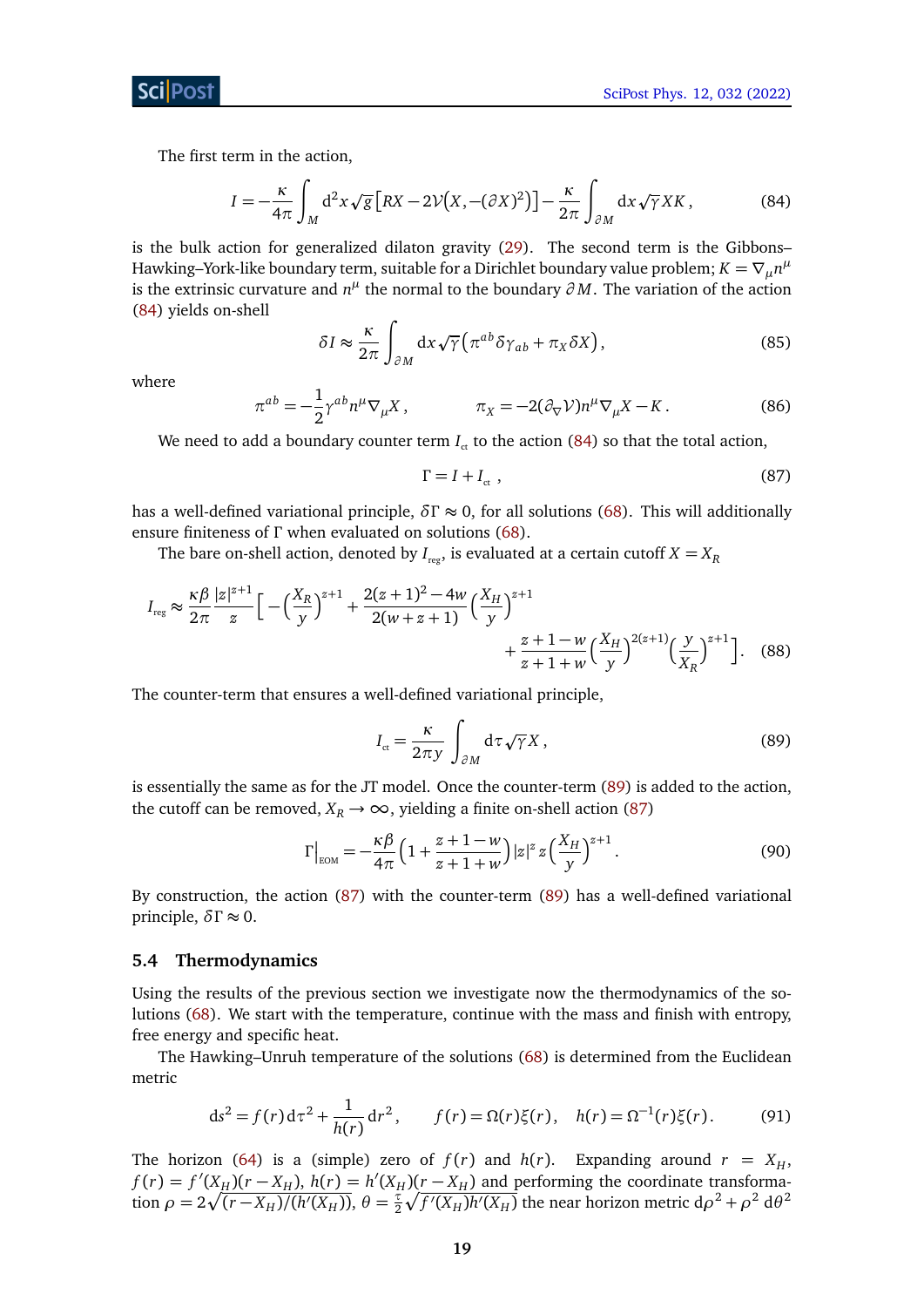### Sci Post

is regular at *ρ* = 0 provided *θ* ∼ *θ* + 2*π*. This implies the periodicity of Euclidean time  $\beta = 4\pi/\sqrt{f'(X_H)h'(X_H)}$  the inverse of which is the Hawking–Unruh temperature

<span id="page-19-0"></span>
$$
T = \frac{(z+1)^2 |z|^z}{2\pi (z+1+w)y^{z+1}} X_H^z.
$$
\n(92)

Temperature [\(92\)](#page-19-0) has length dimension  $-z-1$ , and the same is true for the mass defined below.

Evaluating the general expression for the charges [\(37\)](#page-9-3) on the solutions [\(68\)](#page-13-2) for the Killing vector  $\zeta = \partial_\tau$  associated with Euclidean time translations obtains the mass

$$
M = \frac{\kappa(z+1)|z|^z}{2\pi(z+1+w)y^{z+1}} X_H^{z+1} \stackrel{(64)}{\equiv} \frac{\kappa(z+1)|z|^z}{2\pi(z+1-w)y^{z+1}} C^{z+1}.
$$
 (93)

The vacuum [\(73\)](#page-14-3) has vanishing mass,  $M = 0$ . Furthermore, one can check that the first law is satisfied,

<span id="page-19-6"></span><span id="page-19-5"></span>
$$
\delta M = T \delta S, \tag{94}
$$

with the Wald entropy [[54](#page-30-16)]

$$
S = \kappa X_H. \tag{95}
$$

The scaling of entropy with mass

<span id="page-19-3"></span>
$$
S \sim M^{\frac{1}{z+1}} \tag{96}
$$

is compatible with the expected one for theories with anisotropic scale invariance, see e.g. [[55–](#page-30-17) [57](#page-31-0)].

The free energy deduced from the results above,

$$
F = M - TS = -\frac{\kappa}{2\pi} \frac{z(z+1)|z|^z}{(z+1+w)y^{z+1}} X_H^{z+1},\tag{97}
$$

is consistent with the on-shell value of the holographically renormalized action [\(90\)](#page-18-4), i.e.,

<span id="page-19-4"></span>
$$
F = \beta^{-1} \Gamma \big|_{\text{EOM}}.\tag{98}
$$

Specific heat for positive *z* is given by[6](#page-19-1)

$$
C = T \frac{\partial S}{\partial T} = \frac{\kappa}{z^2} \left( \frac{2\pi (w + z + 1) y^{z+1}}{(z+1)^2} \right)^{1/z} T^{1/z}.
$$
 (99)

It is always positive, showing perturbative thermodynamical stability of our black hole solutions. In the limit  $z \rightarrow 0^+$  temperature [\(92\)](#page-19-0) is state-independent and the inverse specific heat vanishes, which are features shared with the CGHS model  $[58].<sup>7</sup>$  $[58].<sup>7</sup>$  $[58].<sup>7</sup>$  $[58].<sup>7</sup>$  $[58].<sup>7</sup>$ 

Since the free energy [\(97\)](#page-19-3) of all black hole states is negative, while the vacuum free energy is zero, the black holes are also stable non-perturbatively, i.e., there is no Hawking–Page like phase transition.

<span id="page-19-1"></span><sup>6</sup>For negative *z* specific heat has the same magnitude as in [\(99\)](#page-19-4) but a negative sign. Thus, for negative *z* all black hole solutions are perturbatively thermodynamically unstable, a feature shared with the Schwarzschild black hole.

<span id="page-19-2"></span><sup>&</sup>lt;sup>7</sup>The same is true for the  $\widehat{C}$ GHS model [[59](#page-31-2)], but not for its twisted version [[60](#page-31-3)].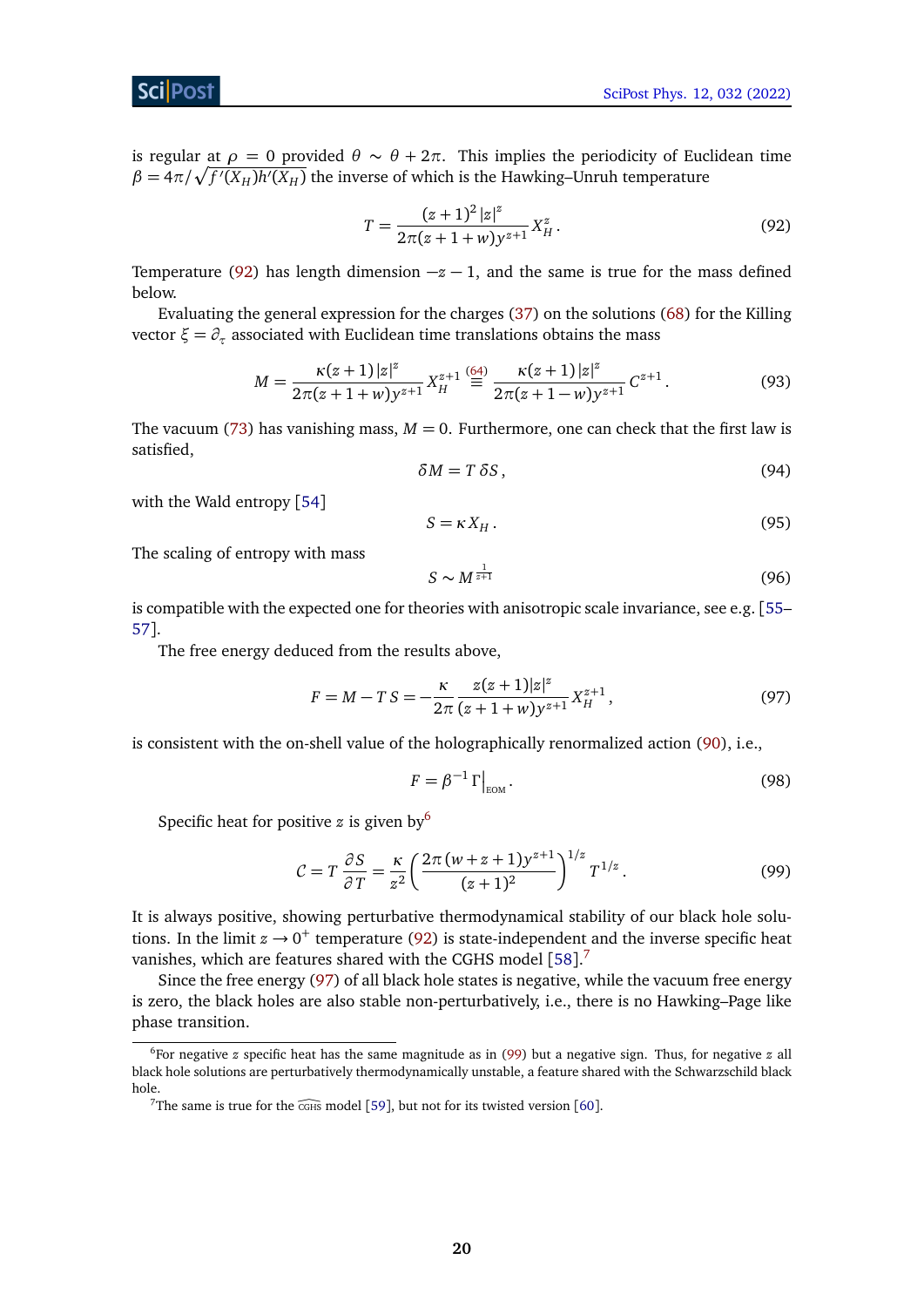## <span id="page-20-0"></span>**6 Boundary conditions and asymptotic symmetries**

In this section we investigate some boundary conditions and the associated asymptotic symmetries for the scale invariant dilaton gravity models. Specifically, we focus on models with the potential [\(44\)](#page-10-4) of the quadratic form [\(47\)](#page-10-5). We found that the asymptotic analysis depends drastically on the choice of Lifschitz scaling *z*.

In the present work we focus on the isotropic case,  $z = 1$  (this implies  $\ell = y$ ). The main goal of this section is to show that this case exhibits the following features: (i) the asymptotic symmetry algebra generates Diff( $S^1$ ) $\ltimes C_\infty(S^1)$  asymptotic symmetries, (ii) the boundary conditions involve fluctuating dilaton at leading order, and (iii) the charges are finite and can be made integrable after suitable field-dependent redefinitions of the parameters, leading to the Heisenberg algebra.

### <span id="page-20-1"></span>**6.1 Solution space**

Our boundary conditions for the metric and the dilaton,

<span id="page-20-4"></span>
$$
g_{tt} = -\frac{r^2}{\ell^2} + g_{tt}^{(0)}(t) + \mathcal{O}(r^{-2}), \qquad g_{rr} = \frac{\ell^2}{r^2} + g_{rr}^{(4)}(t) \frac{\ell^4}{r^4} + \mathcal{O}(r^{-6}), \qquad (100a)
$$

$$
g_{tr} = \frac{2}{r} \left( \ell^2 \Phi'(t) - \Psi(t) \right) + \mathcal{O}\left(r^{-3}\right), \qquad X = e^{\Phi(t)} r, \qquad (100b)
$$

are motivated by the falloff behavior of the solutions in Schwarzschild-like gauge  $(70)$ .<sup>[8](#page-20-3)</sup> The state-dependent functions  $\Phi(t)$  and  $\Psi(t)$  can be freely chosen, while the remaining functions are determined through on-shell conditions from them. Namely, the EOM [\(31\)](#page-8-4) together with the quadratic potential [\(44\)](#page-10-4), [\(47\)](#page-10-5) imply

$$
g_{tt}^{(0)} = \ell^2 \left( (w+1)\Phi'^2 - \Phi'' \right) + \frac{4(w-1)}{\ell^2} \Psi^2 + (w-1)g_{rr}^{(4)} + 2\left( (1-2w)\Phi' \Psi + \Psi' \right), \quad (101a)
$$

$$
g_{rr}^{(4)} = -\ell^2 \Phi^{\prime 2} - \frac{4}{\ell^2} \Psi^2 + \frac{4\pi}{\kappa} M e^{-2\Phi} + 4\Phi^{\prime} \Psi,
$$
 (101b)

$$
M'=0.\t(101c)
$$

Here, *M* is a constant of motion coinciding with the mass [\(93\)](#page-19-5), related to the Casimir *C* by  $M = \frac{\kappa}{\pi \ell}$ *π`*<sup>2</sup>  $\frac{1}{(2-w)}C^2$ . In particular, one recovers the solution [\(70\)](#page-14-1) by setting  $\Phi = 0 = \Psi$ .

Since some length dimensions are unusual we mention them explicitly: *t* has dimension 2;  $\ell$  has dimension 1;  $r, X, \Phi, \Psi, C, \kappa$  are dimensionless; *M* has dimension −2.

### <span id="page-20-2"></span>**6.2 Asymptotic Killing vectors**

The boundary conditions [\(100\)](#page-20-4) are preserved under diffeomorphisms generated by

$$
\zeta = \left( F(t) + G(t) \frac{1}{r^2} + \mathcal{O}\left(r^{-4}\right) \right) \partial_t + \left( -F'(t)r - \Phi'(t)G(t) \frac{1}{r} + \mathcal{O}\left(r^{-3}\right) \right) \partial_r. \tag{102}
$$

At leading order, these asymptotic Killing vectors satisfy the Lie-bracket relations

<span id="page-20-5"></span>
$$
[\zeta(F_1, G_1), \zeta(F_2, G_2)] = \zeta(F_1 F_2' - F_2 F_1', (F_1 G_2)' - (F_2 G_1)').
$$
\n(103)

In Euclidean signature, the boundary is  $S^1$  and this algebra corresponds to Diff( $S^1$ ) $\ltimes C_\infty(S^1)$ . The state-dependent functions transform as

$$
\delta_{\zeta} \Phi = -F' + F\Phi', \qquad \qquad \delta_{\zeta} \Psi = -\frac{G}{\ell^2} - \frac{\ell^2}{2} F'' + (\Psi F)', \qquad (104)
$$

<span id="page-20-3"></span><sup>&</sup>lt;sup>8</sup>The quantity  $\tilde{X}$  is determined in terms of the dilaton *X* and the Casimir *C* by [\(49\)](#page-11-2).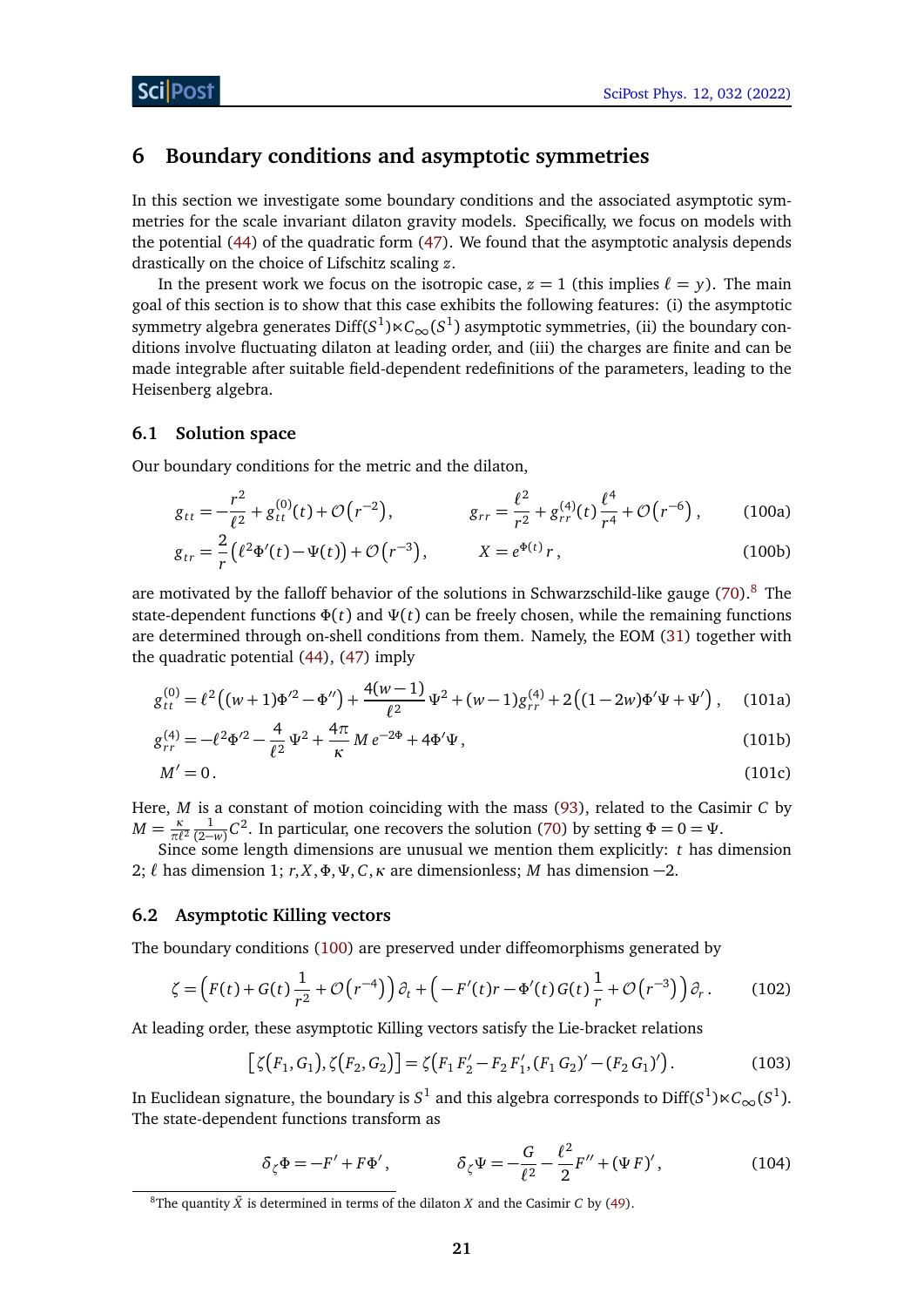while the Casimir is invariant,  $\delta_{\zeta}C = 0$ . The latter statement follows trivially from the Poisson *σ*-model formulation, since in Casimir–Darboux coordinates the Poisson tensor has a row and column of zeros corresponding to the Casimir direction, so that the analogue of the left transformation equation [\(6\)](#page-4-0) implies Casimir invariance under all gauge transformations (including improper ones).

### <span id="page-21-0"></span>**6.3 Charges and Cardy formula**

Inserting the solutions described in section [6.1](#page-20-1) and the asymptotic Killing vectors derived in section [6.2](#page-20-2) into the general expression [\(37\)](#page-9-3) and evaluating it at  $r \to \infty$  yields the variation of the charges<sup>[9](#page-21-2)</sup>

<span id="page-21-3"></span>
$$
\frac{2\pi}{\kappa} k_{\text{BB},\zeta}^{tr} = \delta e^{\Phi} \, \delta_{\zeta} \Psi - \delta_{\zeta} e^{\Phi} \, \delta \Psi + F \, e^{-\Phi} \, \frac{2\pi}{\kappa} \, \delta M \,. \tag{105}
$$

This expression is finite in the radial expansion parameter *r* but not integrable in field space. A procedure to render these charges integrable is described below. The charges consists of two qualitatively different pieces: (i) a boundary contribution coming from the term  $Fe^{-\Phi} \frac{2\pi}{\kappa} \delta M$ and (ii) a corner contribution coming from the part  $\delta e^{\Phi} \, \delta_{\zeta} \Psi - \delta_{\zeta} e^{\Phi} \, \delta \Psi.$ 

The charges [\(105\)](#page-21-3) were computed in the second order formulation, using the Barnich– Brandt expression [\(37\)](#page-9-3). One can show that the *E*-term [\(38\)](#page-9-4) relating the Barnich–Brandt and the Iyer–Wald procedures does not contribute to the charge expression for  $r \to \infty$ , which  $\lim \lim_{k \to \infty} k^{tr}_{\text{BB},\zeta} = k^{tr}_{\zeta}$ *ζ* at the spacetime boundary.

If one specifies the analysis to the stationary solutions [\(70\)](#page-14-1), the charges [\(105\)](#page-21-3) reduce to

$$
k_{\rm BB,\zeta}^{tr}|_{\rm stationary} = F \,\delta M\,,\tag{106}
$$

which reproduces the mass [\(93\)](#page-19-5) when taking  $F = 1$ . Furthermore, the entropy [\(95\)](#page-19-6) can be rewritten suggestively as

<span id="page-21-4"></span>
$$
S = 2\pi\ell \sqrt{\frac{cM}{6}}, \qquad c = \frac{3\kappa}{2\pi} (w+2), \qquad (107)
$$

which is (a chiral version of) the Cardy formula. Since the mass *M* is just a constant, it is fair to ask whether there is a Virasoro tower  $L$  that reduces to  $M/\ell^2$  for zero mode solutions and that transforms with an infinitesimal Schwarzian

$$
\delta_{\zeta} L = F L' + 2F' L + \frac{c}{12} F''' , \qquad (108)
$$

with the central charge *c* given in [\(107\)](#page-21-4). The answer is affirmative and can be deduced by analogy to section 5 in  $[61]$  $[61]$  $[61]$ , yielding

$$
L = \frac{M}{\ell^2} e^{-2\Phi} - \frac{\kappa}{16\pi} (w+2) (\Phi'^2 + 2\Phi'').
$$
 (109)

#### <span id="page-21-1"></span>**6.4 Heisenberg charges and algebra**

Finally, we resolve the non-integrability of the charges [\(105\)](#page-21-3). As there are no local physical degrees of freedom in generalized dilaton gravity models, according to [[62,](#page-31-5) [63](#page-31-6)] there exists an integrable slicing of the state space. Technically, this means that there must exist a field-dependent redefinition of the symmetry generators, such that the resulting charges are integrable. We show now by explicit construction that this is indeed the case.

<span id="page-21-2"></span> $9^9$ See appendix [B](#page-26-0) for the first order analysis.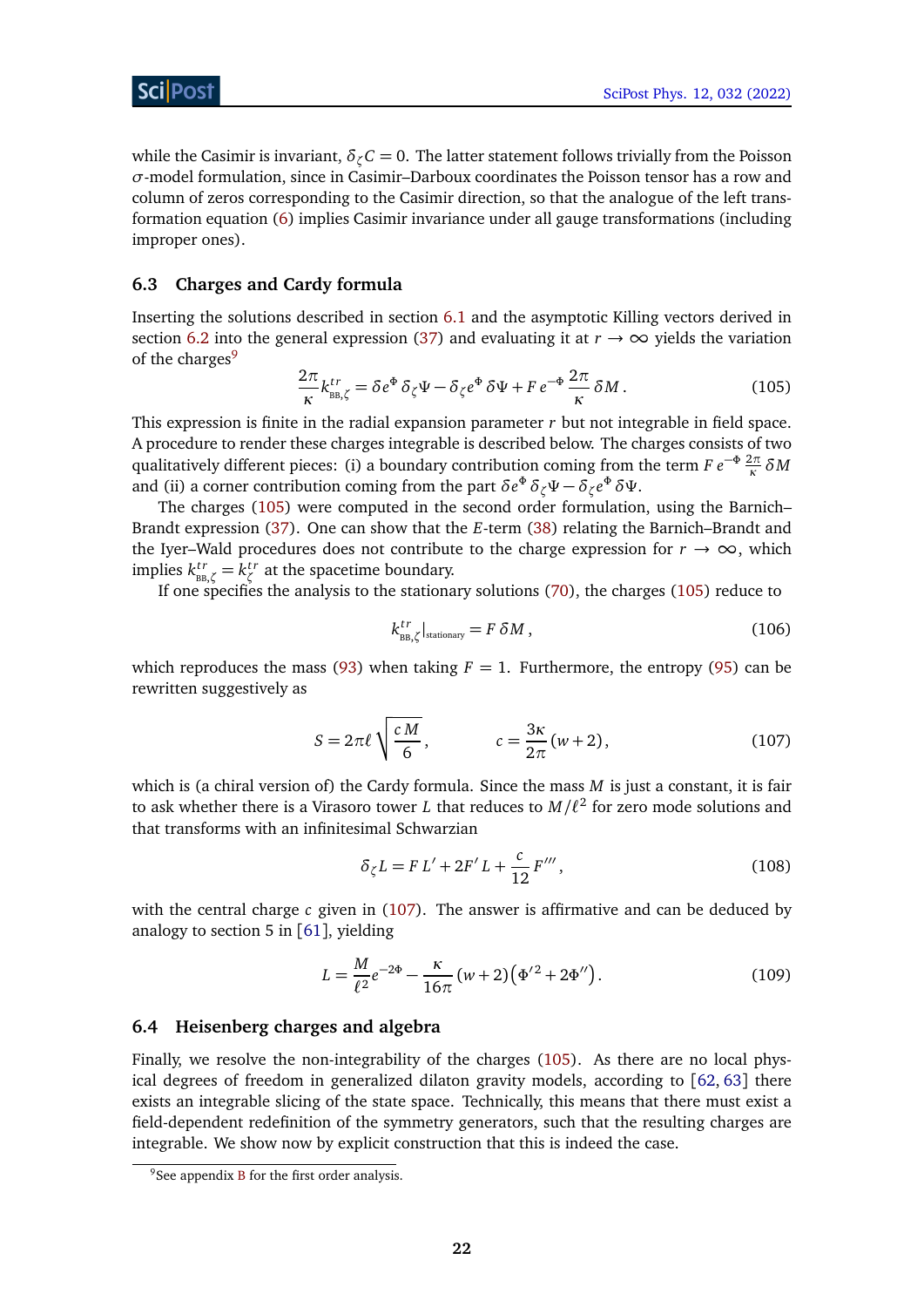Considering

$$
\lambda_q = e^{2\Phi} \left( \frac{G}{\ell^2} + \frac{\ell^2}{2} F'' + F' \Psi - F \Psi' - 2F \Psi \Phi' \right), \qquad \lambda_M = e^{-\Phi} F, \qquad (110)
$$

and defining  $\lambda_p = \lambda_p'$  $M$ ,  $q = e^{-\Phi}$  and  $p = e^{2\Phi} \Psi$ , the charge variation reduces to

<span id="page-22-1"></span>
$$
\frac{2\pi}{\kappa} k_{\text{BB},\zeta}^{tr} = \lambda_q \,\delta q + \lambda_p \,\delta p + \lambda_M \,\frac{2\pi}{\kappa} \,\delta M \,. \tag{111}
$$

Since we define  $\lambda_{p,q,M}$  to be state-independent, we can integrate [\(111\)](#page-22-1) in field space to obtain the boundary charges

$$
Q[\lambda_q, \lambda_p, \lambda_M] = \frac{\kappa}{2\pi} \left( \lambda_q q + \lambda_p p \right) + \lambda_M M \tag{112}
$$

that obey the Heisenberg algebra

$$
\delta_{\zeta} q = \lambda_p, \qquad \qquad \delta_{\zeta} p = -\lambda_q. \tag{113}
$$

Of course, the Casimir, and hence the mass, remain invariant for this (or any other) slicing,  $\delta_{\gamma}C = \delta_{\gamma}M = 0$ . In appendix [B](#page-26-0) we show that the same results can be obtained in the first order formulation.

This particular slicing of the state space where the charge algebra reduces to the Heisenberg algebra is sometimes called fundamental slicing [[62,](#page-31-5) [63](#page-31-6)]. It arose first in the context of near horizon boundary conditions and soft hair excitations in three-dimensional Einstein gravity [[64](#page-31-7)], and it has also been shown to appear in the asymptotic boundary analysis of twodimensional spacetimes [[46](#page-30-8)]. Another similarity to higher-dimensional gravity (see [[65,](#page-31-8) [66](#page-31-9)] and refs. therein) is that the entropy is linear in the Casimir and blind to the (soft hair) excitations generated by *q* and *p*. This comparison suggests to reinterpret the Casimir *C* as the near horizon Hamiltonian and to implement the near horizon soft hair program in (generalized) dilaton gravity in two dimensions.

# <span id="page-22-0"></span>**7 Outlook**

Generalized dilaton gravity in two dimensions [\(2\)](#page-1-2) provides numerous research avenues. As an outlook, we list a few of them below, without claiming to be exhaustive. We start with more specific issues related to the dilaton scale invariant models on which we focused.

- **SYK-like correspondences.** Given the developments in the past half decade (see [[67](#page-31-10)] and the reviews  $[68–70]$  $[68–70]$  $[68–70]$  $[68–70]$ ) it seems natural to attempt finding an SYK-like model  $[71,72]$  $[71,72]$  $[71,72]$  $[71,72]$ dual to the  $z = 1$  model studied in section [6](#page-20-0) and check e.g. whether or not it saturates the chaos bound [[73,](#page-32-1)[74](#page-32-2)] and/or can be interpreted as matrix model [[75](#page-32-3)].
- **Schwarzian type boundary actions.** An important link between gravity and field theory is the boundary action describing (from a gravity perspective) the dynamics of edge modes. Since the JT analysis of the Schwarzian boundary action [[76](#page-32-4)] generalizes e.g. to higher spin theories [[77](#page-32-5)] and to flat space dilaton gravity [[59](#page-31-2)], it is plausible that some (or even all) of the models presented in this work also lead to boundary actions that have a physical interpretation in terms of edge modes and a mathematical interpretation as some group action associated with certain coadjoint orbits.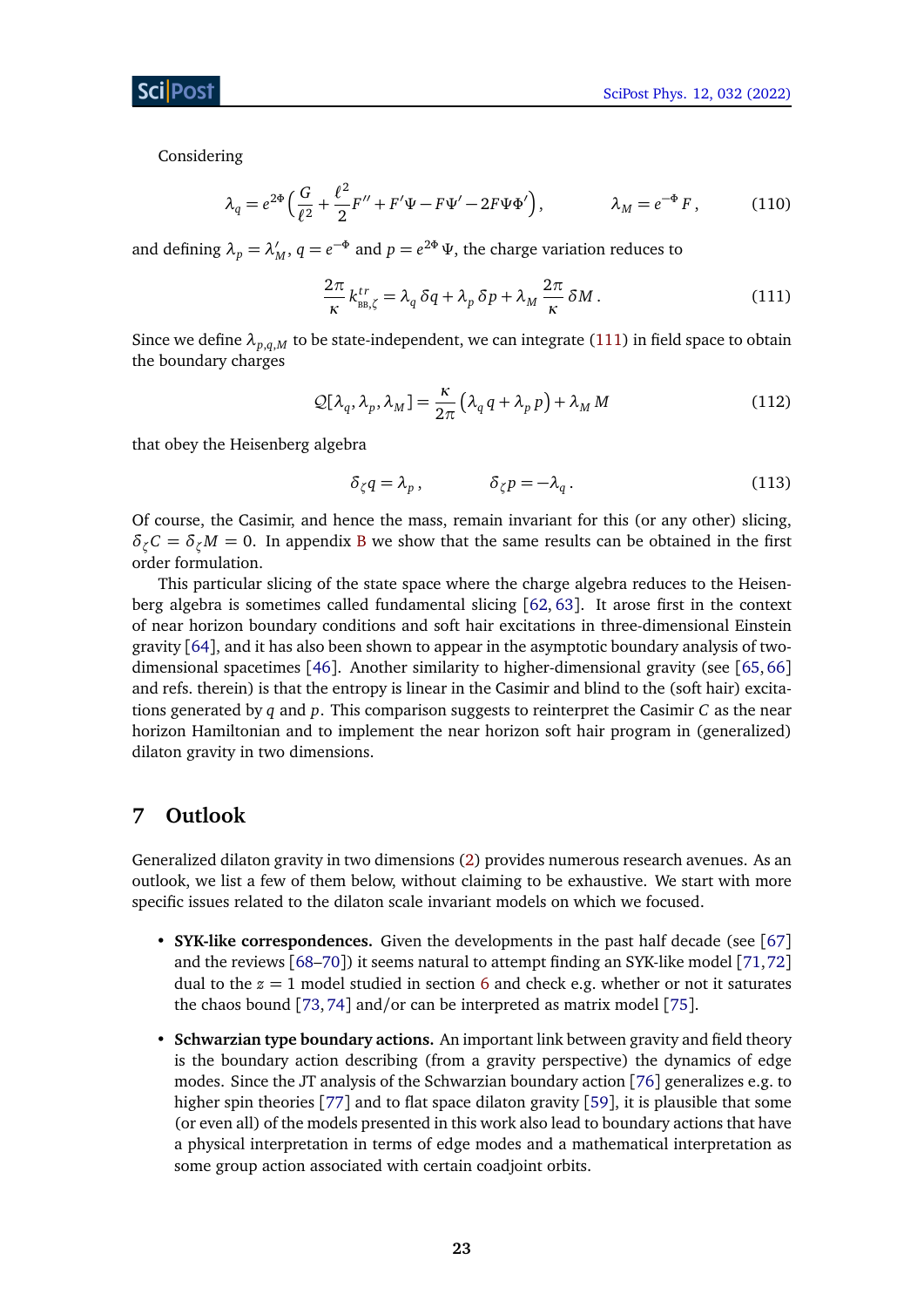- **Holographic renormalization for fluctuating dilaton.** In section [5.3](#page-17-0) we assumed dilaton iso-surfaces as boundary to obtain a holographically renormalized action suitable for deriving the free energy. However, in SYK-like contexts this assumption is dropped and the dilaton is allowed to fluctuate at the boundary, which leads to a kinetic boundary term [[78,](#page-32-6)[79](#page-32-7)]. For the class of models introduced in section [4](#page-10-1) it is plausible that similar terms are needed. It could be instructive to construct them.
- **Boundary conditions for**  $z \neq 1$ . The boundary conditions discussed in section [6](#page-20-0) are valid for the isotropic case,  $z = 1$ . It might be rewarding to generalize this discussion to the anisotropic case,  $z \neq 1$ , to check, among other things, whether or not a Lifshitz-type Cardy-like formula for the entropy emerges and if again the Heisenberg algebra pops up. Such an analysis may also help to understand the somewhat mysterious origin of the Lifshitz anisotropy in these models.
- **Large** *z* **limit and horizon localization.** The sign-function behavior of the Ricci scalar [\(82\)](#page-16-2) at large *z* means that all non-trivial aspects of geometry localize near the horizon, reminiscent of what happens in the large *D*-limit of general relativity [[21,](#page-29-1) [22](#page-29-2)]. When adding matter to the system, it could be useful to treat  $1/z$  as small parameter and simplify the technical discussion of black hole formation, stability and evaporation. Moreover, there might be a simplified "membrane theory" that localizes around the horizon and that captures the essential features of black holes. This route may provide models of comparable simplicity and universality as the CGHS model [[58](#page-31-1)] or the Almheiri– Polchinski model [[80,](#page-32-8) [81](#page-32-9)]. In order to proceed along these lines in a meaningful way one would have to add matter to the system, see below.
- **Other singular limits.** Recently, various limits including non- and ultra-relativistic ones — of the JT model and generalizations thereof were derived [[82,](#page-32-10) [83](#page-32-11)]. The same limits can be applied to generic models [\(2\)](#page-1-2), as indicated already in [[82](#page-32-10)]. It should be possible (and might reveal interesting new aspects) to be exhaustive in classifying all meaningful limits of generalized dilaton gravity; part of the challenge is to be precise what "meaningful" means in this context.
- **Applications of dS-AdS.** In our work we have merely observed that solutions in a certain parameter range interpolate between dS in the IR and AdS in the UV. However, we have not attempted to exploit this fact for studying physical aspects of dS holography or toy model cosmology. While we are not confident that the specific models studied in section [4](#page-10-1) will be useful for this purpose, it seems likely that within the generic class of models [\(2\)](#page-1-2) there will be useful ones that could allow a refinement of the discussion initiated in [[52](#page-30-14)].
- **Generic dilaton scale invariant models.** Scale invariant models of type [\(1\)](#page-1-3) were studied recently from a holographic perspective in [[84](#page-32-12)]. It could be of interest to generalize their discussion (and ours) to generic dilaton scale invariant models [\(44\)](#page-10-4).

We conclude with more general remarks that go beyond the dilaton scale invariant models.

• **Bottom-up model building.** The model space provided by [\(2\)](#page-1-2) is not only infinitely larger than the one provided by [\(1\)](#page-1-3), it also yields qualitatively new features that may be propitious for (toy) model building. To give one specific example, for all models [\(1\)](#page-1-3) it is true that the Weyl factor [denoted by *Q*(*X*)] appearing in the metric depends only on the dilaton and some rather irrelevant integration constant, but not on the mass of the state. By contrast, for generic models [\(2\)](#page-1-2) the function  $Q(X)$  also depends on the Casimir (and hence the mass of the state); see for example the explicit construction in section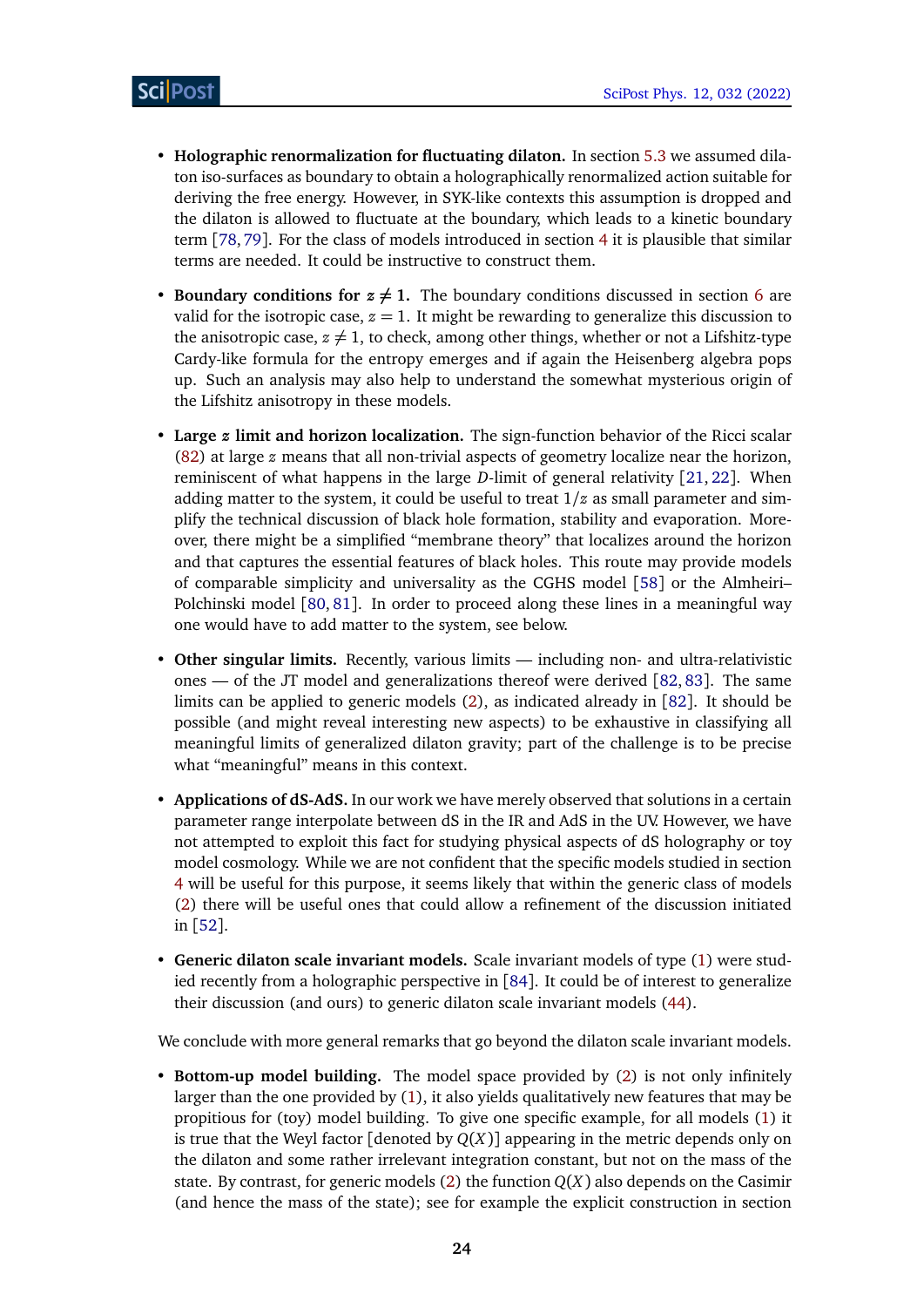[4.2.](#page-11-0) This qualitatively new feature may allow for (families of) hitherto unknown models that highlight certain aspects of gravity, holography and black hole physics not captured by the more restrictive class [\(1\)](#page-1-3).

- **Top-down model constructions.** While we have no concrete proposal, it is conceivable that the higher derivative terms allowed by the action [\(2\)](#page-1-2) may appear in some topdown constructions, say, from string theory. Indeed, the developments of black holes in string theory [[18](#page-28-11)[–20,](#page-29-0) [85](#page-32-13)] were intimately related with some of the developments in two-dimensional dilaton gravity, see e.g. [[86](#page-32-14)].
- **Charting the model space.** All models [\(2\)](#page-1-2) are deformations of each other in a technical sense, but this does not imply that any two given models are physically close to each other. For instance, geometric properties such as the asymptotic behavior, number and types of Killing horizons, presence or absence of singularities, as well as the precise form of the boundary action and the associated asymptotic symmetries depend on the choice of the function  $V$ . It could be valuable to either find a measure for the proximity of a model or to group all models into suitable subclasses, such that within a given subclass all models are reasonably similar to each other. The attribute "similarity" might be defined in terms of intrinsically two-dimensional entities, such as the asymptotic behavior or the boundary action, or in terms of external structures, such as possible lifts to a specific higher dimension or reformulations in terms of matrix models. See, for instance, the discussions in [[8,](#page-28-7)[87,](#page-32-15)[88](#page-32-16)].
- **Matter, backreactions and black hole evaporation.** As alluded to in some of the previous items, an exciting prospect is to add some matter action to the geometric one [\(2\)](#page-1-2) to address issues like black hole formation, stability and evaporation. Some of the developments for usual dilaton gravity [\(1\)](#page-1-3) are summarized in the review [[7](#page-28-6)]. Basically, one could go through this review line-by-line and attempt to generalize the results to generic dilaton gravity with matter. Given the qualitative changes mentioned above this route could be more than just work-therapy and lead to novel insights into evaporating black holes. Of course, also more recent developments could be generalizable, such as the island proposal [[89,](#page-32-17)[90](#page-33-0)] (see also [[91](#page-33-1)] and refs. therein).
- **Entropy universality.** The results of section [6.4](#page-21-1) suggest that the Casimir *C* has a physical interpretation as near horizon Hamiltonian. The appearance of the Heisenberg algebra and the fact that entropy is linear in this putative near horizon Hamiltonian indicates a universal feature of generalized dilaton gravity that rhymes well with higherdimensional constructions of soft Heisenberg hair [[64,](#page-31-7) [92](#page-33-2)] and points towards a universality of entropy,  $S \sim C$ , in all gravity theories (including higher spins [[93](#page-33-3)], higher derivatives [[94](#page-33-4)], higher form degrees [[95](#page-33-5)], and higher dimensions [[66](#page-31-9)]). It should be possible to test entropy universality, as well as the related conjecture [[96](#page-33-6)] that entropy is slicing-independent, for generalized dilaton gravity [\(2\)](#page-1-2).
- **Origin of the corner term.** We derived the corner term needed to connect the first and second order symplectic potentials. It could be interesting to study whether it has a geometric interpretation in terms of boundary quantities along the lines of [[97](#page-33-7)[–99](#page-33-8)].

In summary, exciting new possibilities are provided by generalized dilaton gravity in two dimensions [\(2\)](#page-1-2).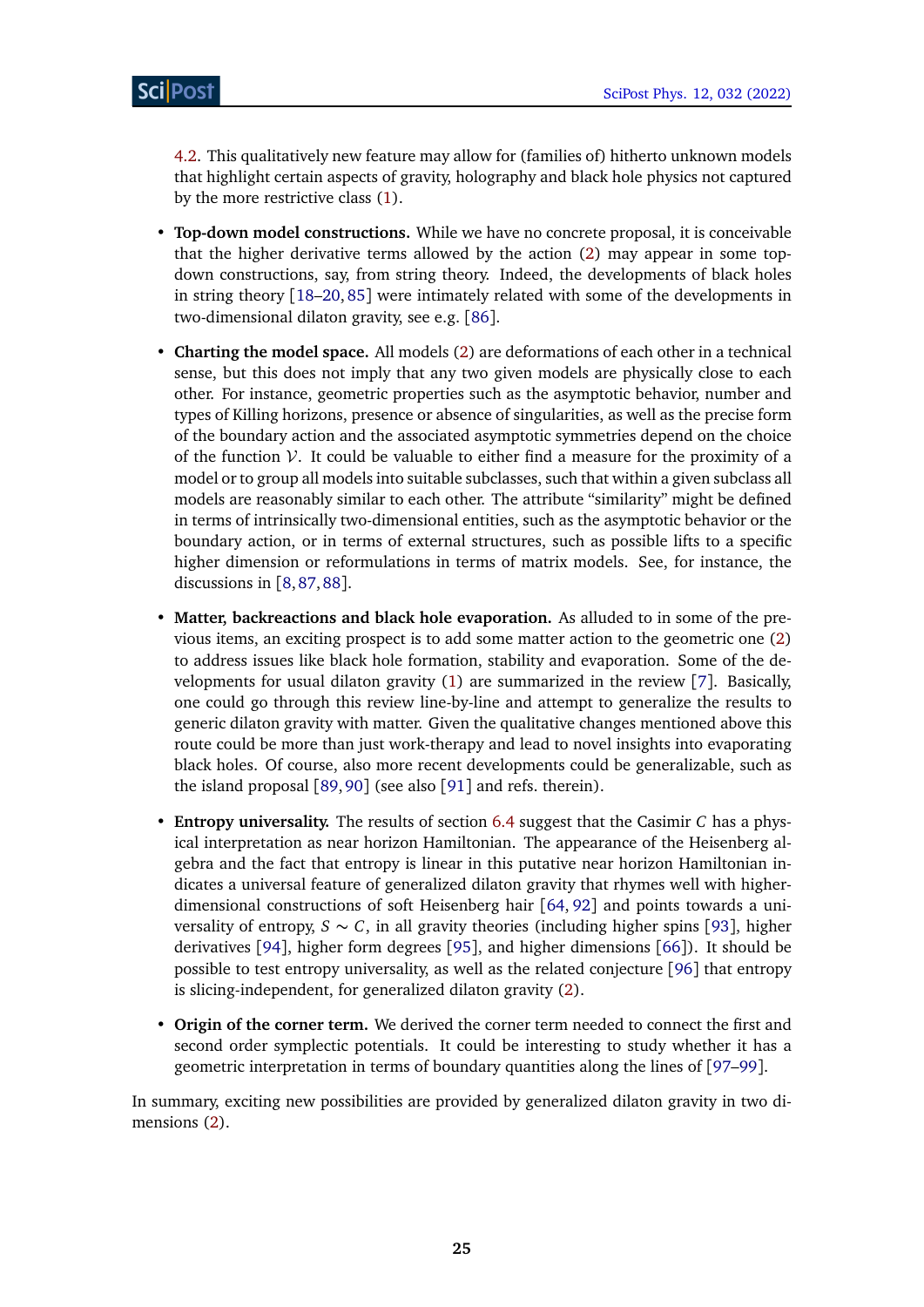## **Acknowledgements**

We are grateful to Hamid Afshar, Dio Anninos, Glenn Barnich, Florian Ecker, Gaston Giribet, Bob McNees, Stefan Prohazka, Jakob Salzer, Shahin Sheikh-Jabbari and Dima Vassilevich for discussions.

**Funding information** This work was supported by the Austrian Science Fund (FWF), projects M 2665, P 30822, P 32581 and P 33789. Research at Perimeter Institute is supported in part by the Government of Canada through the Department of Innovation, Science and Economic Development Canada and by the Province of Ontario through the Ministry of Colleges and Universities.

## <span id="page-25-0"></span>**A Geometries for power-counting renormalizable models**

For pedagogical reasons, in this appendix we apply the general algorithm of section [2.3.1](#page-6-1) to the power-counting renormalizable models [\(1\)](#page-1-3), thereby recovering well-known results, see e.g. [[7,](#page-28-6)[36,](#page-29-16)[37](#page-29-17)].

The potential  $V$  is given by

$$
\mathcal{V} = -X^+X^-U(X) + V(X). \tag{114}
$$

The algorithm works exactly as explained in the main text, so the only new information provided here are explicit integrations. In particular, [\(20\)](#page-6-8) simplifies to

$$
d(X^+X^-) + (X^+X^-U(X) - V(X)) dX = 0, \qquad (115)
$$

which can be integrated explicitly upon introducing the integrating factor

<span id="page-25-2"></span>
$$
Q(X) := \int^X U(y) \, \mathrm{d}y \,,\tag{116}
$$

<span id="page-25-1"></span>yielding

$$
dC = 0, \t C := e^{Q(X)}X^{+}X^{-} + w(X), \t (117)
$$

<span id="page-25-3"></span>where

<span id="page-25-4"></span>
$$
w(X) := -\int^{X} e^{Q(y)} V(y) \, dy. \tag{118}
$$

The quantity *C* is the Casimir, which on-shell is conserved in time and space [\(117\)](#page-25-1).

The quantity  $Q(X)$  defined in [\(116\)](#page-25-2) coincides with the corresponding quantity in [\(24\)](#page-7-2). Therefore, the explicit form of the metric [\(25\)](#page-7-3),

$$
ds^{2} = 2 dv dr - 2e^{Q(X(r))}(w(X) - C) dv^{2},
$$
\n(119)

depends on the value of the Casimir [\(117\)](#page-25-1) and on the two functions [\(116\)](#page-25-2) and [\(118\)](#page-25-3), which are uniquely determined from the dilaton potentials  $U(X)$  and  $V(X)$ , up to irrelevant integration constants. The radial coordinate *r* is related to the dilaton by

<span id="page-25-5"></span>
$$
\mathrm{d}r = e^{Q(X)} \, \mathrm{d}X \,, \tag{120}
$$

which can be integrated to express the dilaton as function of the radius,  $X = X(r)$ . Evidently, all solutions [\(119\)](#page-25-4), [\(120\)](#page-25-5) have at least one Killing vector, the coordinate vector  $\partial_\nu$ , which proves explicitly the generalized Birkhoff theorem for power-counting renormalizable models.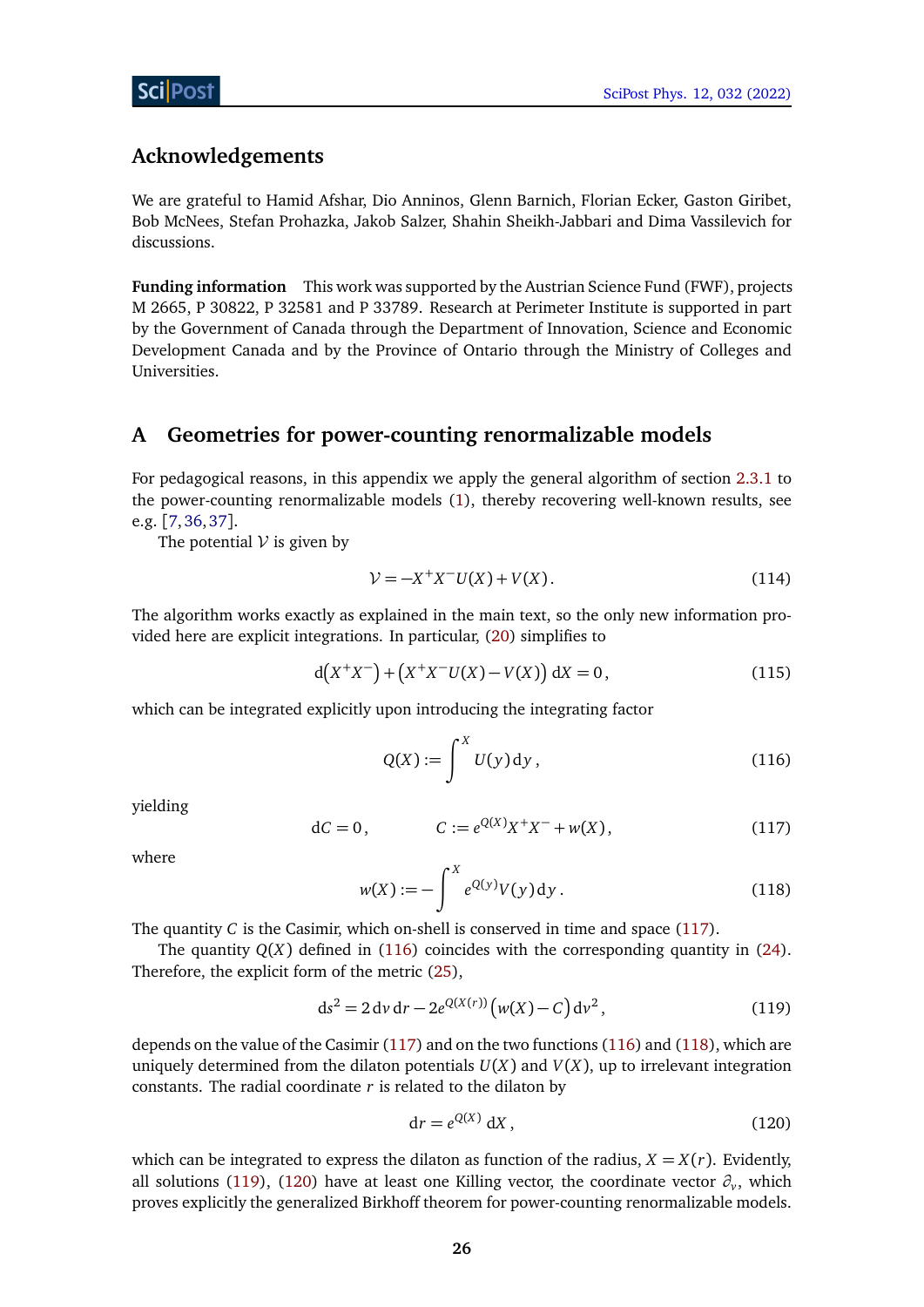**ScilPost** 

Note that in this special class of models the function *Q*(*X*) is independent from the Casimir. As mentioned in the main text, this ceases to be true for generic models [\(2\)](#page-1-2).

An even more concrete class of examples is provided by AdS–Schwarzschild–Tangherlini black branes in *D*-dimensional Einstein gravity, dimensionally reduced to two spacetime dimensions, assuming  $D > 3$ . In this case, the potentials are given by

$$
U(X) = -\frac{D-3}{(D-2)X}, \qquad V = -\frac{(D-1)(D-2)}{2}\frac{X}{\ell^2}, \qquad (121)
$$

recovering the JT model for  $D \to 3$  [[100](#page-33-9)] and the Witten black hole for  $D \to \infty$  [[51](#page-30-13)]. These models lie on the right diagonal in Figs. [2](#page-13-1) and [3.](#page-15-0) Inserting the potentials [\(121\)](#page-26-1) into the expressions in this appendix yields the dilaton

<span id="page-26-1"></span>
$$
X = \left(\frac{r}{D-2}\right)^{D-2},\tag{122}
$$

and the metric

$$
ds^{2} = 2 dv dr - \left(\frac{r^{2}}{\ell^{2}} - \frac{2M}{r^{D-3}}\right) dv^{2},
$$
 (123)

where the mass parameter *M* is linearly related to the Casimir,

<span id="page-26-2"></span>
$$
M = (D - 2)^{D - 3}C. \tag{124}
$$

### <span id="page-26-0"></span>**B Comparison with charges in first order formalism**

In this appendix, we compare the results for charges between first and second order formulations, using as basis the boundary analysis of section [6](#page-20-0) in the second order formulation.

To proceed with the first order formulation, we choose the dyad

$$
\begin{pmatrix} e_r^+ & e_r^- \ e_t^+ & e_t^- \end{pmatrix} = \begin{pmatrix} \frac{g_{rr}}{2} & 1 \\ \frac{1}{2} \left( g_{rt} + \sqrt{|g|} \right) & \frac{1}{g_{rr}} \left( g_{rt} + \sqrt{|g|} \right) \end{pmatrix},
$$
(125)

where the components of the metric *gµν* are given in [\(100\)](#page-20-4). On-shell, we have

$$
e_r^+ = \frac{1}{2r^2} + \left(\frac{\kappa}{2\pi}Me^{-2\Phi} - \frac{\left(\Phi' - 2\Psi\right)^2}{2}\right)\frac{1}{r^4} + \mathcal{O}\left(r^{-6}\right),\tag{126a}
$$

$$
e_t^+ = -\frac{1}{2} + \frac{\Phi' - \Psi}{r} + \mathcal{O}(r^{-2}),\tag{126b}
$$

$$
e_r^- = 1,\tag{126c}
$$

$$
e_t^- = r^2 + 2r(\Phi' - \Psi) + \mathcal{O}(r^0),\tag{126d}
$$

where we set  $\ell = 1$  throughout this appendix. The gauge symmetries in the first order formulation are the combination of Lorentz transformations [\(10\)](#page-4-2) and diffeomorphisms [\(11\)](#page-4-3), viz.,  $\delta_{\xi,\lambda_\omega}e^a = \mathcal{L}_{\xi}e^a - \lambda_\omega e^a{}_b e^b$ . They preserve the solution space [\(126\)](#page-26-2) provided the diffeomorphism parameters *ξ* are given by [\(102\)](#page-20-5) and the Lorentz parameter satisfies

$$
\lambda_{\omega} = F + \frac{2G}{r} + \mathcal{O}\left(\frac{1}{r^2}\right). \tag{127}
$$

The Lorentz parameter does not bring additional symmetries into the analysis and is determined from the diffeomorphism generators [\(102\)](#page-20-5).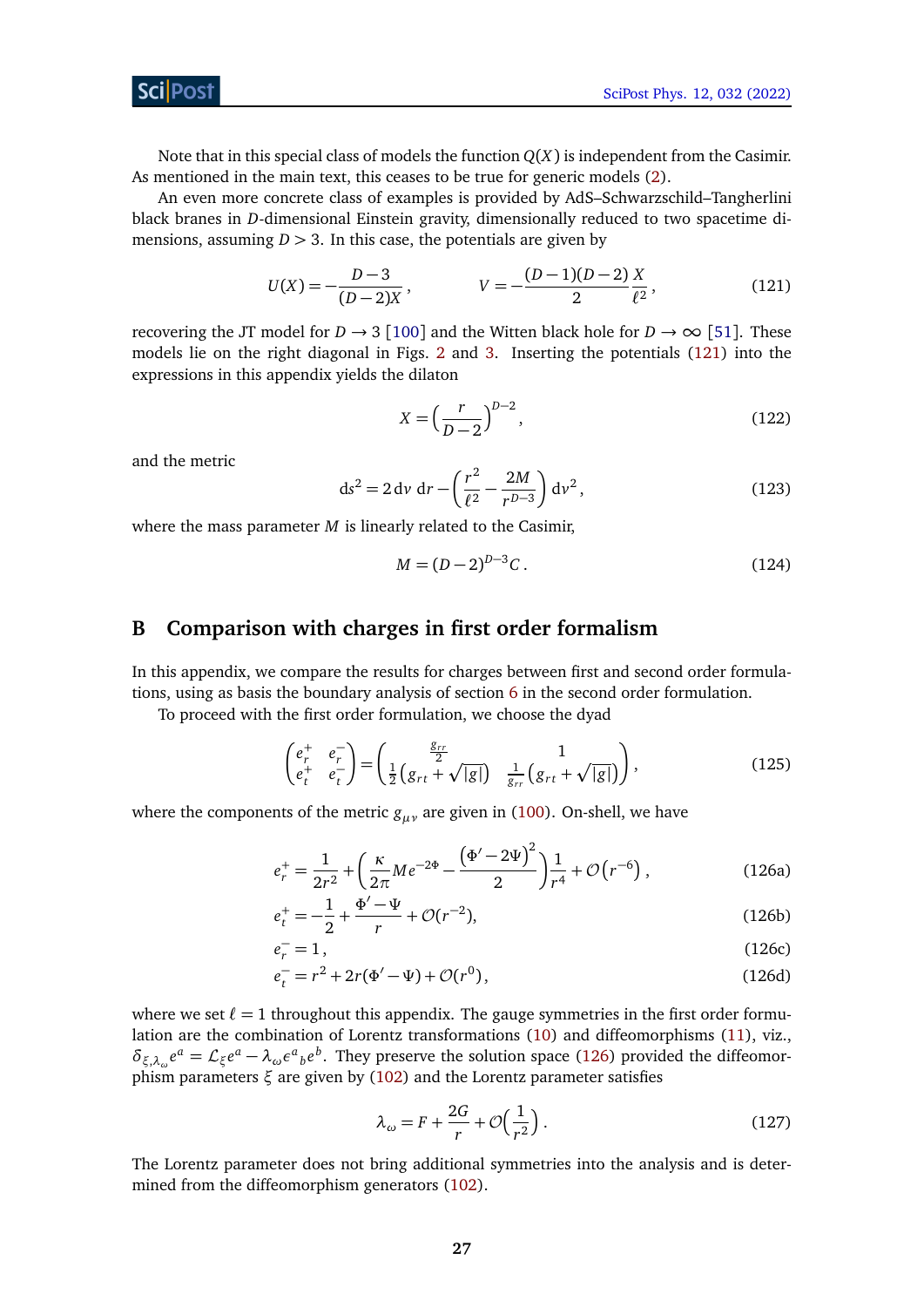Computing the corner term [\(42\)](#page-10-3) for the solution space [\(126\)](#page-26-2) in the limit  $r \to \infty$  yields

<span id="page-27-2"></span><span id="page-27-1"></span>
$$
Y^{tr}[\phi, \delta\phi] = \frac{\kappa}{2\pi} e^{\Phi} \delta(\Phi' - \Psi). \qquad (128)
$$

Interestingly, this term does not vanish, implying that the charge computation in first and second order formalism does not produce the same charges. In particular, this contribution cancels the first two terms of the second line of [\(105\)](#page-21-3) corresponding to the Heisenberg part of the charge algebra. Explicitly, the charges in the first order formulation are obtained by evaluating the general expression [\(34\)](#page-9-5) for our solution space and evaluating it at the boundary,

$$
\frac{2\pi}{\kappa} k_{1,\zeta,\lambda_{\omega}}^{tr} = \delta \left[ -2e^{\Phi} \right] G + \delta \left[ e^{\Phi} (2\Psi - \Phi') \right] F' + \delta \left[ \frac{\kappa}{2\pi} M \right] e^{-\Phi} F \n+ 2e^{\Phi} (\delta \Phi \Psi' - \delta \Psi \Phi') + e^{\Phi} \left( \frac{1}{2} \delta (\Phi')^2 - \Phi'' \delta \Phi \right) F,
$$
\n(129)

where the index 1 stands for first order. Again, as in the second order formalism, the charges are finite but not integrable. They are related to the charges obtained in [\(105\)](#page-21-3) via the corner term [\(128\)](#page-27-1) as

$$
k_{\text{BB},\zeta}^{tr}[\phi,\delta\phi] = k_{1,\zeta,\lambda_{\omega}}^{tr}[\phi,\delta\phi] - (\delta_{\zeta,\lambda_{\omega}}Y^{tr}[\phi,\delta\phi] - \delta Y^{tr}[\phi,\delta_{\zeta,\lambda_{\omega}}\phi]).
$$
 (130)

By analogy to the main text, we render the charge expression [\(129\)](#page-27-2) integrable by performing field-dependent redefinitions of the symmetry parameters,

$$
\lambda_{1,q} = e^{2\Phi} \left( 2G - F' \Phi' + 2\Psi \left( F' - 2F \Phi' \right) + F \left( 2(\Phi')^2 + \Phi'' - 2\Psi' \right) \right),\tag{131}
$$

$$
\lambda_M = e^{-\Phi} F \,, \tag{132}
$$

and  $\lambda_p = \lambda'_p$ *M*. Using similar definitions as in section [6.4,](#page-21-1)  $q = e^{-\Phi}$  and  $p_1 = e^{2\Phi}(2\Psi - \Phi')$ , the charges reduce to

<span id="page-27-0"></span>
$$
\frac{2\pi}{\kappa}k_{1,\zeta,\lambda_{\omega}}^{tr} = \lambda_{1,q}\,\delta q + \lambda_p\,\delta p_1 + \frac{2\pi}{\kappa}\,\lambda_M\,\delta M\,,\tag{133}
$$

and satisfy the algebra

$$
\delta_{\zeta} q = \lambda_p, \qquad \qquad \delta_{\zeta} p_1 = -\lambda_{1,q}, \qquad (134)
$$

which, again, corresponds to the Heisenberg algebra.

For this particular example, we have shown that the first and second order formulations lead to the same number of parameters (*F* and *G*) for the residual diffeomorphisms. From general considerations on auxiliary fields, it is expected that the number of parameters is the same when dealing with exact symmetries (see e.g. [[101](#page-33-10)]). However, when treating asymptotic symmetries, this is not guaranteed *a priori* (one could have additional parameters appearing in the local Lorentz transformations) and one has to verify it explicitly, which is what we did above. See [[99](#page-33-8)] for a similar analysis in higher dimensions.

Another interesting feature is that although the respective solution spaces and residual gauge symmetries are the same in first and second order formulations, their symplectic structures differ. This difference is controlled by the corner term [\(42\)](#page-10-3) appearing at the level of the Lagrangians. Despite of this discrepancy, after judiciously redefining the symmetry parameters, the charge algebras are identical in the two formulations and yield the Heisenberg algebra. This could have been anticipated, since the charges form a representation of the asymptotic symmetry algebras, which are the same in the two formulations.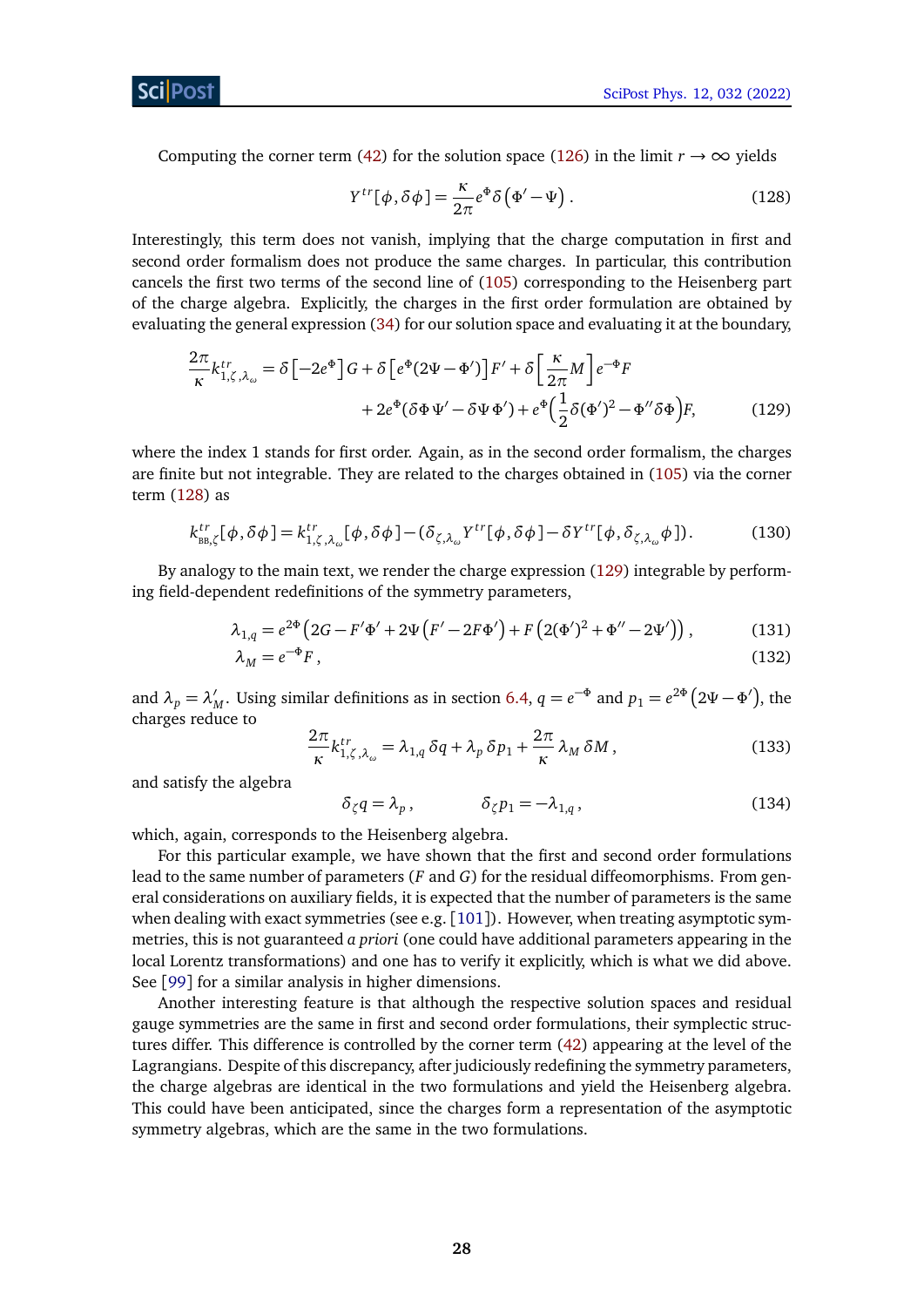### **References**

- <span id="page-28-0"></span>[1] G. Barnich, F. Brandt and M. Henneaux, *Local BRST cohomology in gauge theories*, Phys. Rep. **338**, 439 (2000), doi:10.1016/[S0370-1573\(00\)00049-1.](https://doi.org/10.1016/S0370-1573(00)00049-1)
- <span id="page-28-1"></span>[2] G. Barnich and M. Henneaux, *Consistent couplings between fields with a gauge freedom and deformations of the master equation*, Phys. Lett. B **311**, 123 (1993), doi:10.1016/[0370-2693\(93\)90544-R.](https://doi.org/10.1016/0370-2693(93)90544-R)
- <span id="page-28-2"></span>[3] J. Gomis and S. Weinberg, *Are nonrenormalizable gauge theories renormalizable?*, Nucl. Phys. B **469**, 473 (1996), doi:10.1016/[0550-3213\(96\)00132-0.](https://doi.org/10.1016/0550-3213(96)00132-0)
- <span id="page-28-3"></span>[4] F. A. Berends, G. J. H. Burgers and H. Van Dam, *On the theoretical problems in constructing interactions involving higher-spin massless particles*, Nucl. Phys. B **260**, 295 (1985), doi:10.1016/[0550-3213\(85\)90074-4.](https://doi.org/10.1016/0550-3213(85)90074-4)
- <span id="page-28-4"></span>[5] T. Banks and M. O'Loughlin, *Two-dimensional quantum gravity in Minkowski space*, Nucl. Phys. B **362**, 649 (1991), doi:10.1016/[0550-3213\(91\)90547-B.](https://doi.org/10.1016/0550-3213(91)90547-B)
- <span id="page-28-5"></span>[6] J. Gegenberg and G. Kunstatter, *Quantum theory of black holes*, Phys. Rev. D **47**, R4192 (1993), doi:10.1103/[PhysRevD.47.R4192.](https://doi.org/10.1103/PhysRevD.47.R4192)
- <span id="page-28-6"></span>[7] D. Grumiller, W. Kummer and D. V. Vassilevich, *Dilaton gravity in two dimensions*, Phys. Rep. **369**, 327 (2002), doi:10.1016/[S0370-1573\(02\)00267-3.](https://doi.org/10.1016/S0370-1573(02)00267-3)
- <span id="page-28-7"></span>[8] E. Witten, *Deformations of JT gravity and phase transitions*, [arXiv:2006.03494.](https://arxiv.org/abs/2006.03494)
- <span id="page-28-12"></span>[9] T. Strobl, *Gravity in two spacetime dimensions*, [arXiv:hep-th](https://arxiv.org/abs/hep-th/0011240)/0011240.
- <span id="page-28-16"></span>[10] D. Grumiller and D. V. Vassilevich, *Non-existence of a dilaton gravity action for the exact string black hole*, J. High Energy Phys. **11**, 018 (2002), doi[:10.1088](https://doi.org/10.1088/1126-6708/2002/11/018)/1126- [6708](https://doi.org/10.1088/1126-6708/2002/11/018)/2002/11/018.
- [11] G. Kunstatter, H. Maeda and T. Taves, *New 2D dilaton gravity for nonsingular black holes*, Class. Quantum Grav. **33**, 105005 (2016), doi:10.1088/[0264-9381](https://doi.org/10.1088/0264-9381/33/10/105005)/33/10/105005.
- <span id="page-28-13"></span>[12] K. Takahashi and T. Kobayashi, *Generalized 2D dilaton gravity and kinetic gravity braiding*, Class. Quantum Grav. **36**, 095003 (2019), doi:10.1088/[1361-6382](https://doi.org/10.1088/1361-6382/ab1355)/ab1355.
- <span id="page-28-14"></span>[13] C. Deffayet, O. Pujolàs, I. Sawicki and A. Vikman, *Imperfect dark energy from kinetic gravity braiding*, J. Cosmol. Astropart. Phys. 026 (2010), doi[:10.1088](https://doi.org/10.1088/1475-7516/2010/10/026)/1475- [7516](https://doi.org/10.1088/1475-7516/2010/10/026)/2010/10/026.
- <span id="page-28-15"></span>[14] G. Walter Horndeski, *Second-order scalar-tensor field equations in a four-dimensional space*, Int. J. Theor. Phys. **10**, 363 (1974), doi:10.1007/[BF01807638.](https://doi.org/10.1007/BF01807638)
- <span id="page-28-8"></span>[15] E. Witten, *Three-dimensional gravity revisited*, [arXiv:0706.3359.](https://arxiv.org/abs/0706.3359)
- <span id="page-28-9"></span>[16] C. Teitelboim, *Gravitation and Hamiltonian structure in two spacetime dimensions*, Phys. Lett. B **126**, 41 (1983), doi:10.1016/[0370-2693\(83\)90012-6.](https://doi.org/10.1016/0370-2693(83)90012-6)
- <span id="page-28-10"></span>[17] R. Jackiw, *Liouville field theory: A two-dimensional model for gravity?*, in S. Christensen, ed., *Quantum theory of gravity*, Adam Hilger Limited, Bristolm UK, ISBN 9780852747551 (1984).
- <span id="page-28-11"></span>[18] G. Mandal, A. M. Sengupta and S. R. Wadia, *Classical solutions of two-dimensional string theory*, Mod. Phys. Lett. A **06**, 1685 (1991), doi:10.1142/[S0217732391001822.](https://doi.org/10.1142/S0217732391001822)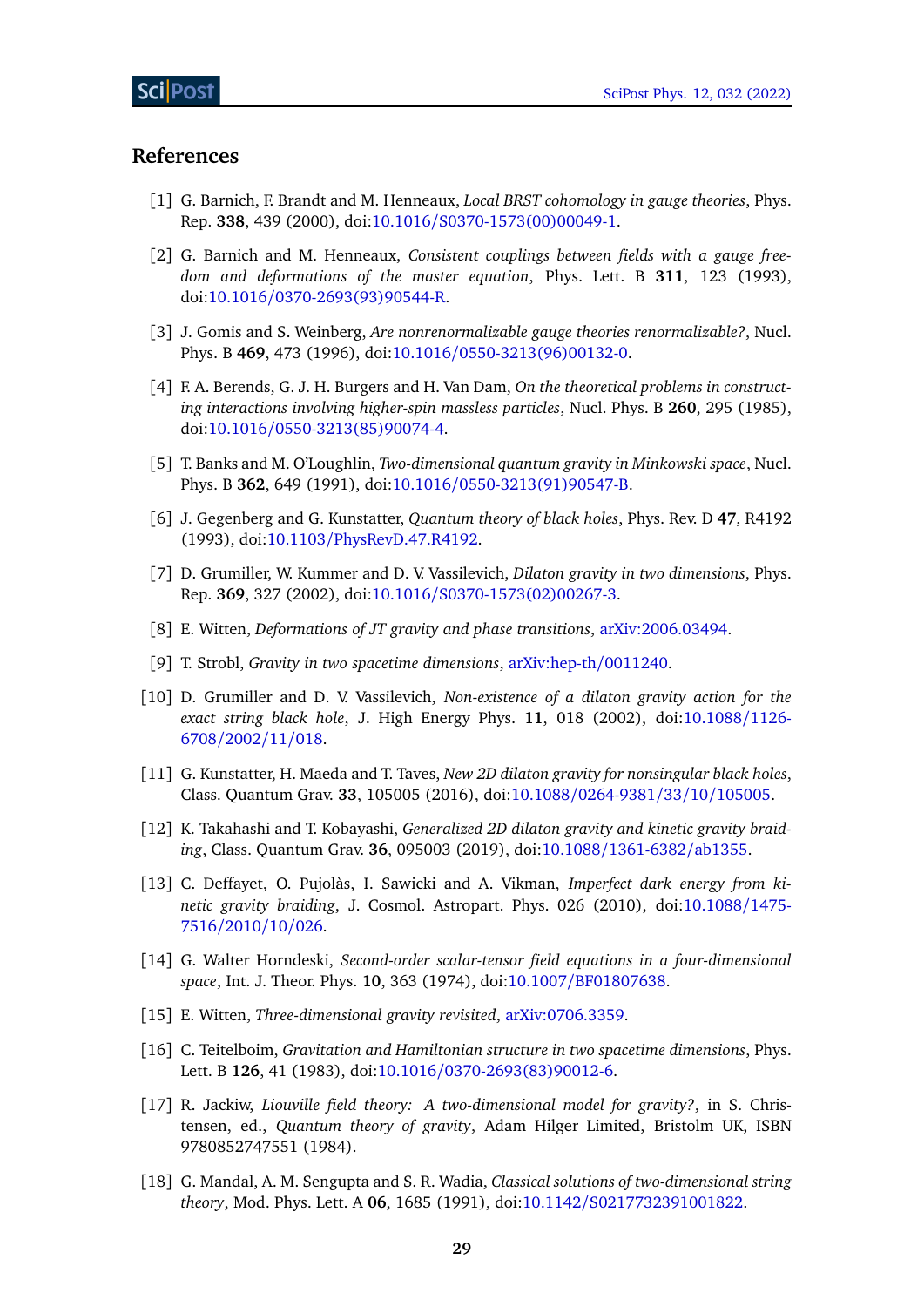- [19] S. Elitzur, A. Forge and E. Rabinovici, *Some global aspects of string compactifications*, Nucl. Phys. B **359**, 581 (1991), doi:10.1016/[0550-3213\(91\)90073-7.](https://doi.org/10.1016/0550-3213(91)90073-7)
- <span id="page-29-0"></span>[20] E. Witten, *On string theory and black holes*, [arXiv:hep-th](https://arxiv.org/abs/hep-th/9111052)/9111052. .
- <span id="page-29-1"></span>[21] R. Emparan, T. Shiromizu, R. Suzuki, K. Tanabe and T. Tanaka, *Effective theory of black holes in the 1/D expansion*, J. High Energy Phys. **06**, 159 (2015), doi:10.1007/[JHEP06\(2015\)159.](https://doi.org/10.1007/JHEP06(2015)159)
- <span id="page-29-2"></span>[22] R. Emparan and C. P. Herzog, *Large D limit of Einstein's equations*, Rev. Mod. Phys. **92**, 045005 (2020), doi:10.1103/[RevModPhys.92.045005.](https://doi.org/10.1103/RevModPhys.92.045005)
- <span id="page-29-3"></span>[23] N. Ikeda, *Two-dimensional gravity and nonlinear gauge theory*, Ann. Phys. **235**, 435 (1994), doi:10.1006/[aphy.1994.1104.](https://doi.org/10.1006/aphy.1994.1104)
- <span id="page-29-4"></span>[24] P. Schaller and T. Strobl, *Poisson structure induced (topological) field theories*, Mod. Phys. Lett. A **09**, 3129 (1994), doi:10.1142/[S0217732394002951.](https://doi.org/10.1142/S0217732394002951)
- <span id="page-29-5"></span>[25] A. Achúcarro and P. K. Townsend, *A Chern-Simons action for three-dimensional antide Sitter supergravity theories*, Phys. Lett. B **180**, 89 (1986), doi[:10.1016](https://doi.org/10.1016/0370-2693(86)90140-1)/0370- [2693\(86\)90140-1.](https://doi.org/10.1016/0370-2693(86)90140-1)
- <span id="page-29-6"></span>[26] E. Witten, *(2+1)-dimensional gravity as an exactly soluble system*, Nucl. Phys. B **311**, 46 (1988), doi:10.1016/[0550-3213\(88\)90143-5.](https://doi.org/10.1016/0550-3213(88)90143-5)
- <span id="page-29-7"></span>[27] M. Kontsevich, *Deformation quantization of poisson manifolds*, Lett. Math. Phys. **66**, 157 (2003), doi:10.1023/[B:MATH.0000027508.00421.bf.](https://doi.org/10.1023/B:MATH.0000027508.00421.bf)
- <span id="page-29-8"></span>[28] D. Birmingham, *Topological field theory*, Phys. Rep. **209**, 129 (1991), doi:10.1016/[0370-1573\(91\)90117-5.](https://doi.org/10.1016/0370-1573(91)90117-5)
- <span id="page-29-9"></span>[29] K. Isler and C. A. Trugenberger, *Gauge theory of two-dimensional quantum gravity*, Phys. Rev. Lett. **63**, 834 (1989), doi:10.1103/[PhysRevLett.63.834.](https://doi.org/10.1103/PhysRevLett.63.834)
- <span id="page-29-10"></span>[30] A. H. Chamseddine and D. Wyler, *Gauge theory of topological gravity in (1+1) dimensions*, Phys. Lett. B **228**, 75 (1989), doi:10.1016/[0370-2693\(89\)90528-5.](https://doi.org/10.1016/0370-2693(89)90528-5)
- <span id="page-29-11"></span>[31] A. Blommaert, T. G. Mertens and H. Verschelde, *Fine structure of Jackiw-Teitelboim quantum gravity*, J. High Energy Phys. **09**, 066 (2019), doi:10.1007/[JHEP09\(2019\)066.](https://doi.org/10.1007/JHEP09(2019)066)
- <span id="page-29-12"></span>[32] M. Riegler, *How general is holography?*, [arXiv:1609.02733.](https://arxiv.org/abs/1609.02733)
- <span id="page-29-13"></span>[33] K.-I. Izawa, *On nonlinear gauge theory from a deformation theory perspective*, Prog. Theor. Phys. **103**, 225 (2000), doi:10.1143/[PTP.103.225.](https://doi.org/10.1143/PTP.103.225)
- <span id="page-29-14"></span>[34] H. Grosse, W. Kummer, P. Prešnajder and D. J. Schwarz, *Novel symmetry of non-Einsteinian gravity in two dimensions*, J. Math. Phys. **33**, 3892 (1992), doi:10.1063/[1.529836.](https://doi.org/10.1063/1.529836)
- <span id="page-29-15"></span>[35] R. B. Mann, *Conservation laws and two-dimensional black holes in dilaton gravity*, Phys. Rev. D **47**, 4438 (1993), doi:10.1103/[PhysRevD.47.4438.](https://doi.org/10.1103/PhysRevD.47.4438)
- <span id="page-29-16"></span>[36] T. Klösch and T. Strobl, *Classical and quantum gravity in dimensions: I. A unifying approach*, Class. Quantum Grav. **13**, 965 (1996), doi:10.1088/[0264-9381](https://doi.org/10.1088/0264-9381/13/5/015)/13/5/015.
- <span id="page-29-17"></span>[37] T. Klösch and T. Strobl, *Classical and quantum gravity in 1+1 dimensions. II: The universal coverings*, Class. Quantum Grav. **13**, 2395 (1996), doi:10.1088/[0264-9381](https://doi.org/10.1088/0264-9381/13/9/007)/13/9/007.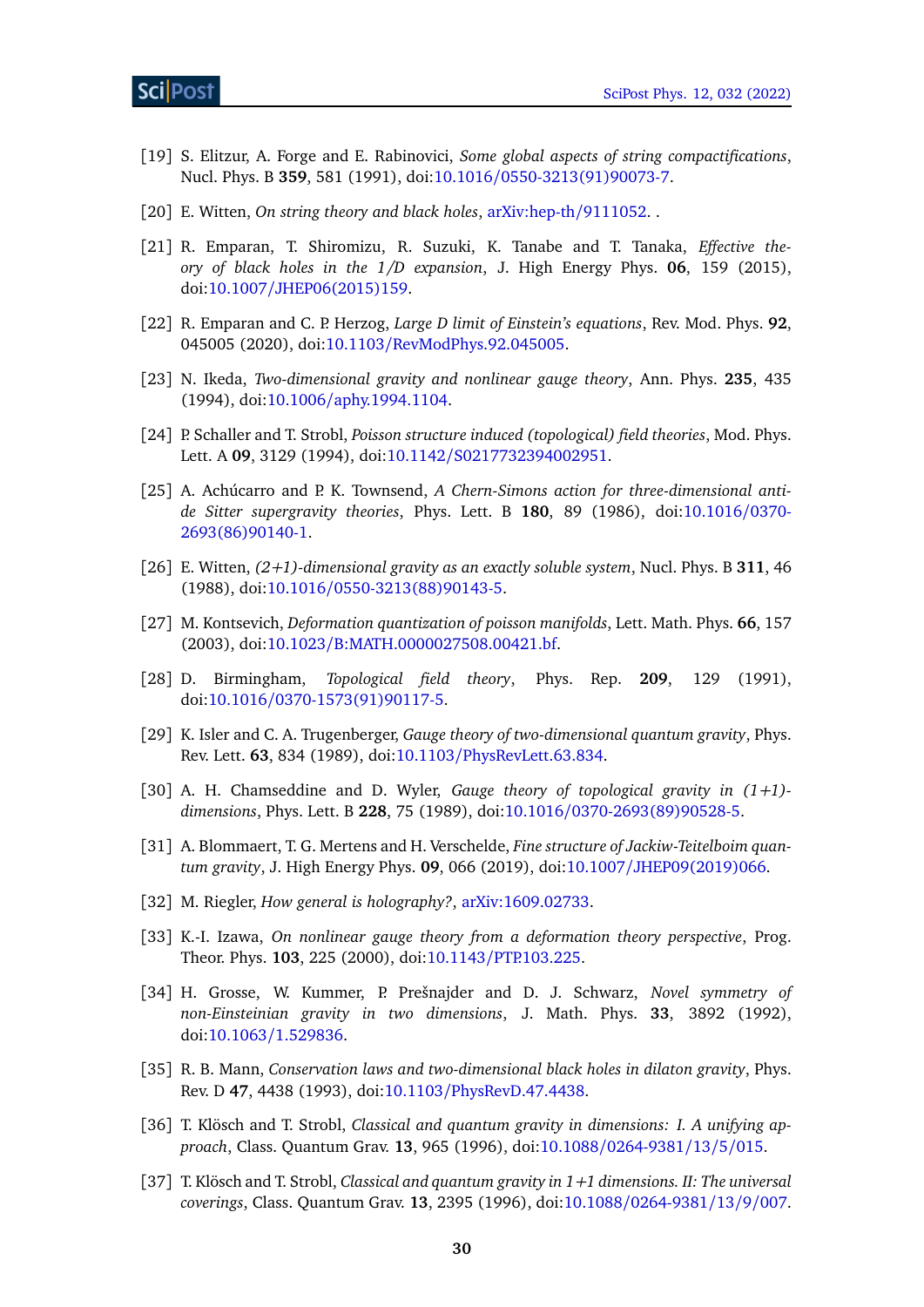- <span id="page-30-0"></span>[38] H. J. Schmidt, *Scale-invariant gravity in two dimensions*, J. Math. Phys. **32**, 1562 (1991), doi:10.1063/[1.529267.](https://doi.org/10.1063/1.529267)
- <span id="page-30-1"></span>[39] T. Hartman and A. Strominger, *Central charge for AdS(2) quantum gravity*, J. High Energy Phys. **04**, 026 (2009), doi:10.1088/[1126-6708](https://doi.org/10.1088/1126-6708/2009/04/026)/2009/04/026.
- <span id="page-30-2"></span>[40] R. M. Wald, *Black hole entropy is the Noether charge*, Phys. Rev. D **48**, R3427 (1993), doi:10.1103/[PhysRevD.48.R3427.](https://doi.org/10.1103/PhysRevD.48.R3427)
- <span id="page-30-7"></span>[41] V. Iyer and R. M. Wald, *Some properties of the Noether charge and a proposal for dynamical black hole entropy*, Phys. Rev. D **50**, 846 (1994), doi:10.1103/[PhysRevD.50.846.](https://doi.org/10.1103/PhysRevD.50.846)
- <span id="page-30-5"></span>[42] G. Barnich and F. Brandt, *Covariant theory of asymptotic symmetries, conservation laws and central charges*, Nucl. Phys. B **633**, 3 (2002), doi:10.1016/[S0550-3213\(02\)00251-](https://doi.org/10.1016/S0550-3213(02)00251-1) [1.](https://doi.org/10.1016/S0550-3213(02)00251-1)
- <span id="page-30-6"></span>[43] G. Barnich, *Boundary charges in gauge theories: using Stokes theorem in the bulk*, Class. Quantum Grav. **20**, 3685 (2003), doi:10.1088/[0264-9381](https://doi.org/10.1088/0264-9381/20/16/310)/20/16/310.
- <span id="page-30-3"></span>[44] G. Barnich and G. Compère, *Surface charge algebra in gauge theories and thermodynamic integrability*, J. Math. Phys. **49**, 042901 (2008), doi:10.1063/[1.2889721.](https://doi.org/10.1063/1.2889721)
- <span id="page-30-4"></span>[45] G. Barnich, P. Mao and R. Ruzziconi, *BMS current algebra in the context of the Newman-Penrose formalism*, Class. Quantum Grav. **37**, 095010 (2020), doi[:10.1088](https://doi.org/10.1088/1361-6382/ab7c01)/1361- 6382/[ab7c01.](https://doi.org/10.1088/1361-6382/ab7c01)
- <span id="page-30-8"></span>[46] R. Ruzziconi and C. Zwikel, *Conservation and integrability in lower-dimensional gravity*, J. High Energy Phys. **04**, 034 (2021), doi:10.1007/[JHEP04\(2021\)034.](https://doi.org/10.1007/JHEP04(2021)034)
- <span id="page-30-9"></span>[47] E. De Paoli and S. Speziale, *A gauge-invariant symplectic potential for tetrad general relativity*, J. High Energy Phys. **07**, 040 (2018), doi:10.1007/[JHEP07\(2018\)040.](https://doi.org/10.1007/JHEP07(2018)040)
- <span id="page-30-10"></span>[48] R. Oliveri and S. Speziale, *Boundary effects in general relativity with tetrad variables*, Gen. Rel. Grav. **52**, 83 (2020), doi:10.1007/[s10714-020-02733-8.](https://doi.org/10.1007/s10714-020-02733-8)
- <span id="page-30-11"></span>[49] P.-M. Zhang, M. Elbistan, P. A. Horvathy and P. Kosinski, ´ *A generalized Noether theorem for scaling symmetry*, Eur. Phys. J. Plus **135**, 223 (2020), doi[:10.1140](https://doi.org/10.1140/epjp/s13360-020-00247-5)/epjp/s13360- [020-00247-5.](https://doi.org/10.1140/epjp/s13360-020-00247-5)
- <span id="page-30-12"></span>[50] R. Emparan, R. Suzuki and K. Tanabe, *The large D limit of general relativity*, J. High Energy Phys. **06**, 009 (2013), doi:10.1007/[JHEP06\(2013\)009.](https://doi.org/10.1007/JHEP06(2013)009)
- <span id="page-30-13"></span>[51] R. Emparan, D. Grumiller and K. Tanabe, *Large D gravity and low D strings*, Phys. Rev. Lett. **110**, 251102 (2013), doi:10.1103/[PhysRevLett.110.251102.](https://doi.org/10.1103/PhysRevLett.110.251102)
- <span id="page-30-14"></span>[52] D. Anninos and D. M. Hofman, *Infrared Realization of*  $dS_2$  *in Ad* $S_2$ *, Class. Quantum Grav.* **35**, 085003 (2018), doi:10.1088/[1361-6382](https://doi.org/10.1088/1361-6382/aab143)/aab143.
- <span id="page-30-15"></span>[53] D. Grumiller and R. McNees, *Thermodynamics of black holes in two (and higher) dimensions*, J. High Energy Phys. **04**, 074 (2007), doi:10.1088/[1126-6708](https://doi.org/10.1088/1126-6708/2007/04/074)/2007/04/074.
- <span id="page-30-16"></span>[54] J. Gegenberg, G. Kunstatter and D. Louis-Martinez, *Observables for two-dimensional black holes*, Phys. Rev. D **51**, 1781 (1995), doi:10.1103/[PhysRevD.51.1781.](https://doi.org/10.1103/PhysRevD.51.1781)
- <span id="page-30-17"></span>[55] H. A. González, D. Tempo and R. Troncoso, *Field theories with anisotropic scaling in 2D, solitons and the microscopic entropy of asymptotically Lifshitz black holes*, J. High Energy Phys. **11**, 066 (2011), doi:10.1007/[JHEP11\(2011\)066.](https://doi.org/10.1007/JHEP11(2011)066)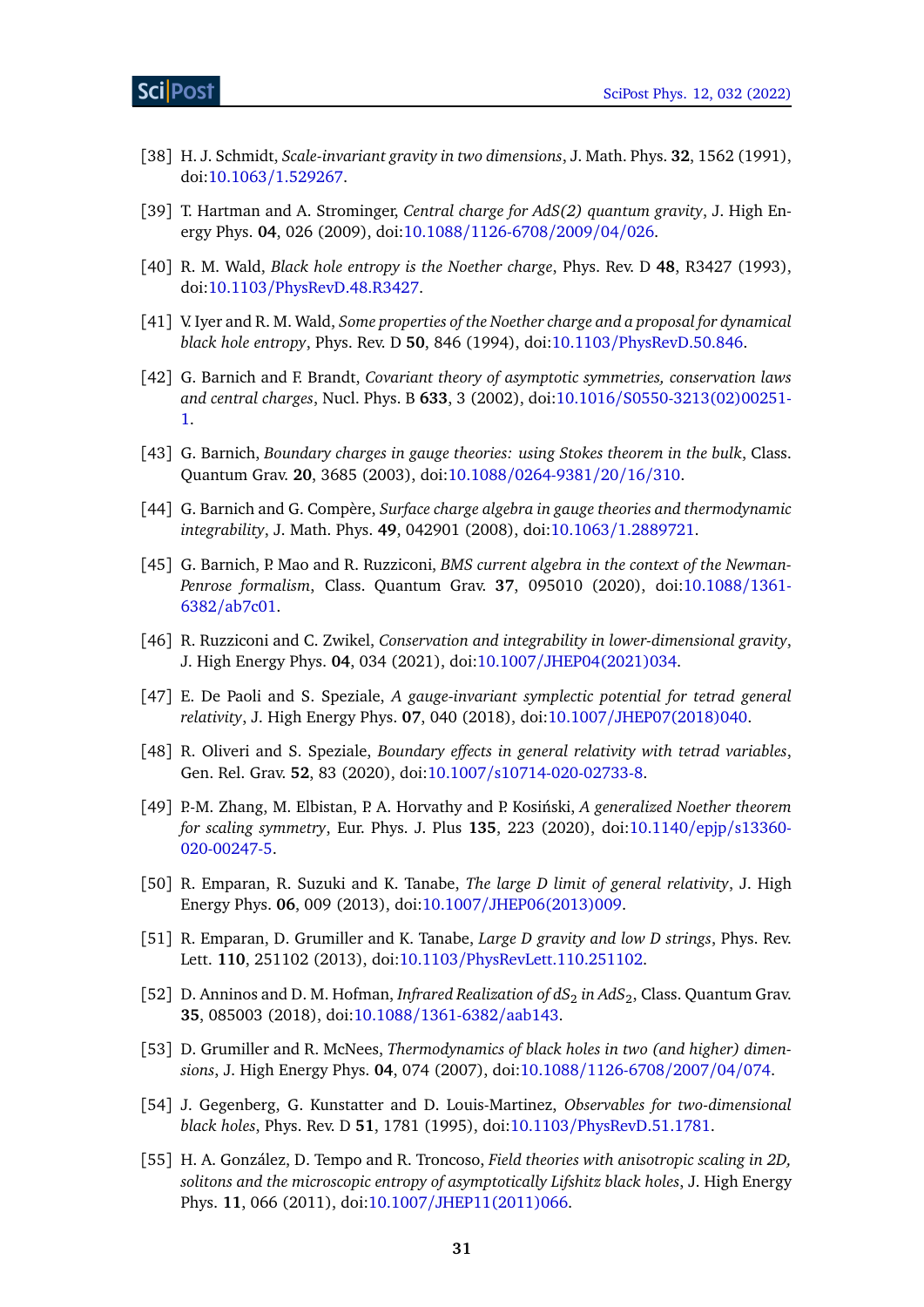- [56] E. Shaghoulian, *A Cardy formula for holographic hyperscaling-violating theories*, J. High Energy Phys. **11**, 081 (2015), doi:10.1007/[JHEP11\(2015\)081.](https://doi.org/10.1007/JHEP11(2015)081)
- <span id="page-31-0"></span>[57] D. Grumiller, A. Perez, D. Tempo and R. Troncoso, *Log corrections to entropy of three dimensional black holes with soft hair*, J. High Energy Phys. **08**, 107 (2017), doi:10.1007/[JHEP08\(2017\)107.](https://doi.org/10.1007/JHEP08(2017)107)
- <span id="page-31-1"></span>[58] C. G. Callan, S. B. Giddings, J. A. Harvey and A. Strominger, *Evanescent black holes*, Phys. Rev. D **45**, R1005 (1992), doi:10.1103/[PhysRevD.45.R1005.](https://doi.org/10.1103/PhysRevD.45.R1005)
- <span id="page-31-2"></span>[59] H. Afshar, H. A. González, D. Grumiller and D. Vassilevich, *Flat space holography and the complex Sachdev-Ye-Kitaev model*, Phys. Rev. D **101**, 086024 (2020), doi:10.1103/[PhysRevD.101.086024.](https://doi.org/10.1103/PhysRevD.101.086024)
- <span id="page-31-3"></span>[60] H. Afshar, E. Esmaeili and H. R. Safari, *Flat space holography in spin-2 extended dilatongravity*, J. High Energy Phys. **07**, 126 (2021), doi:10.1007/[JHEP07\(2021\)126.](https://doi.org/10.1007/JHEP07(2021)126)
- <span id="page-31-4"></span>[61] D. Grumiller, J. Salzer and D. Vassilevich, AdS<sub>2</sub> *holography is (non-)trivial for (non-)constant dilaton*, J. High Energy Phys. **12**, 001 (2015), doi:10.1007/[JHEP12\(2015\)015.](https://doi.org/10.1007/JHEP12(2015)015)
- <span id="page-31-5"></span>[62] H. Adami, M. M. Sheikh-Jabbari, V. Taghiloo, H. Yavartanoo and C. Zwikel, *Symmetries at null boundaries: Two and three dimensional gravity cases*, J. High Energy Phys. **10**, 107 (2020), doi:10.1007/[JHEP10\(2020\)107.](https://doi.org/10.1007/JHEP10(2020)107)
- <span id="page-31-6"></span>[63] H. Adami, M. M. Sheikh-Jabbari, V. Taghiloo, H. Yavartanoo and C. Zwikel, *Chiral massive news: Null boundary symmetries in topologically massive gravity*, J. High Energy Phys. **05**, 261 (2021), doi:10.1007/[JHEP05\(2021\)261.](https://doi.org/10.1007/JHEP05(2021)261)
- <span id="page-31-7"></span>[64] H. Afshar, S. Detournay, D. Grumiller, W. Merbis, A. Perez, D. Tempo and R. Troncoso, *Soft Heisenberg hair on black holes in three dimensions*, Phys. Rev. D **93**, 101503 (2016), doi:10.1103/[PhysRevD.93.101503.](https://doi.org/10.1103/PhysRevD.93.101503)
- <span id="page-31-8"></span>[65] L. Donnay, G. Giribet, H. A. González and M. Pino, *Supertranslations and superrotations at the black hole horizon*, Phys. Rev. Lett. **116**, 091101 (2016), doi:10.1103/[PhysRevLett.116.091101.](https://doi.org/10.1103/PhysRevLett.116.091101)
- <span id="page-31-9"></span>[66] D. Grumiller, A. Pérez, M. M. Sheikh-Jabbari, R. Troncoso and C. Zwikel, *Spacetime structure near generic horizons and soft hair*, Phys. Rev. Lett. **124**, 041601 (2020), doi:10.1103/[PhysRevLett.124.041601.](https://doi.org/10.1103/PhysRevLett.124.041601)
- <span id="page-31-10"></span>[67] J. Maldacena and D. Stanford, *Remarks on the Sachdev-Ye-Kitaev model*, Phys. Rev. D **94**, 106002 (2016), doi:10.1103/[PhysRevD.94.106002.](https://doi.org/10.1103/PhysRevD.94.106002)
- <span id="page-31-11"></span>[68] T. G. Mertens, *The Schwarzian theory - origins*, J. High Energy Phys. **05**, 036 (2018), doi:10.1007/[JHEP05\(2018\)036.](https://doi.org/10.1007/JHEP05(2018)036)
- [69] G. Sárosi, AdS<sub>2</sub> holography and the SYK model, Proc. Sci. 323, 001 (2018), doi:10.22323/[1.323.0001.](https://doi.org/10.22323/1.323.0001)
- <span id="page-31-12"></span>[70] Y. Gu, A. Kitaev, S. Sachdev and G. Tarnopolsky, *Notes on the complex Sachdev-Ye-Kitaev model*, J. High Energy Phys. **02**, 157 (2020), doi:10.1007/[JHEP02\(2020\)157.](https://doi.org/10.1007/JHEP02(2020)157)
- <span id="page-31-13"></span>[71] A. Kitaev, *A simple model of quantum holography*, KITP strings seminars, (2015), http://[online.kitp.ucsb.edu](http://online.kitp.ucsb.edu/online/entangled15/)/online/entangled15/ and http://[online.kitp.ucsb.edu](http://online.kitp.ucsb.edu/online/entangled15/kitaev2/)/online/entangled15/kitaev2/.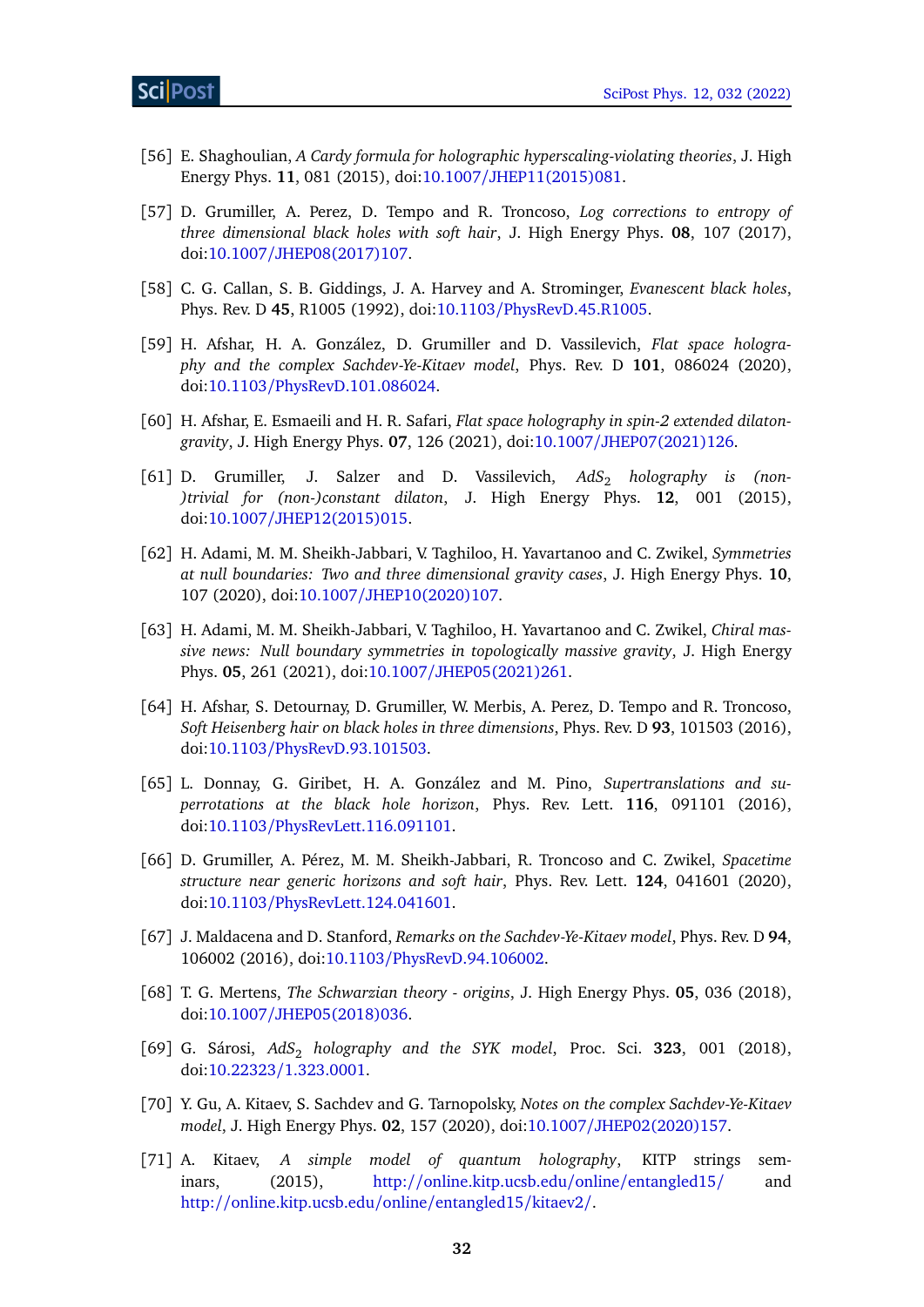- <span id="page-32-0"></span>[72] S. Sachdev and J. Ye, *Gapless spin-fluid ground state in a random quantum Heisenberg magnet*, Phys. Rev. Lett. **70**, 3339 (1993), doi:10.1103/[PhysRevLett.70.3339.](https://doi.org/10.1103/PhysRevLett.70.3339)
- <span id="page-32-1"></span>[73] J. Maldacena, S. H. Shenker and D. Stanford, *A bound on chaos*, J. High Energy Phys. **08**, 106 (2016), doi:10.1007/[JHEP08\(2016\)106.](https://doi.org/10.1007/JHEP08(2016)106)
- <span id="page-32-2"></span>[74] K. Jensen, *Chaos in AdS<sub>2</sub> holography*, Phys. Rev. Lett. **117**, **111601** (2016), doi:10.1103/[PhysRevLett.117.111601.](https://doi.org/10.1103/PhysRevLett.117.111601)
- <span id="page-32-3"></span>[75] J. S. Cotler, G. Gur-Ari, M. Hanada, J. Polchinski, P. Saad, S. H. Shenker, D. Stanford, A. Streicher and M. Tezuka, *Black holes and random matrices*, J. High Energy Phys. **05**, 118 (2017), doi:10.1007/[JHEP05\(2017\)118.](https://doi.org/10.1007/JHEP05(2017)118)
- <span id="page-32-4"></span>[76] J. Maldacena, D. Stanford and Z. Yang, *Conformal symmetry and its breaking in two-dimensional nearly anti-de Sitter space*, Prog. Theor. Exp. Phys. 12C104 (2016), doi[:10.1093](https://doi.org/10.1093/ptep/ptw124)/ptep/ptw124.
- <span id="page-32-5"></span>[77] H. A. González, D. Grumiller and J. Salzer, *Towards a bulk description of higher spin SYK*, J. High Energy Phys. **05**, 083 (2018), doi:10.1007/[JHEP05\(2018\)083.](https://doi.org/10.1007/JHEP05(2018)083)
- <span id="page-32-6"></span>[78] M. Cvetič and I. Papadimitriou,  $AdS_2$  *holographic dictionary*, J. High Energy Phys. 12, 008 (2016), doi:10.1007/[JHEP12\(2016\)008.](https://doi.org/10.1007/JHEP12(2016)008)
- <span id="page-32-7"></span>[79] D. Grumiller, R. McNees, J. Salzer, C. Valcárcel and D. Vassilevich, *Menagerie of AdS*<sup>2</sup> *boundary conditions*, J. High Energy Phys. **10**, 203 (2017), doi:10.1007/[JHEP10\(2017\)203.](https://doi.org/10.1007/JHEP10(2017)203)
- <span id="page-32-8"></span>[80] A. Almheiri and J. Polchinski, *Models of AdS*<sup>2</sup> *backreaction and holography*, J. High Energy Phys. **11**, 014 (2015), doi:10.1007/[JHEP11\(2015\)014.](https://doi.org/10.1007/JHEP11(2015)014)
- <span id="page-32-9"></span>[81] J. Engelsöy, T. G. Mertens and H. Verlinde, *An investigation of AdS*<sup>2</sup> *backreaction and holography*, J. High Energy Phys. **07**, 139 (2016), doi:10.1007/[JHEP07\(2016\)139.](https://doi.org/10.1007/JHEP07(2016)139)
- <span id="page-32-10"></span>[82] D. Grumiller, J. Hartong, S. Prohazka and J. Salzer, *Limits of JT gravity*, J. High Energy Phys. **02**, 134 (2021), doi:10.1007/[JHEP02\(2021\)134.](https://doi.org/10.1007/JHEP02(2021)134)
- <span id="page-32-11"></span>[83] J. Gomis, D. Hidalgo and P. Salgado-Rebolledo, *Non-relativistic and Carrollian limits of Jackiw-Teitelboim gravity*, J. High Energy Phys. **05**, 162 (2021), doi:10.1007/[JHEP05\(2021\)162.](https://doi.org/10.1007/JHEP05(2021)162)
- <span id="page-32-12"></span>[84] F. Ecker, C. Valcárcel and D. Vassilevich, *2D holography beyond the Jackiw-Teitelboim model*, J. High Energy Phys. **09**, 182 (2021), doi:10.1007/[JHEP09\(2021\)182.](https://doi.org/10.1007/JHEP09(2021)182)
- <span id="page-32-13"></span>[85] R. Dijgraaf, H. Verlinde and E. Verlinde, *String propagation in black hole geometry*, Nucl. Phys. B **371**, 269 (1992), doi:10.1016/[0550-3213\(92\)90237-6.](https://doi.org/10.1016/0550-3213(92)90237-6)
- <span id="page-32-14"></span>[86] P. Ginsparg and G. W. Moore, *Lectures on 2-d gravity and 2-d string theory*, [arXiv:hep](http://arXiv.org/abs/hep-th/9304011)th/[9304011.](http://arXiv.org/abs/hep-th/9304011)
- <span id="page-32-15"></span>[87] E. Witten, *Matrix models and deformations of JT gravity*, Proc. R. Soc. A. **476**, 20200582 (2020), doi:10.1098/[rspa.2020.0582.](https://doi.org/10.1098/rspa.2020.0582)
- <span id="page-32-16"></span>[88] K. Narayan, *Aspects of two-dimensional dilaton gravity, dimensional reduction, and holography*, Phys. Rev. D **104**, 026007 (2021), doi:10.1103/[PhysRevD.104.026007.](https://doi.org/10.1103/PhysRevD.104.026007)
- <span id="page-32-17"></span>[89] G. Penington, *Entanglement wedge reconstruction and the information paradox*, J. High Energy Phys. **09**, 002 (2020), doi:10.1007/[JHEP09\(2020\)002.](https://doi.org/10.1007/JHEP09(2020)002)